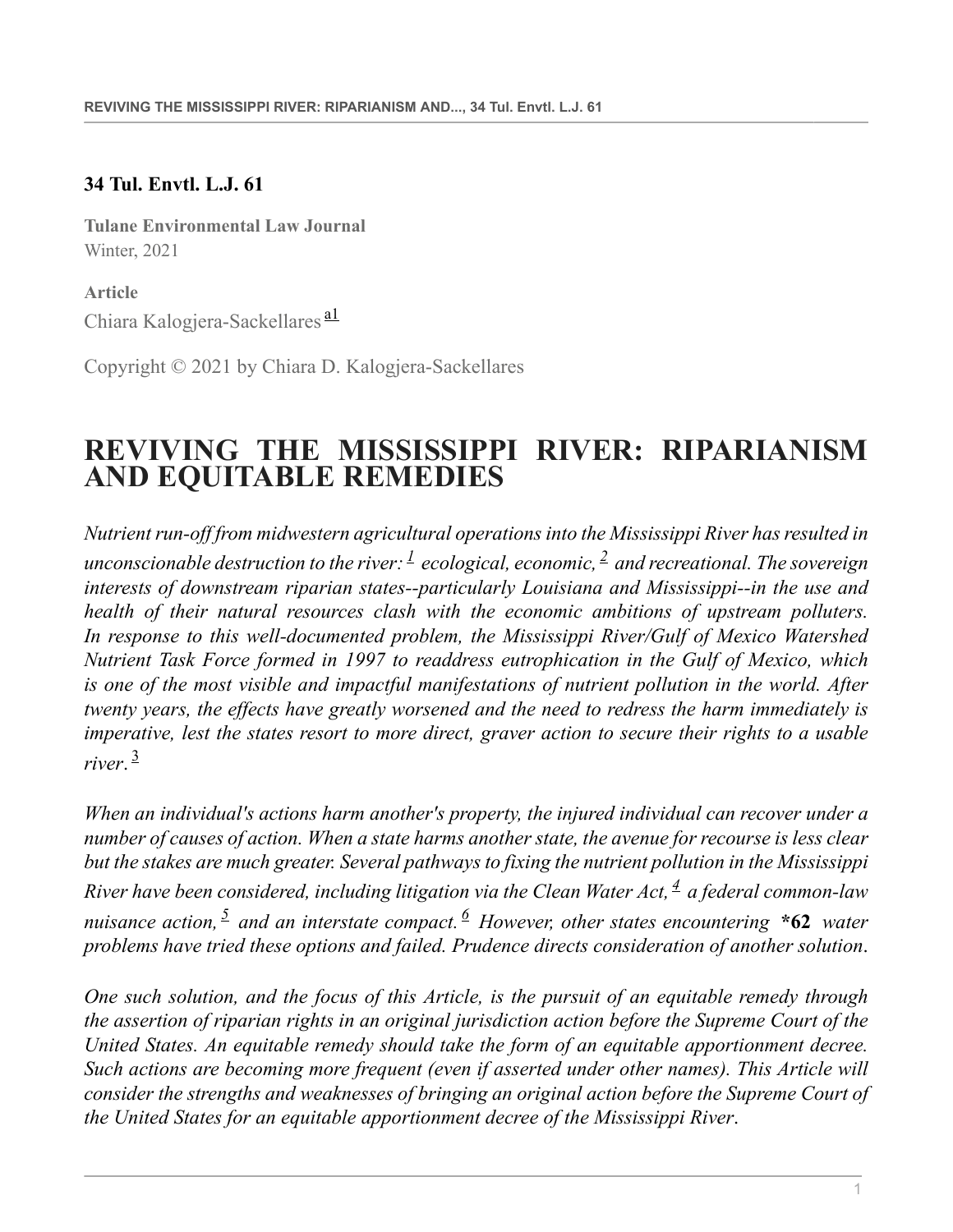<span id="page-1-1"></span>"We're not catching no large shrimp ... There's no explaining this here other than it's something's wrong with our water."

 $-$ a Louisiana Shrimper<sup> $\perp$ </sup>

| RIGHTS, EQUITABLE REMEDIES, AND ORIGINAL                                                                                       | $\frac{63}{65}$                                                                 |
|--------------------------------------------------------------------------------------------------------------------------------|---------------------------------------------------------------------------------|
| JURISDICTION ACTIÓNS<br>A. Riparian Rights<br><b>Equitable Remedies and Supreme Court Original Jurisdiction</b>                |                                                                                 |
| AND RECENT EFFORTS<br><b>Historical Background and Process</b>                                                                 | $\frac{65}{68}$ $\frac{69}{69}$ $\frac{71}{72}$ $\frac{72}{75}$                 |
| <b>B.</b> Precedent<br>Recent Equitable Apportionment Litigation<br>EQUITABLE REMEDY TODAY: BRINGING A SUIT                    |                                                                                 |
| <u>. Where Louisiana and Mississippi Stand in Relation to Precedent</u><br><b>B.</b> Standing and Equitable Remedy Constraints |                                                                                 |
| Bona Fide Dispute<br>2. <u>Injury</u>                                                                                          | $\frac{75}{78}$ $\frac{78}{80}$ $\frac{80}{82}$ $\frac{82}{85}$ $\frac{85}{85}$ |
| 3. Fairly Traceable<br>4. Remedy<br>5. Type of Equitable Remedy                                                                |                                                                                 |
| 6. Ripeness<br>ONCLUSION                                                                                                       |                                                                                 |

#### <span id="page-1-2"></span><span id="page-1-0"></span>**\*63 I. INTRODUCTION**

<span id="page-1-3"></span>"[Something's wrong with our water."  $\frac{8}{3}$  $\frac{8}{3}$  $\frac{8}{3}$  In fact, 6,952 square miles of wrong--6,952! That is close to the size of New Hampshire.  $9$  And that is the number of square miles of an oxygen-starved wasteland looming ominously off the shores of Louisiana and Mississippi in 2019, also known as the Gulf of Mexico dead zone.  $\frac{10}{1}$  $\frac{10}{1}$  $\frac{10}{1}$  It is the second largest dead zone in the world.  $\frac{11}{1}$  $\frac{11}{1}$  $\frac{11}{1}$ 

<span id="page-1-8"></span><span id="page-1-7"></span><span id="page-1-6"></span><span id="page-1-5"></span><span id="page-1-4"></span>Each year, rain falls upon farms in the Midwest, washing nitrogen-and phosphorus-saturated soil directly into the Mississippi River, which in turn dumps into the Gulf of Mexico and its estuaries.  $^{12}$  $^{12}$  $^{12}$ The nutrient-rich soil fuels growth of phytoplankton, which decompose at the water bottom, sucking oxygen out of the water and producing destructive algal blooms.  $\frac{13}{13}$  $\frac{13}{13}$  $\frac{13}{13}$  This process results in the literal suffocation of all other water life, creating the dead-zone--a phenomenon known as hypoxia.  $\frac{14}{3}$  $\frac{14}{3}$  $\frac{14}{3}$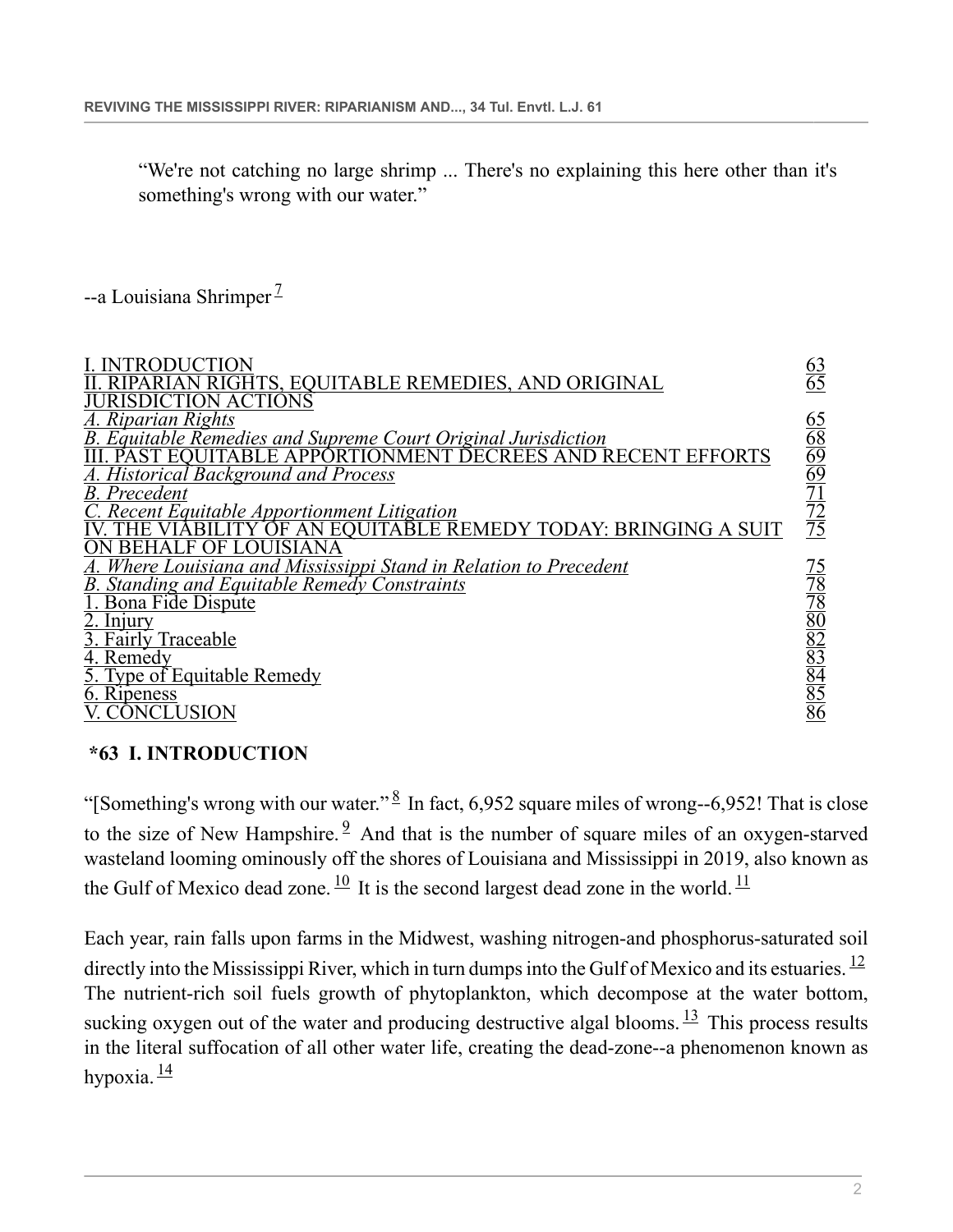<span id="page-2-2"></span><span id="page-2-1"></span><span id="page-2-0"></span>The dead-zone has nearly doubled since 1985, the year that, ironically, Congress set as the national goal date for eliminating discharge of pollutants into navigable waters when it enacted the 1972 Amendments to the Federal Water Pollution Control Act, better known as the Clean Water Act (CWA).  $^{15}$  $^{15}$  $^{15}$  The CWA's objective is to restore and maintain the chemical, physical, and biological integrity of the Nation's waters, and the 1985 national goal deadline was one of the first ways Congress sought to realize this purpose.  $\frac{16}{10}$  $\frac{16}{10}$  $\frac{16}{10}$  The national goal to eliminate discharge of  $*64$ pollutants into navigable waters by 1985 not only failed, but in fact, water conditions in the Gulf of Mexico had worsened by then.  $\frac{17}{1}$  $\frac{17}{1}$  $\frac{17}{1}$  Due to the scale and scope of the harm to the Mississippi River downstream and state sovereigns' obligations to safeguard the natural resources within their borders, the states are best positioned to advocate for their water rights and seek redress for the harms to the waters. How can Louisiana and Mississippi take steps to stop nutrient pollution from upstream actors and ensure the health and protection of the waters on which their plants, animals, and people depend to survive?  $\frac{18}{3}$  $\frac{18}{3}$  $\frac{18}{3}$ 

<span id="page-2-7"></span><span id="page-2-6"></span><span id="page-2-5"></span><span id="page-2-4"></span><span id="page-2-3"></span>Some legal and policy thinkers, as well as courts, have posited that Louisiana and Mississippi should work within the confines of the CWA's framework to accomplish their objectives.  $\frac{19}{12}$  $\frac{19}{12}$  $\frac{19}{12}$  Efforts to regulate these discharges via the CWA have failed. Each Supreme Court test creates more confusion than the last, with the latest "fairly traceable test" in *County of Maui v. Hawaii Wildlife Fund* requiring future courts to evaluate whether a discharge into groundwater is "the functional equivalent of a direct discharge" by considering the distance the pollutant must travel from the point of discharge to the federal waterway and the time that it would take to do so, among several other factors.  $\frac{20}{10}$  $\frac{20}{10}$  $\frac{20}{10}$  This test perpetuates confusion in resolving interstate water pollution issues by creating a vague balancing  $*65$  test. <sup>[21](#page-19-8)</sup> Other legal and policy thinkers have recognized that the CWA fails to address pollution from nonpoint sources, instead suggesting that the states of Louisiana and Mississippi should bring a federal common-law nuisance claim.  $22$  These options have their strengths and weaknesses, but another viable option remains unexplored, and so the focus of this Article is to evaluate another pathway to resolving interstate water pollution issues. Water rights in the midwestern and southern states along the Mississippi River derive from the doctrine of riparianism and the Supreme Court--exercising its Article III, Section 2 power to hear cases in which a state is a party--can settle disputes between riparian states through decrees of equitable remedies.  $\frac{23}{10}$  $\frac{23}{10}$  $\frac{23}{10}$  This Article asserts that a solution with the midwestern states may manifest through the assertion of riparian rights and an action for an equitable remedy, such as a decree for the equitable apportionment of the Mississippi River.

<span id="page-2-8"></span>This Article first lays out the origins and framework of the riparian doctrine, equitable remedies, and Supreme Court original jurisdiction. Second, it outlines the history, law, and riparian rights precedent where equitable remedies were sought and discusses recent efforts to obtain equitable apportionment to resolve interstate disputes over water. Third, with the riparian doctrine and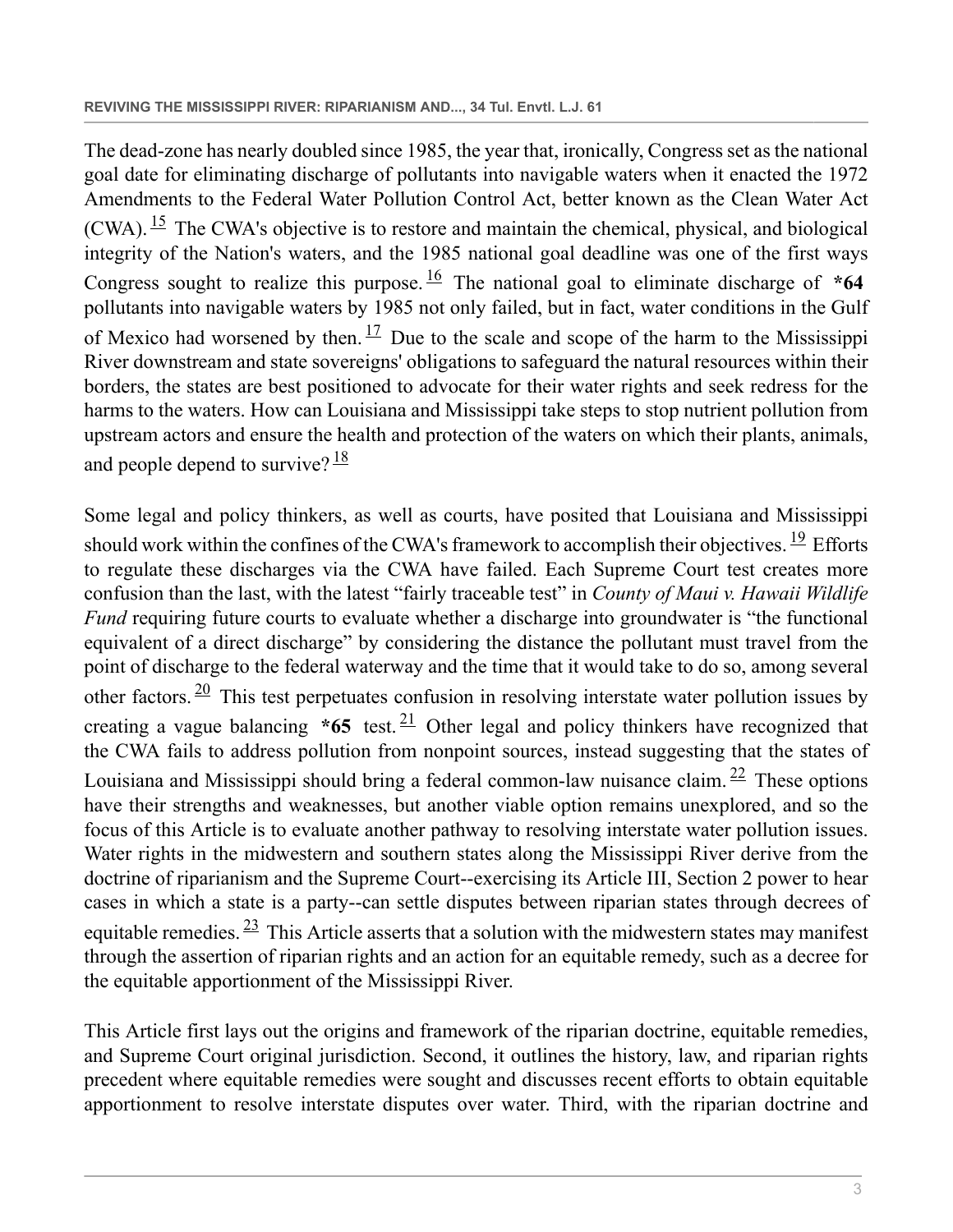#### **Schwartzwald, Julie 4/28/2021 For Educational Use Only**

precedent in mind, this Article analyzes the strengths and weaknesses of Louisiana and Mississippi bringing an original jurisdiction action for equitable apportionment today.

## <span id="page-3-0"></span>**II. RIPARIAN RIGHTS, EQUITABLE REMEDIES, AND ORIGINAL JURISDICTION ACTIONS**

## <span id="page-3-1"></span>*A. Riparian Rights*

<span id="page-3-3"></span><span id="page-3-2"></span>When people settled in the eastern half of the present-day United States of America, they did so along rivers to ensure access to water, and they adopted the English common-law doctrine of riparianism.  $\frac{24}{3}$  $\frac{24}{3}$  $\frac{24}{3}$  Under riparianism's most basic form, a person who has property alongside a waterbody has the right to access and use the water so long as the person  $*66$  does not interrupt the natural flow of the water.  $\frac{25}{10}$  $\frac{25}{10}$  $\frac{25}{10}$  Out of this English common-law tradition, the "reasonable use" version of riparianism developed in the United States, whereby riparian property owner water rights are allocated based on ownership of land abutting the water and riparians "are entitled to the reasonable use of water flowing by their property in a natural stream and likewise have the right to create a *reasonable* amount of pollution." [26](#page-20-3) This doctrine of riparianism governs water rights in the eastern United States.  $27$  Upstream riparian owners must use the water in a reasonable manner so as not to harm downstream riparians.  $\frac{28}{3}$  $\frac{28}{3}$  $\frac{28}{3}$ 

<span id="page-3-9"></span><span id="page-3-8"></span><span id="page-3-7"></span><span id="page-3-6"></span><span id="page-3-5"></span><span id="page-3-4"></span>Riparian rights entitle riparians to water flow absent unreasonable diminution in *both* quantity and quality. [29](#page-20-6) For example, in *Strobel v. Kerr Salt Co.*, riparian owners on the Oatka creek in New York brought suit against a salt manufacturer who was polluting the water with salt residue from its operation.  $\frac{30}{10}$  $\frac{30}{10}$  $\frac{30}{10}$  The salt manufacturer's operation resulted in water so salty that the cattle could not drink from it and the salt-polluted water destroyed most of the fish and vegetation in the river.  $\frac{31}{1}$  $\frac{31}{1}$  $\frac{31}{1}$  In reversing a lower court decision for the defendant and remanding for a new trial, the New York's highest court reasoned that the salt manufacturer had an obligation to "exercise ordinary care so as not to inflict unnecessary injury to the lower proprietors," as "a riparian owner is entitled to reasonable use of the water flowing by his premises in a natural stream ... and to have it transmitted to him without sensible alteration in *quality*," and the salt manufacturer's actions violated this duty by diminishing water quality so greatly that it amounted to a "virtual confiscation of the property." [32](#page-20-9) The court emphasized that the rights of small, long-established businesses **\*67** do not yield to new and greater industries, and that when the upstream user harms the downstream user such that the stream is not fit for ordinary use, and such action is continual and repetitive, a court of equity will impose an injunction.  $\frac{33}{2}$  $\frac{33}{2}$  $\frac{33}{2}$ 

<span id="page-3-11"></span><span id="page-3-10"></span>Although *Strobel* is a New York state law case, it illustrates: (1) the fundamental, commonlaw water rights of those in riparian states; (2) that water rights entitle a riparian to reasonably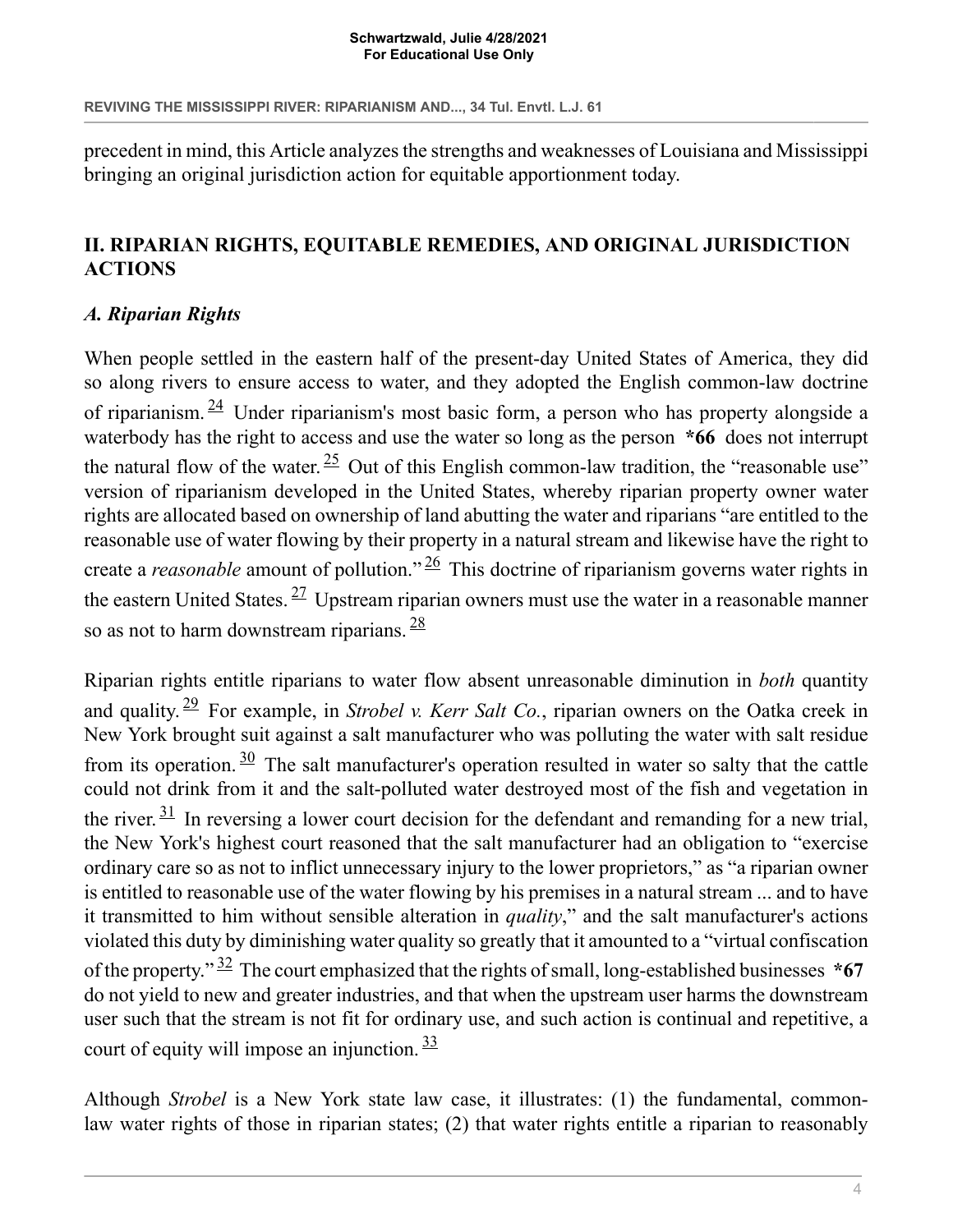<span id="page-4-1"></span>undiminished water with respect to *quality* as well as *quantity*; and (3) that one riparian's rights do not trump another's rights.  $\frac{34}{3}$  $\frac{34}{3}$  $\frac{34}{3}$ 

<span id="page-4-2"></span>Under this construction, suits for equitable apportionment may be brought by a complaining, downstream state against an upstream state that is allegedly using the water unreasonably, and, in so doing, causing substantial harm to downstream users.  $\frac{35}{10}$  $\frac{35}{10}$  $\frac{35}{10}$  While such suits rarely lead to a decree of equitable apportionment, where they do, the decree is a strong solution. The case of the Mississippi River is ripe and ideal for equitable apportionment in ways that the most recent equitable apportionment cases were not.

<span id="page-4-4"></span><span id="page-4-3"></span>The pursuit of a remedy based on water *quality* is an important component for a plaintiff to include in seeking an equitable apportionment decree of a water because the water quantity may not be- and in the case of the Mississippi River, is not--the problem. A U.S. First Circuit case supports and illustrates how integral *quality* is to riparian rights. [36](#page-20-13) In *Smith v. Staso Milling Co.*, a riparian property owner sought to recover from harm to a brook, where a defendant's manufacturing process led to particulate matter and sludge "defiling" the waterway.  $\frac{37}{1}$  $\frac{37}{1}$  $\frac{37}{1}$  Judge Hand, in discussing the available recourse for one whose riparian rights have been violated, said: "When in ordinary course this [waste] is carried into the brook through the settling beds, it is the equivalent of directly defiling the stream itself, becomes a wrong, and subjects the defendant to some form of action, *either at law, in equity, or both.*" <sup>[38](#page-21-0)</sup> Consequently, the court ordered injunctive relief because the defendant's actions were "so substantial and the wrong so deliberate."  $\frac{39}{2}$  $\frac{39}{2}$  $\frac{39}{2}$  Judge Hand's words reinforce the importance of a riparian property owner's duty to use water in a way **\*68** that protects both the quantity and *quality* of the water that flows downstream to their neighbors.

<span id="page-4-7"></span><span id="page-4-6"></span><span id="page-4-5"></span>Riparian rights extend beyond individuals because they represent a doctrine to which an entire state may subscribe, and therefore, states can and do invoke riparian rights in efforts to enjoin other states from harming their water streams.  $\frac{40}{3}$  $\frac{40}{3}$  $\frac{40}{3}$ 

# <span id="page-4-0"></span>*B. Equitable Remedies and Supreme Court Original Jurisdiction*

<span id="page-4-9"></span><span id="page-4-8"></span>In order to enforce the riparian rights discussed above, states should seek equitable remedies. Equitable remedies are non-monetary relief that a court grants when monetary relief will not adequately redress the harm.  $\frac{41}{1}$  $\frac{41}{1}$  $\frac{41}{1}$  Equitable relief is particularly applicable to water law actions because if a court only grants monetary damages for water pollution, then an upstream defendant could simply pay for the harm and continue polluting. In contrast, equitable remedies may include injunctive relief requiring a defendant to cease harming the waterbody, or an equitable apportionment decree ordering the defendant to limit harm to the waterbody in quantity and/or quality.  $\frac{42}{ }$  $\frac{42}{ }$  $\frac{42}{ }$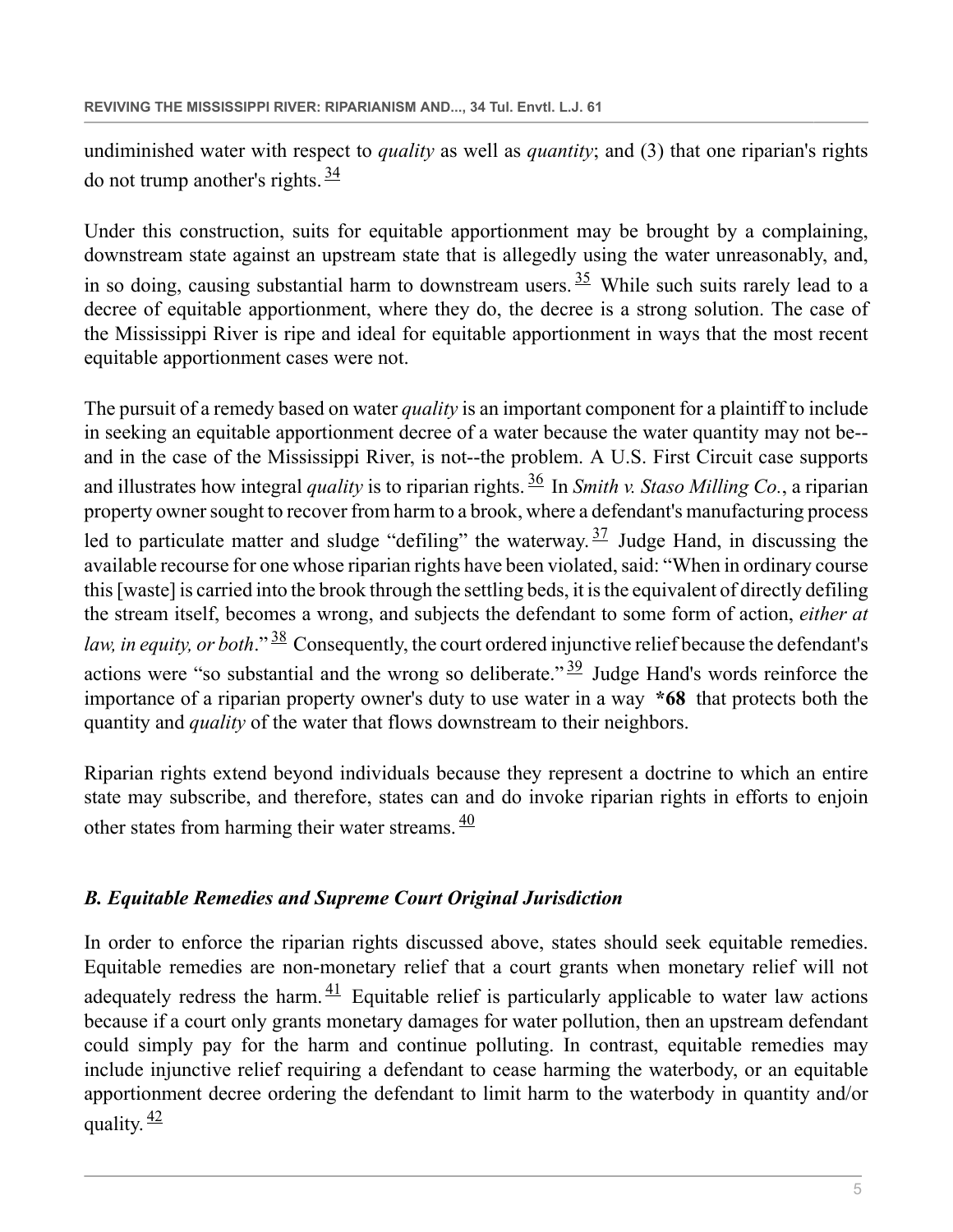<span id="page-5-2"></span>The doctrine of equitable apportionment is the most promising equitable remedy that Louisiana and Mississippi could seek to redress the nutrient pollution to their waters. Equitable apportionment is a doctrine whereby the Supreme Court, through its original jurisdiction, will apportion interstate waters between states.  $\frac{43}{1}$  $\frac{43}{1}$  $\frac{43}{1}$  That is, when states disagree over the use and quantity of interstate waters, they may call upon the Supreme Court to resolve the water dispute, and the Court will employ the doctrine of equitable apportionment.  $\frac{44}{3}$  $\frac{44}{3}$  $\frac{44}{3}$  Under this doctrine, the Supreme Court of the United States has inherent authority as part of the **\*69** Constitution's grant of original jurisdiction to equitably apportion interstate streams between States.  $\frac{45}{5}$  $\frac{45}{5}$  $\frac{45}{5}$ 

<span id="page-5-6"></span><span id="page-5-5"></span><span id="page-5-4"></span><span id="page-5-3"></span>The body of case law on equitable apportionment is small, comprising very few cases throughout the past 112 years.  $\frac{46}{12}$  $\frac{46}{12}$  $\frac{46}{12}$  During that time period, the Supreme Court has only equitably apportioned three rivers--the Delaware River, the Laramie River, and the North Platte River.  $\frac{47}{1}$  $\frac{47}{1}$  $\frac{47}{1}$  Two of these rivers, the Laramie and the North Platte, are in states that subscribe to the doctrine of prior appropriation, rather than riparianism.  $\frac{48}{3}$  $\frac{48}{3}$  $\frac{48}{3}$ 

<span id="page-5-7"></span>However, here, even if the Supreme Court of the United States chooses to abstain from issuing an equitable apportionment decree, the Court could guide the development of a compact to resolve the dispute in a way that the states would not otherwise consider without the influence of Supreme Court oversight. That is, midwestem states like Illinois and Iowa that know of the harm their nutrient pollution causes to downriver states would be incentivized to cooperate with downriver states out of concern that if they did not compromise, the Supreme Court might issue an equitable apportionment decree unfavorable to them. Similarly, downriver states like Louisiana and Mississippi, recognizing that failure to cooperate with upriver states could result in an unfavorable equitable apportionment decree for them, might be more likely to arrive at an interstate compact with upriver states. Thus, where state-initiated compacts fail, a Supreme Court directed interstate compact would have a better chance of succeeding.

#### <span id="page-5-0"></span>**III. PAST EQUITABLE APPORTIONMENT DECREES AND RECENT EFFORTS**

#### <span id="page-5-1"></span>*A. Historical Background and Process*

<span id="page-5-10"></span><span id="page-5-9"></span><span id="page-5-8"></span>In 1907, the Supreme Court of the United States decided the first case in which one state had sued another for equitable apportionment of water: *Kansas v. Colorado*. [49](#page-21-11) Kansas filed a bill in equity against Colorado for inhibiting the flow of the Arkansas River to Kansas.  $\frac{50}{10}$  $\frac{50}{10}$  $\frac{50}{10}$  Kansas premised its **\*70** assertion on the principle that "one must use his own so as not to destroy the legal rights of another."<sup>[51](#page-21-13)</sup> The dispute between Kansas and Colorado over the Arkansas River resulted in five subsequent cases over the next ninety-eight years, eventually resulting in the Arkansas River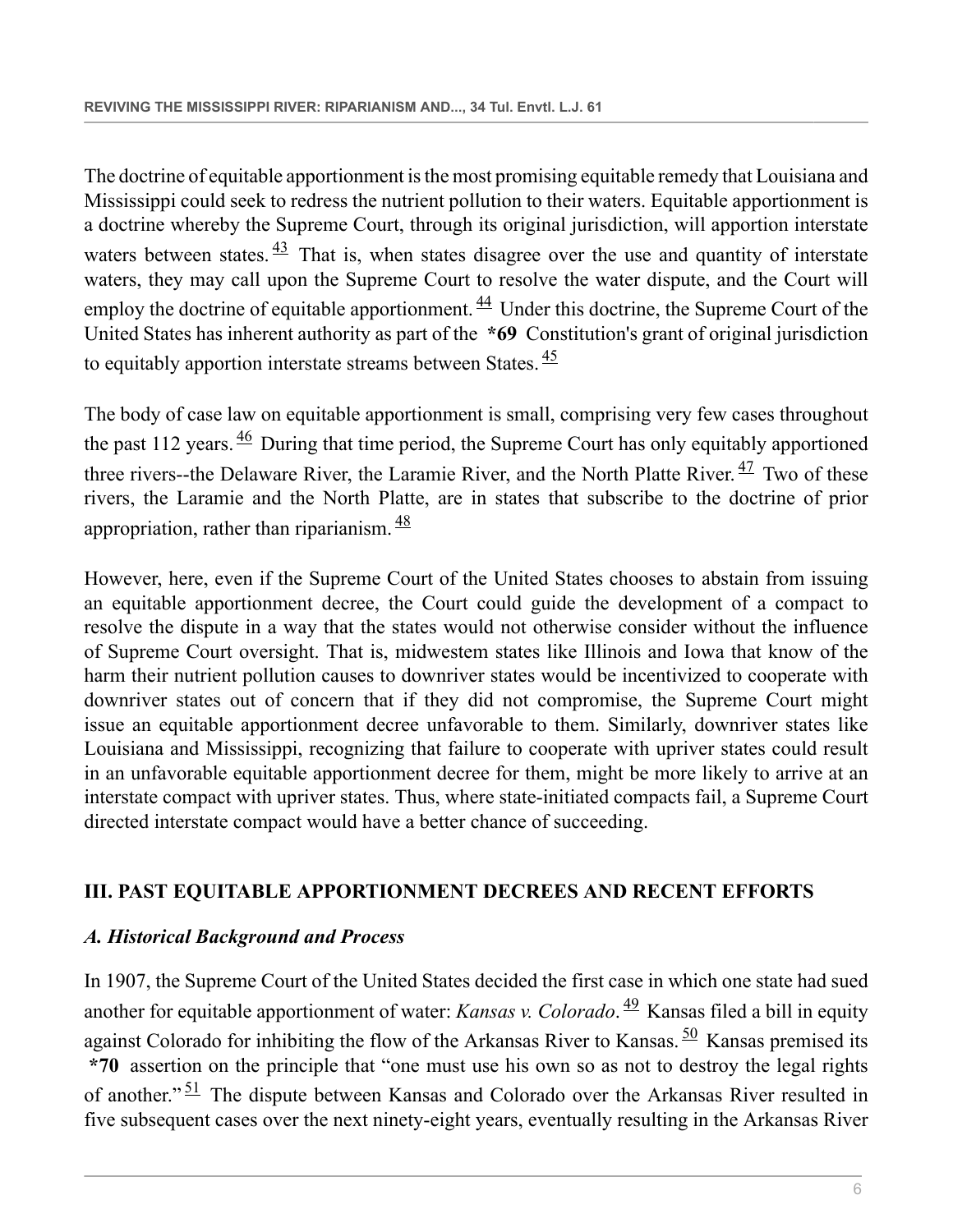<span id="page-6-0"></span>Compact in 1949, an order for Colorado to pay damages for violation of that compact in 1985, and an order that Colorado use a hydrologic-institutional model to bring the state into compliance with the compact in 2009.  $\frac{52}{5}$  $\frac{52}{5}$  $\frac{52}{5}$ 

<span id="page-6-2"></span><span id="page-6-1"></span>In order to equitably apportion a water stream, the Supreme Court needs to first look to what doctrine of water ownership the state(s) in the case subscribe: riparianism or prior appropriation. The majority of states follow the doctrine of riparianism,  $\frac{53}{2}$  $\frac{53}{2}$  $\frac{53}{2}$  and Louisiana, Mississippi, and the upstream midwestern states at issue here are no exception.  $54$  As discussed above, under the doctrine of riparianism, one who owns land appurtenant to water is a riparian owner, and each riparian owner "has an equal right to make a reasonable use of the waters of the stream, subject to the equal right of the other riparian proprietors likewise to make a reasonable use." The key inquiry is *reasonable use*. [55](#page-22-0) Thus, upstream riparian owners must *reasonably use* water such that it does not harm downstream riparian owners.  $\frac{56}{10}$  $\frac{56}{10}$  $\frac{56}{10}$  The test for what is a reasonable use is whether or not the use injures other proprietors.  $\frac{57}{57}$  $\frac{57}{57}$  $\frac{57}{57}$ 

<span id="page-6-6"></span><span id="page-6-5"></span><span id="page-6-4"></span><span id="page-6-3"></span>When states bring their water disputes to the Supreme Court, the Court may equitably apportion the water, not through formulas, but by ascertaining reasonable predictions about future use of the water. <sup>[58](#page-22-3)</sup> The complaining state will bear the burden to show by clear and convincing evidence that the present use is unreasonable such that it has caused a serious injury.  $\frac{59}{2}$  $\frac{59}{2}$  $\frac{59}{2}$ 

**\*71** Upon proving standing such that the Court is satisfied that the complaining state has suffered a redressable, serious injury from an upstream state(s), the Court will apportion the interstate water by considering the following "relevant factors":  $\frac{60}{60}$  $\frac{60}{60}$  $\frac{60}{60}$ 

<span id="page-6-11"></span><span id="page-6-10"></span><span id="page-6-9"></span><span id="page-6-8"></span><span id="page-6-7"></span>physical and climatic conditions, the consumptive use of water in the several sections of the river, the character and rate of return flows, the extent of established uses, the availability of storage water, the practical effect of wasteful uses on downstream areas, [and] the damage to upstream areas as compared to the benefits to downstream areas if a limitation is imposed on the former.  $\frac{61}{61}$  $\frac{61}{61}$  $\frac{61}{61}$ 

<span id="page-6-12"></span>In order to evaluate these factors, the Court will undergo an extensive fact-finding process.  $62$  To conduct this fact-finding process, the Court will employ a Special Master.  $63$  Using the Special Master's findings, the Court will then make its determination as to whether or not to equitably apportion the water and if so, how to do it.  $\frac{64}{3}$  $\frac{64}{3}$  $\frac{64}{3}$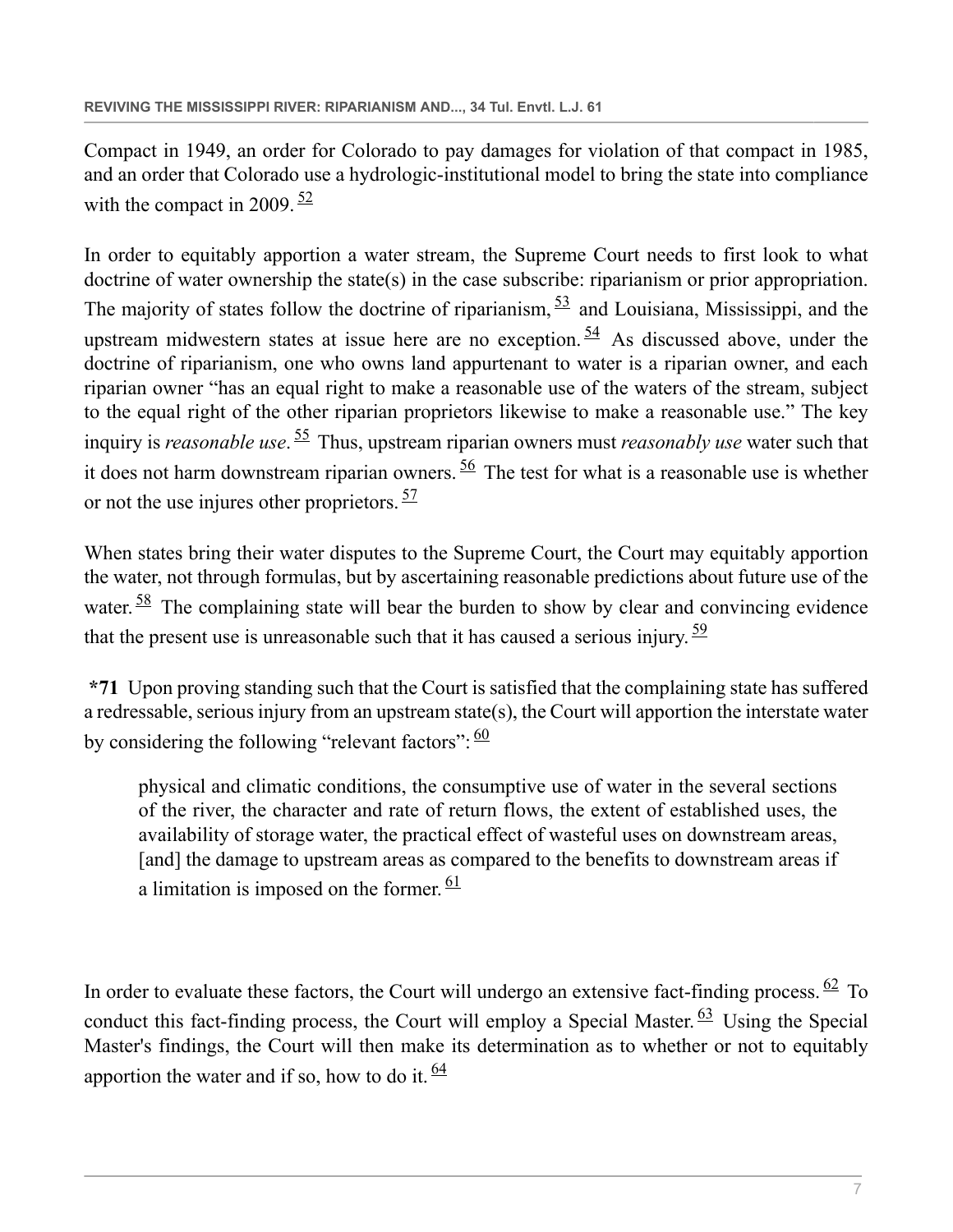# <span id="page-7-0"></span>*B. Precedent*

<span id="page-7-2"></span>The Supreme Court has equitably apportioned interstate waters three times. <sup>[65](#page-22-10)</sup>

<span id="page-7-3"></span>First, in *Wyoming v. Colorado*, the Court apportioned the Laramie River to protect established irrigation uses of the Laramie River in Wyoming by limiting an upstream diversion to a different watershed in Colorado.  $\frac{66}{ }$  $\frac{66}{ }$  $\frac{66}{ }$  In so holding, the Court upheld the prior appropriation rights of Wyoming.  $\frac{67}{2}$  $\frac{67}{2}$  $\frac{67}{2}$ 

<span id="page-7-7"></span><span id="page-7-6"></span><span id="page-7-5"></span><span id="page-7-4"></span>Second, in *New Jersey v. New York*, the Court issued its first and only equitable apportionment decree directed at states that follow riparian doctrine.  $68$  New Jersey sought to enjoin New York from diverting water from the Delaware River or its tributaries.  $69$  New York proposed diverting water to increase water supply to the City of New York while New Jersey sought to protect, among other interests, its water power and ability to **\*72** develop it, sanitary conditions of the river, and oyster and shad fisheries.  $\frac{70}{10}$  $\frac{70}{10}$  $\frac{70}{10}$  The Court, following analysis of the Special Master's report, issued a decree limiting the diversion of water by New York from the Delaware River to the equivalent of 440 million gallons of water per day.  $\frac{71}{4}$  $\frac{71}{4}$  $\frac{71}{4}$  Additionally, the Court mandated the creation of a sewage treatment plant to reduce organic impurities.  $^{72}$  $^{72}$  $^{72}$  The Court provided New Jersey and Pennsylvania with the right to inspect the damns, reservoirs, and other works constructed by the City of New York and to inspect the diversion areas.  $\frac{73}{2}$  $\frac{73}{2}$  $\frac{73}{2}$ 

<span id="page-7-13"></span><span id="page-7-12"></span><span id="page-7-11"></span><span id="page-7-10"></span><span id="page-7-9"></span><span id="page-7-8"></span>Third, in *Nebraska v. Wyoming*, Nebraska brought a bill in equity against Wyoming to equitably apportion the North Platte River.  $\frac{74}{9}$  $\frac{74}{9}$  $\frac{74}{9}$  The Supreme Court issued a decree that limited Wyoming and Colorado in their use of water of North Platte River.  $\frac{75}{2}$  $\frac{75}{2}$  $\frac{75}{2}$  The Court, in deciding to issue the decree, found that Nebraska had met its high burden of showing that it had suffered substantial injury due to the over-appropriation of water.  $\frac{76}{9}$  $\frac{76}{9}$  $\frac{76}{9}$  Additionally, in developing its equitable apportionment decree, the Court articulated a number of factors to be considered: the amount of return flows, climatic conditions, environmental factors, the importance of established uses, economies dependent upon regular supplies of water, the amount of waste, and the availability of storage water.  $\frac{77}{1}$  $\frac{77}{1}$  $\frac{77}{1}$ 

# <span id="page-7-14"></span><span id="page-7-1"></span>*C. Recent Equitable Apportionment Litigation*

<span id="page-7-16"></span><span id="page-7-15"></span>The Supreme Court recently heard an equitable apportionment case concerning the Apalachicola-Chattahoochee-Flint (ACF) River basin. [78](#page-23-4) In *Florida v. Georgia* (hereafter, *Florida)*, Florida, a downstream state of the ACF River basin, brought suit against Georgia for injury due to decreased flow into the Apalachicola River.  $\frac{79}{2}$  $\frac{79}{2}$  $\frac{79}{2}$  Florida's injury manifested itself in ecological and economic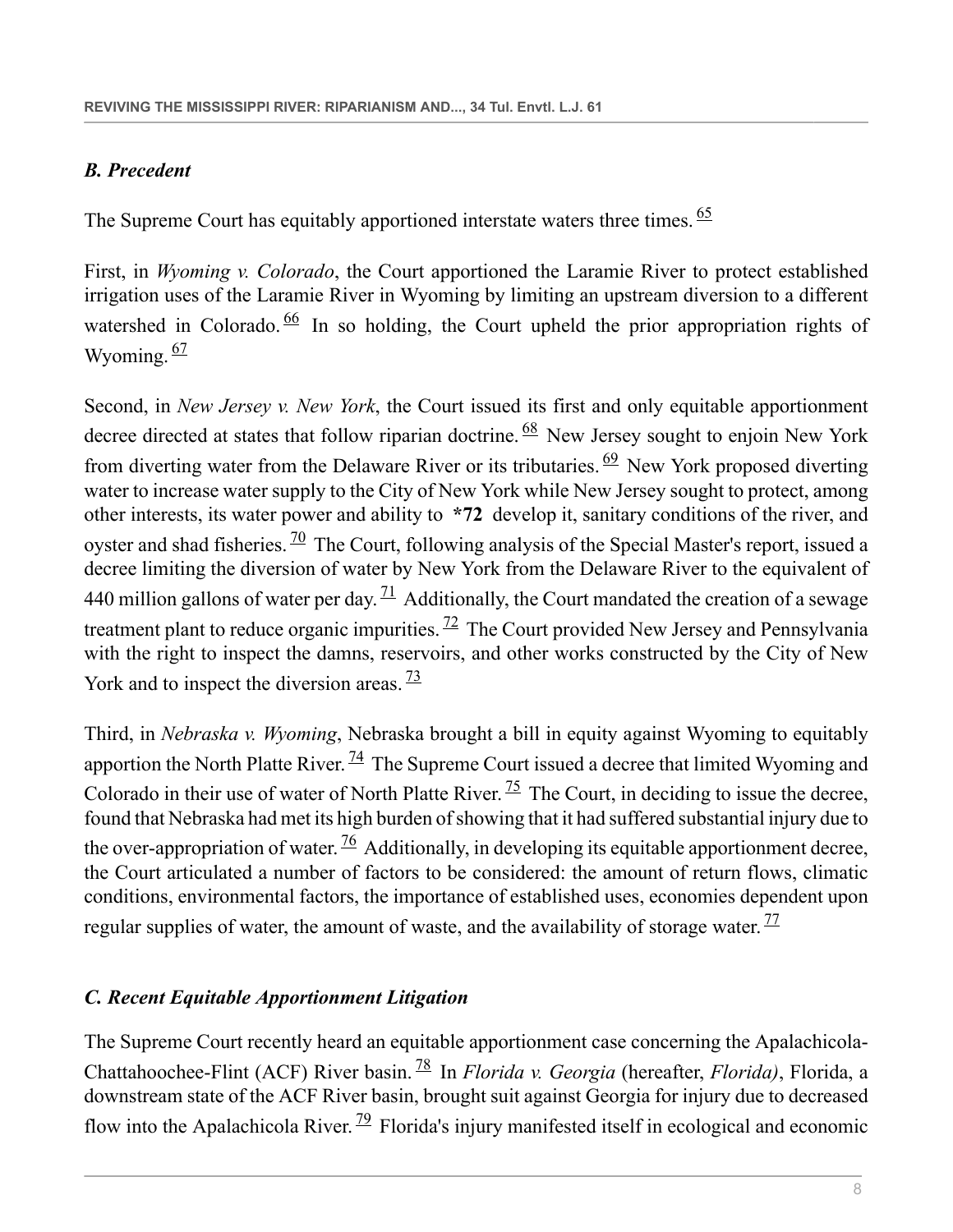<span id="page-8-2"></span><span id="page-8-1"></span><span id="page-8-0"></span>harm, including detriment to the state's oyster industry.  $\frac{80}{2}$  $\frac{80}{2}$  $\frac{80}{2}$  The Court appointed a Special Master to assess the injury and  $*73$  redressability of the injury.  $81$  The Court rejected the Special Master's conclusion that the Court would not be able to fashion an appropriate equitable decree and instead reserved judgment on a decree of equitable apportionment, but did hold that Florida had made a "legally sufficient showing as to the possibility of fashioning an effective remedial decree."  $\frac{82}{ }$  $\frac{82}{ }$  $\frac{82}{ }$ The Court remanded the case to the Master for further findings as to whether the harm could be remedied through equitable apportionment.  $\frac{83}{8}$  $\frac{83}{8}$  $\frac{83}{8}$  The decision to remand illustrates a common concern the Court contends with in these cases: Would a decree of equitable apportionment actually remedy the harm?

<span id="page-8-6"></span><span id="page-8-5"></span><span id="page-8-4"></span><span id="page-8-3"></span>In 2010, the case of *South Carolina v. North Carolina* (hereafter, *South Carolina)* established a precedent for non-state parties to intervene in an equitable apportionment case.  $\frac{84}{3}$  $\frac{84}{3}$  $\frac{84}{3}$  The case arose due to South Carolina's concerns about North Carolina's newly enacted Interbasin Transfer Statute, which permitted transfer of water from one basin to another, including the Catawba River.  $85$  The Catawba River runs through both South Carolina and North Carolina and, under the Interbasin Transfer Statute, North Carolina permitted transfer from the Catawba basin without a permit so long as the transfer amounted to less than two million gallons per day.  $\frac{86}{3}$  $\frac{86}{3}$  $\frac{86}{3}$  The statute's construction thus left South Carolina at risk of losing an important water supply during drought periods, and so South Carolina brought suit against North Carolina seeking an equitable apportionment decree. <sup>[87](#page-23-13)</sup> The Court's decision focused on which parties would be permitted to intervene, including the City of Charlotte, North Carolina, the Duke Energy Corporation, and the Catawba River Water Supply Project (CRWSP). [88](#page-23-14)

<span id="page-8-11"></span><span id="page-8-10"></span><span id="page-8-9"></span><span id="page-8-8"></span><span id="page-8-7"></span>In order to intervene in a suit between two states, the party must demonstrate a compelling interest "apart from his interest in a class with all others citizens and creatures of the state, which interest is not properly represented by the state."  $\frac{89}{2}$  $\frac{89}{2}$  $\frac{89}{2}$  The Court held that CRWSP and the Duke Energy Corporation met this standard but that the City of Charlotte did not because the City was a subdivision of the State and thus sufficiently \*74 represented by the State. <sup>[90](#page-23-16)</sup> South Carolina and North Carolina arrived at a settlement whereby North Carolina agreed to consult South Carolina in withdrawals from the river. [91](#page-23-17) *South Carolina* would likely provide persuasive guidance to the Supreme Court in a future equitable apportionment decree case among the Mississippi River downstream and upstream states in terms of what parties will be permitted to intervene, and also as a demonstration of the Court's success in facilitating out-of-court settlement of interstate water disputes among states.  $\frac{92}{3}$  $\frac{92}{3}$  $\frac{92}{3}$ 

<span id="page-8-12"></span>*Mississippi v. Tennessee* (hereafter, *Mississippi)* is a third recent original jurisdiction action that may provide guidance for Louisiana and Mississippi in its effort to acquire redress for harms to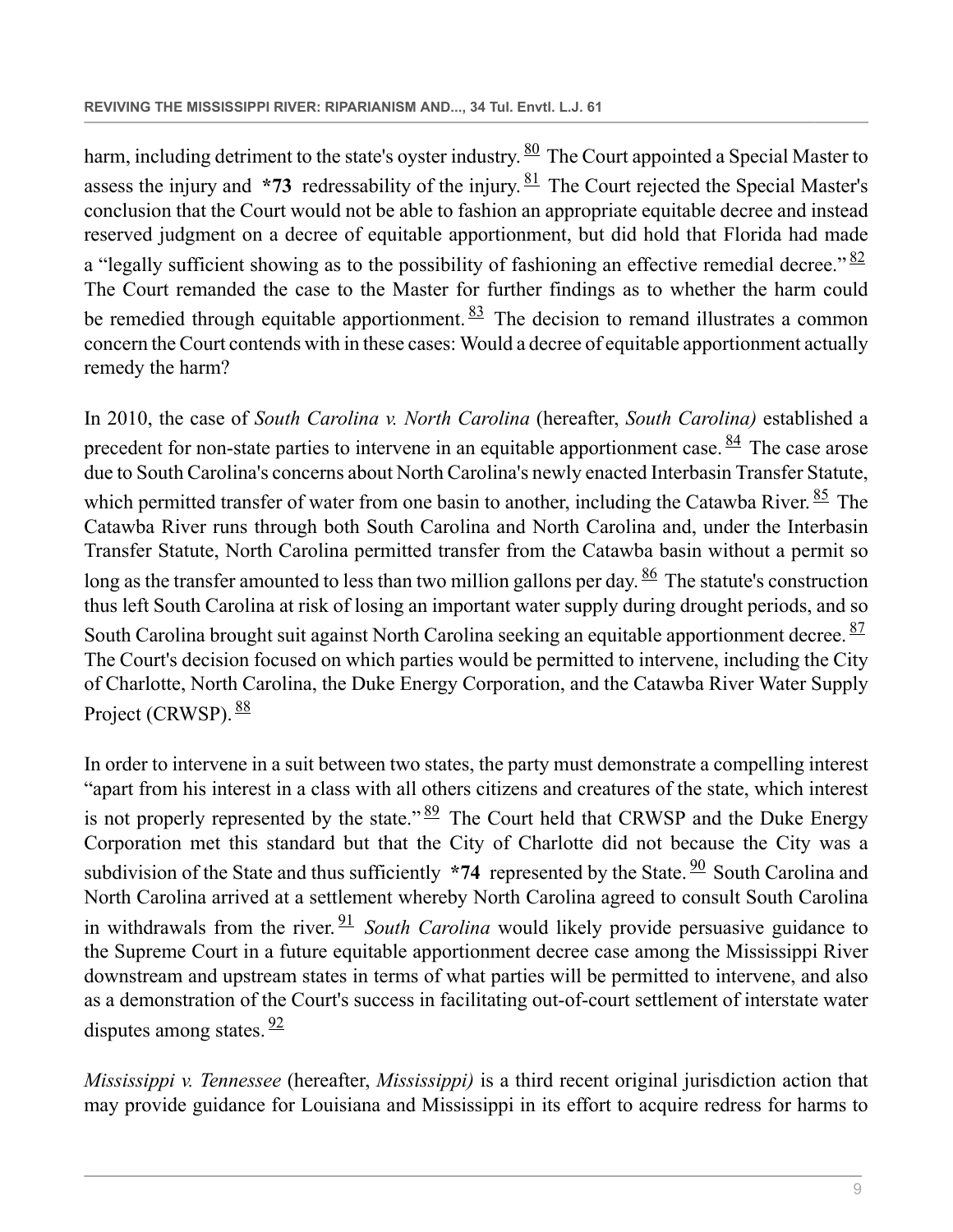<span id="page-9-6"></span><span id="page-9-5"></span><span id="page-9-4"></span><span id="page-9-3"></span><span id="page-9-2"></span>the flows within their borders.  $\frac{93}{1}$  $\frac{93}{1}$  $\frac{93}{1}$  In 2014, Mississippi sought leave from the Supreme Court of the United States to file an original action to seek relief from Tennessee, whose pumping operation was taking 252 billion gallons of groundwater from the Memphis Sands Aquifer, fed by the Sparta Sands Aquifer.  $\frac{94}{9}$  $\frac{94}{9}$  $\frac{94}{9}$  Mississippi had initially challenged Tennessee's pumping in 2009, but the Fifth Circuit dismissed the lawsuit for failing to name Tennessee in the suit, which was required because the aquifer was an interstate resource, and, further, because the dispute was between Mississippi and Tennessee, the Supreme Court alone had original jurisdiction over the dispute.  $\frac{95}{2}$  $\frac{95}{2}$  $\frac{95}{2}$  The Supreme Court granted Mississippi's motion for leave to file a bill of complaint.  $\frac{96}{9}$  $\frac{96}{9}$  $\frac{96}{9}$  Tennessee argued that the aquifer was an interstate resource and that the Court should therefore determine how much water each State is entitled to withdraw.  $\frac{97}{2}$  $\frac{97}{2}$  $\frac{97}{2}$  However, Mississippi argued that the aquifer was Mississippi State property and considered Tennessee's pumping to be a trespass and taking of Mississippi property, and therefore sought damages, \*75 injunctive, and other equitable relief. <sup>[98](#page-24-3)</sup> While the case was a groundwater law case and thus governed by different law, it illustrates the difficulty in characterizing the legal theories, rights, and actions in interstate water disputes.  $\frac{99}{9}$  $\frac{99}{9}$  $\frac{99}{9}$  Nevertheless, *Mississippi* demonstrates that regardless of how the causes of action are named, these disputes rise to a level of contention that is best addressed in an original jurisdiction action before the Supreme Court of the United States.

# <span id="page-9-0"></span>**IV. THE VIABILITY OF AN EQUITABLE REMEDY TODAY: BRINGING A SUIT ON BEHALF OF LOUISIANA**

<span id="page-9-9"></span><span id="page-9-8"></span><span id="page-9-7"></span>"[A]s conflicts over water heat up it is likely that judicial apportionment will be a gamble increasingly worth taking by some states."  $\frac{100}{100}$  $\frac{100}{100}$  $\frac{100}{100}$ 

#### <span id="page-9-1"></span>*A. Where Louisiana and Mississippi Stand in Relation to Precedent*

<span id="page-9-10"></span>As discussed in Part I, the people of Louisiana and Mississippi are suffering trifold hardships that affect the state on economic, social, and cultural bases due to the inundation of nutrient pollution into the Mississippi River causing hypoxia in the Gulf.  $\frac{101}{2}$  $\frac{101}{2}$  $\frac{101}{2}$  Additionally, as demonstrated in Part II, the states whose interests are implicated in this dispute over the Mississippi River nutrient water pollution are all of those riparian states that can invoke riparian rights to access and reasonably use the water and that can seek equitable remedies to enforce those rights. In order to evaluate the likelihood that Louisiana and Mississippi would succeed in securing an equitable remedy from the Supreme Court, it is helpful to situate their case amongst successful and recent actions for an equitable remedy before the Supreme Court.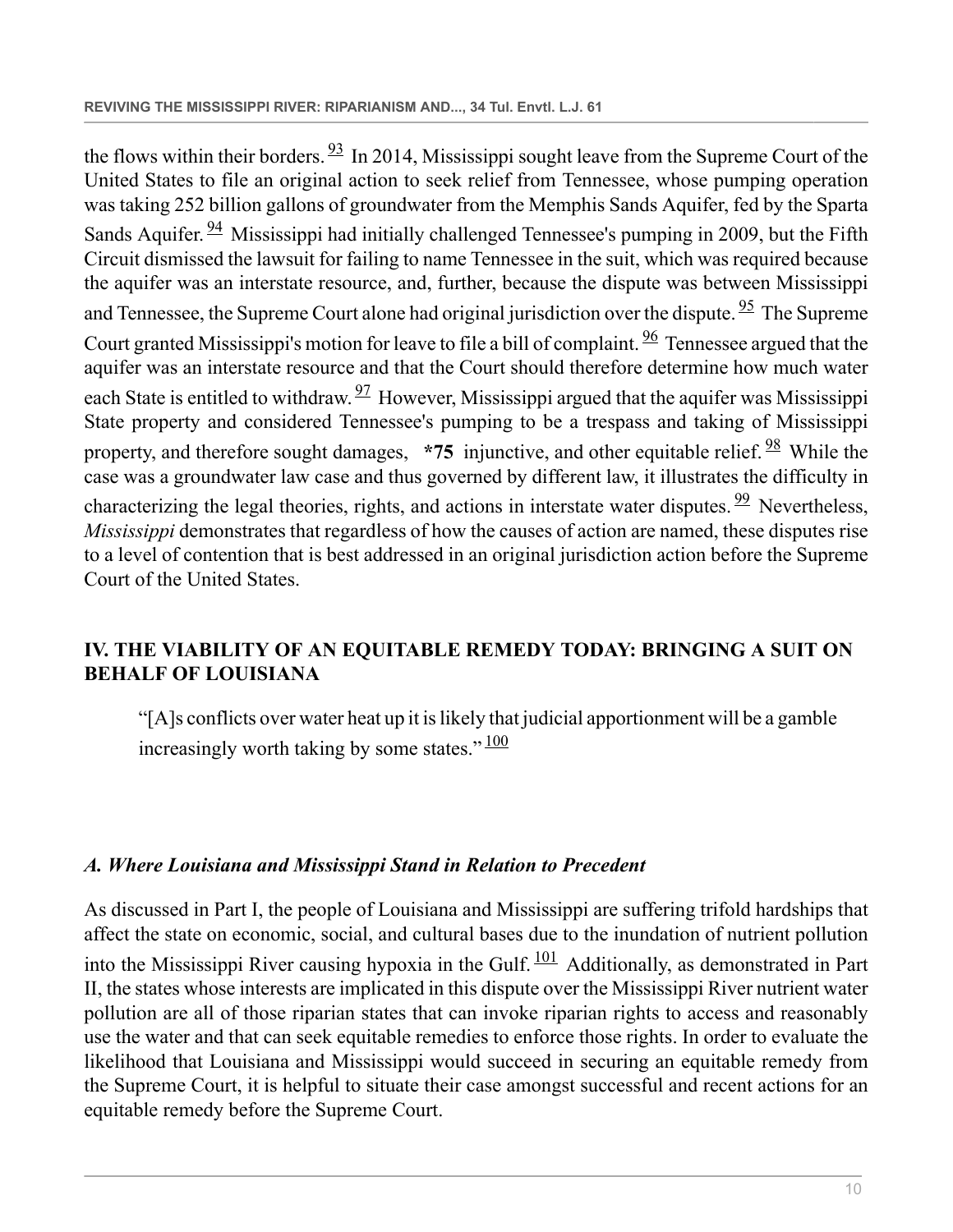<span id="page-10-1"></span><span id="page-10-0"></span>In the three cases where the Supreme Court granted a decree for equitable apportionment, *Wyoming v. Colorado, New Jersey v. New York*, and *Nebraska v. Wyoming*, the decrees specified limits on water quantity  $*76$  that one state could divert from another state using the same waterbody.  $\frac{102}{102}$  $\frac{102}{102}$  $\frac{102}{102}$ Here, Louisiana and Mississippi are not at risk of receiving too little water, but are instead receiving unusable, poor-quality water. [103](#page-24-8) The closest case to this is *New Jersey v. New York*, but even there, the oyster and fishery industries of New Jersey were affected by New York's use of the Delaware River due to diminished quantity, rather than quality, of the water.  $\frac{104}{104}$  $\frac{104}{104}$  $\frac{104}{104}$  Nevertheless, two riparian water law cases lend support for a claim that Louisiana and Mississippi are owed reasonable use of the Mississippi River from a water quality perspective, too.

<span id="page-10-4"></span><span id="page-10-3"></span><span id="page-10-2"></span>In *Strobel v. Kerr Salt Co.*, the court clearly articulated that when an upstream riparian unreasonably alters the water quality of a waterbody, it amounts to a "virtual confiscation of the property." [105](#page-24-10) Here, as in *Strobel*, the agricultural operations in the Midwest are deliberately and unreasonably diminishing the quality of the Mississippi River by not taking steps to prevent the massive amount of nutrient run-off into the Mississippi River.  $\frac{106}{100}$  $\frac{106}{100}$  $\frac{106}{100}$  Moreover, the damage amounts to a confiscation of property in that the economic and ecological consequences over the past several decades are irreparable. [107](#page-24-12) Furthermore, as Judge Hand articulated in *Staso Milling Co.*, injunctive relief is appropriate because the upstream riparians' actions cause such a degree of harm to their downstream neighbors, Louisiana and Mississippi, that their actions can best be characterized as "so substantial and the wrong so deliberate."  $\frac{108}{108}$  $\frac{108}{108}$  $\frac{108}{108}$ 

<span id="page-10-9"></span><span id="page-10-8"></span><span id="page-10-7"></span><span id="page-10-6"></span><span id="page-10-5"></span>While *Strobel* and *Staso Milling Co*. are distinguishable from the present conflict over the Mississippi River because this controversy is amongst states, the validity of the precedent and applicability is no less poignant.  $\frac{109}{2}$  $\frac{109}{2}$  $\frac{109}{2}$  All the states in the present conflict are riparian rights states and, as Judge Hand articulated in *Strobel*, there exists a common right to all riparians to assert these rights and enjoy injunctive relief should the situation merit such a remedy.  $\frac{110}{10}$  $\frac{110}{10}$  $\frac{110}{10}$  Additionally, the situation is rather more compelling, and it is thus imperative for the Supreme Court to issue **\*77** equitable relief here, because otherwise, as conditions inevitably continue to worsen, the states could resort to more combative measures. [111](#page-24-16) As the Court in *New Jersey v. New York* warned, "different considerations come in when we are dealing with independent sovereigns having to regard the welfare of the whole population and when the alternative to settlement is war." $\frac{112}{112}$  $\frac{112}{112}$  $\frac{112}{112}$ While war may seem an extreme prediction, the effects on Louisiana and Mississippi have truly been detrimental across economic, ecological, and social spheres, no progress has been made, and at the end of the day, water is a necessity for life.

<span id="page-10-10"></span>In relation to *Florida*, Mississippi and Louisiana are experiencing the same problem in that the upstream riparians, Georgia and midwestern states, respectively, are unreasonably using interstate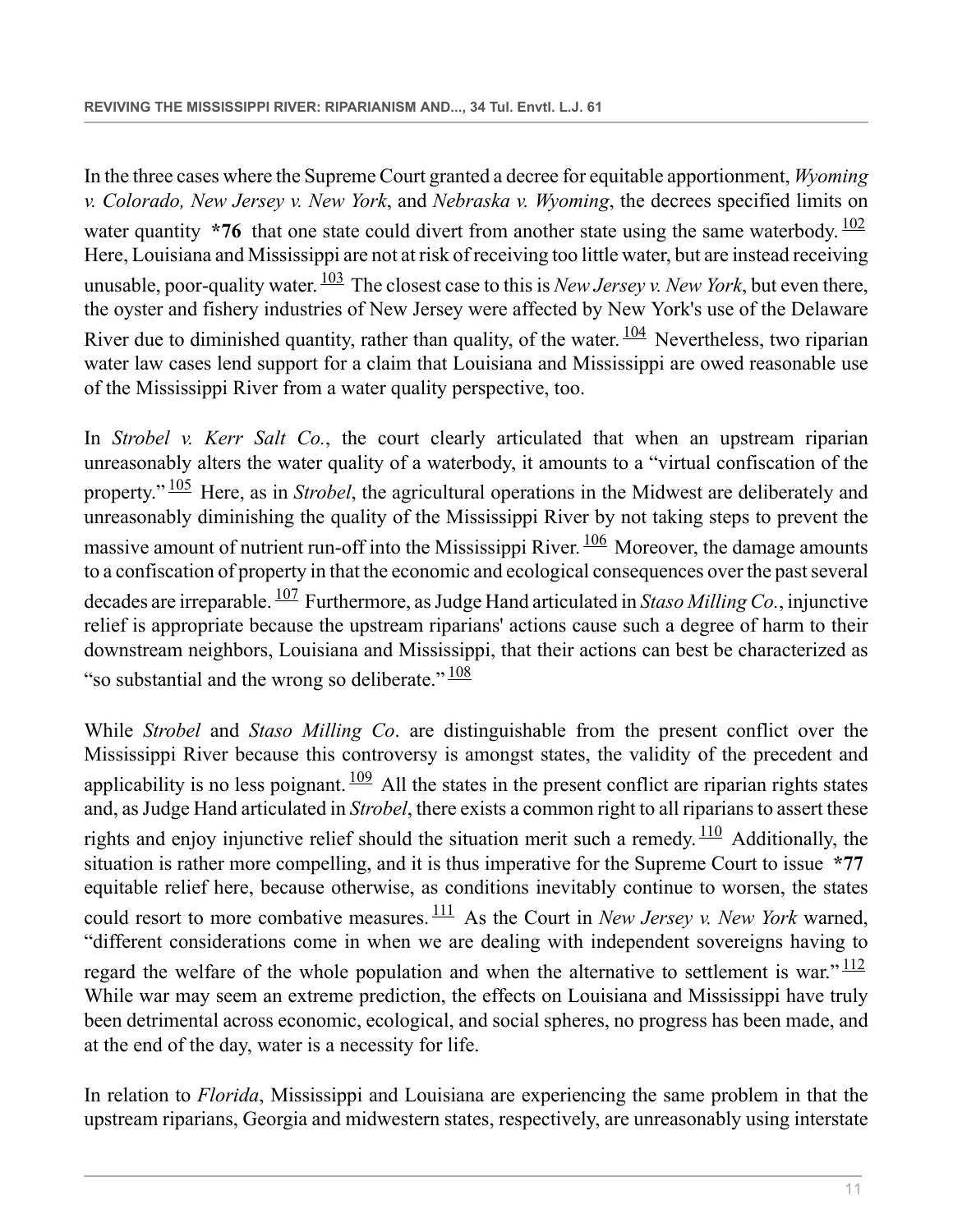<span id="page-11-3"></span><span id="page-11-2"></span>water bodies to the detriment of downstream riparian states.  $\frac{113}{12}$  $\frac{113}{12}$  $\frac{113}{12}$  The concern as to whether an equitable apportionment decree would remedy the harm in question, as discussed in *Florida*, seems like it would be less of an issue with regards to the Mississippi River conflict.  $\frac{114}{114}$  $\frac{114}{114}$  $\frac{114}{114}$  That is, while it may be disputable whether limiting the amount of water Georgia uses out of the ACF will substantially rectify the harm Florida is experiencing, there can be no doubt that curbing midwestern states' nutrient pollution of the Mississippi River would immensely improve the quality and usability of the River for Louisiana and Mississippi.  $\frac{115}{115}$  $\frac{115}{115}$  $\frac{115}{115}$ 

<span id="page-11-4"></span>*South Carolina v. North Carolina*'s relevance to Louisiana, Mississippi, and the midwestern states would appear to be that should one state, e.g., Louisiana, bring action against another, e.g., Iowa, Mississippi and other midwestern states impacted by the Mississippi River nutrient pollution issues could intervene.  $\frac{116}{1}$  $\frac{116}{1}$  $\frac{116}{1}$ 

<span id="page-11-6"></span><span id="page-11-5"></span>The different claims at issue *in Mississippi v. Tennessee* illustrate that, regardless of how an action is characterized in the pleadings, the Supreme Court is the proper judicial body to hear interstate water disputes.  $\frac{117}{112}$  $\frac{117}{112}$  $\frac{117}{112}$  Thus, while Louisiana and Mississippi may bring a bill in equity before the Supreme Court seeking an equitable apportionment decree with respect to water quality, ultimately what matters most is (1) that the Supreme Court facilitates a resolution of this dispute, before states take more direct, **\*78** assertive, or extrajudicial action; and (2) that the Court issue some kind of equitable remedy that prevents the midwestern states from continuing to harm their downstream riparian neighbor states, whether or not that is specifically an equitable apportionment decree.

# <span id="page-11-0"></span>*B. Standing and Equitable Remedy Constraints*

<span id="page-11-7"></span>Section IV(A) demonstrated (1) that states can assert riparian rights and seek an equitable remedy for an apportionment of the Mississippi River and (2) that Louisiana and Mississippi have a strong case that the Supreme Court should grant an equitable apportionment decree, and in so doing could remedy the harms to downstream riparian states. Before the Supreme Court grants certiorari, Louisiana and Mississippi must establish standing; they likely will. In response, opponents of their action may assert several defenses, i.e., "equitable constraints," including the specificity requirement, equitable ripeness laches, and unclean hands.  $\frac{118}{2}$  $\frac{118}{2}$  $\frac{118}{2}$  Louisiana and Mississippi and those who would support them in their action for an equitable apportionment decree would need to explore the merits of such defenses and how they might be overcome,  $\frac{119}{12}$  $\frac{119}{12}$  $\frac{119}{12}$  a topic beyond the scope of this Article.

# <span id="page-11-8"></span><span id="page-11-1"></span>**1. Bona Fide Dispute**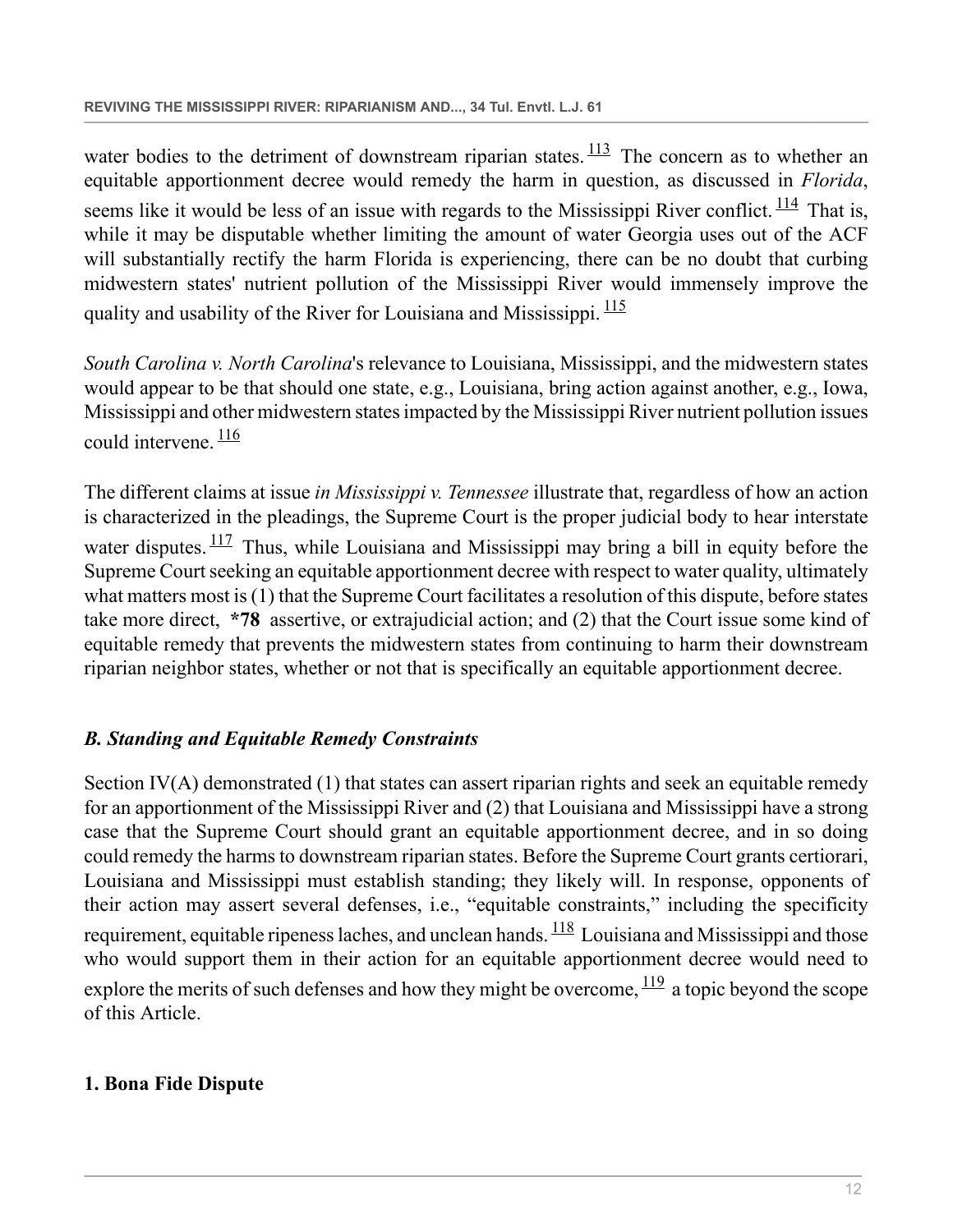<span id="page-12-1"></span><span id="page-12-0"></span>First, however, before the Court will exercise its original jurisdiction over a suit brought by Louisiana and Mississippi against upstream midwestern defendants, Louisiana and Mississippi will have to show that there is a *bona fide* dispute between the states over an interstate water,  $\frac{120}{120}$  $\frac{120}{120}$  $\frac{120}{120}$ because the Court prefers that states settle controversies through "mutual accommodation and agreement." [121](#page-25-9) Louisiana will likely be able to demonstrate a *bona fide* dispute. The harm Louisiana and Mississippi endure is ongoing and has not improved despite collaborative efforts. [122](#page-25-10) It **\*79** is well established that the harm is flowing from upstream riparian agricultural endeavors, as the U.S. Geological Survey determined that "agricultural sources in the watersheds of the river's basin contribute to more than 70% of the nitrogen and phosphorus" entering the river and causing the dead zone in the Gulf.  $\frac{123}{2}$  $\frac{123}{2}$  $\frac{123}{2}$ 

<span id="page-12-7"></span><span id="page-12-6"></span><span id="page-12-5"></span><span id="page-12-4"></span><span id="page-12-3"></span><span id="page-12-2"></span>In response, as noted earlier, the Mississippi River/Gulf of Mexico Watershed Nutrient Task Force ("the Hypoxia Task Force") was established in the fall of 1997.  $\frac{124}{124}$  $\frac{124}{124}$  $\frac{124}{124}$  The task force's purpose was "to" understand the causes and effects of eutrophication in the Gulf of Mexico; coordinate activities to reduce the size, severity, and duration; and ameliorate the effects of hypoxia." <sup>[125](#page-25-13)</sup> However, more than twenty years have passed since this Hypoxia Task Force began and the dead zone has only grown. [126](#page-25-14) Leaders of the Task Force, including its co-chair Mike Naig, do not support agricultural regulation for fear that it will "breed bitterness" between the farmers and government.  $127$  In light of the history of worsening conditions and present sentiments put forth by the leaders of the Hypoxia Task Force, the prospect that the Hypoxia Task Force will meet its 2025 goal of a twenty percent reduction of nitrogen and phosphorus is illusory.  $\frac{128}{2}$  $\frac{128}{2}$  $\frac{128}{2}$  Therefore, Louisiana will be able to show a *bona fide* dispute because the harm is well recorded and the collaborations to resolve the harms have failed and show no prospect of improving. Thus, another path to remedy must be employed and that path is equitable apportionment.

<span id="page-12-13"></span><span id="page-12-12"></span><span id="page-12-11"></span><span id="page-12-10"></span><span id="page-12-9"></span><span id="page-12-8"></span>After satisfying the *bona fide* requirement, Louisiana and Mississippi will next have to establish that they meet the three elements of standing required for a decree of equitable apportionment from the U.S. Supreme Court.  $\frac{129}{10}$  $\frac{129}{10}$  $\frac{129}{10}$  To establish standing in an equitable apportionment case, Louisiana will have to demonstrate (1) it has suffered a wrong; (2) through the action of another state, i.e., the wrong is fairly traceable to the upstream riparians (here, the midwestern states, particularly actors engaged in agricultural pursuits); and (3) its injury is likely redressable by an  $*80$  equitable apportionment of the interstate water stream (here, the Mississippi River).  $\frac{130}{130}$  $\frac{130}{130}$  $\frac{130}{130}$ Second, the complaining state must show by clear and convincing evidence a "threatened invasion of rights ... of serious magnitude."  $\frac{131}{2}$  $\frac{131}{2}$  $\frac{131}{2}$  Third, the complaining state must demonstrate by clear and convincing evidence that the benefits of apportionment substantially outweigh the harm.  $\frac{132}{12}$  $\frac{132}{12}$  $\frac{132}{12}$ Finally, should the state satisfy these requirements, the Court is obligated to grant a decree regardless of the difficulty apportionment might present.  $\frac{133}{2}$  $\frac{133}{2}$  $\frac{133}{2}$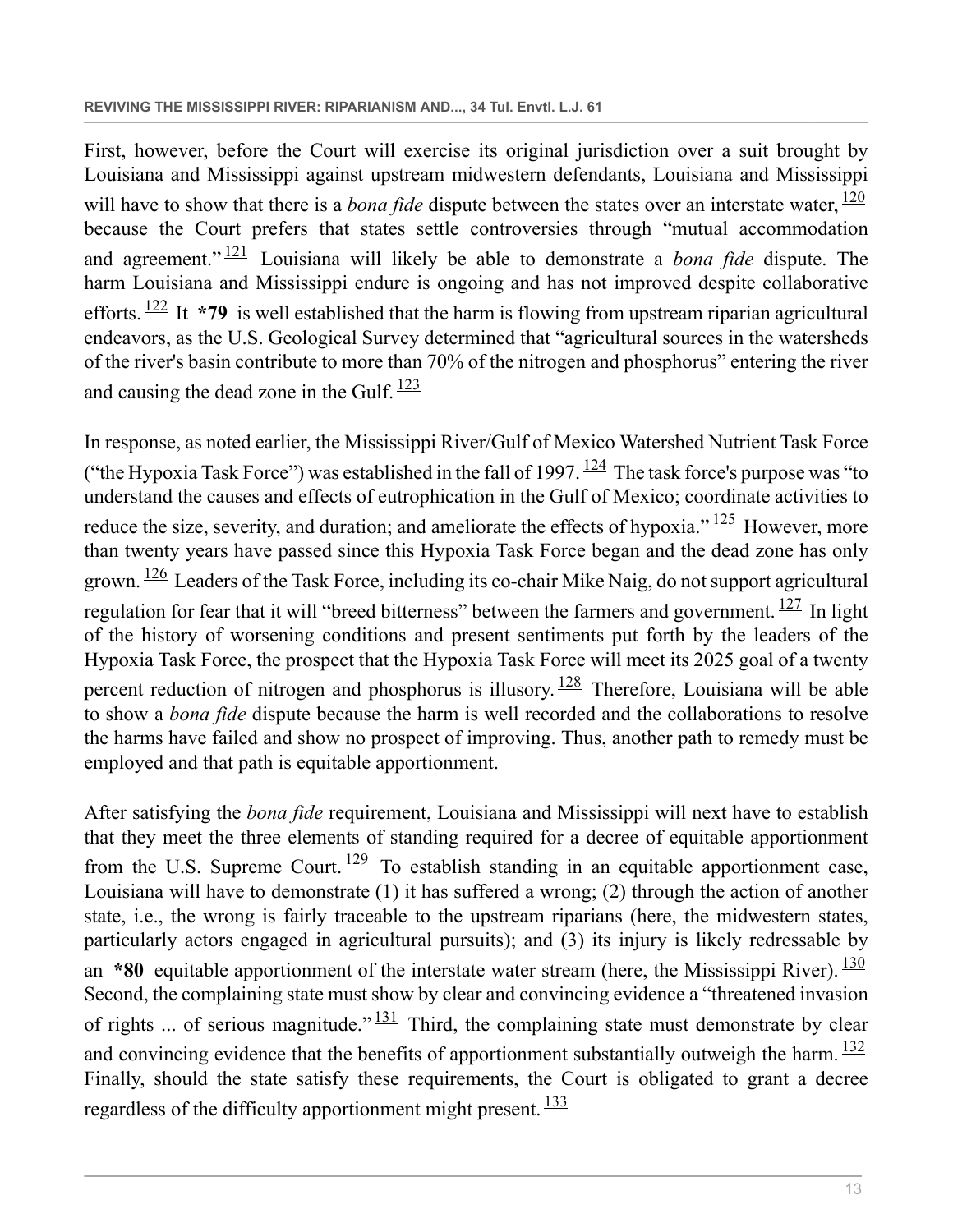## <span id="page-13-0"></span>**2. Injury**

<span id="page-13-4"></span><span id="page-13-3"></span><span id="page-13-2"></span><span id="page-13-1"></span>The Mississippi River runs through Louisiana into the Gulf of Mexico.  $\frac{134}{4}$  $\frac{134}{4}$  $\frac{134}{4}$  As discussed in Part I, the nutrient pollution of the Mississippi River by upstream midwestern states has led to economic and ecological harm for the people of Louisiana and Mississippi.  $\frac{135}{2}$  $\frac{135}{2}$  $\frac{135}{2}$  Louisiana and Mississippi can look to other states, who obtained an equitable apportionment decree, to determine what would likely satisfy the Court's requirement that they have sustained a substantial injury. <sup>[136](#page-26-7)</sup> In *New Jersey v. New York*, New Jersey alleged sufficient allegations of injury, including affecting the sanitary conditions of the River, increasing the salinity of the water, harming the oyster industry, injuring the shad fisheries, and injuriously affecting the river for recreational purposes.  $\frac{137}{137}$  $\frac{137}{137}$  $\frac{137}{137}$  There, even though the Court, through analysis of the Master's findings, did not issue the decree based on the alleged harm to the sanitary conditions or fisheries, it did find that, indeed, harm would result to the oyster fisheries and issued the decree based on this harm. <sup>[138](#page-26-9)</sup> Thus, Louisiana and Mississippi need to allege their injuries, but it is not necessary for the Court to make favorable findings of fact for each one.  $\frac{139}{2}$  $\frac{139}{2}$  $\frac{139}{2}$  Here, however, given the body scientific studies and reports and that the Hypoxia Task Force was created to address **\*81** this injury, Louisiana and Mississippi should easily be able to establish an injury in fact.  $\frac{140}{140}$  $\frac{140}{140}$  $\frac{140}{140}$ 

<span id="page-13-6"></span>In analyzing the competing interests in riparian rights and assessing the relative injuries caused by either judicial inaction or by court-imposed remedy, courts consider, among others, the following factors:  $\frac{141}{ }$  $\frac{141}{ }$  $\frac{141}{ }$ 

<span id="page-13-9"></span><span id="page-13-8"></span><span id="page-13-7"></span><span id="page-13-5"></span>physical and climatic conditions, the consumptive use of water in several sections of the river, the character and rate of return flows, the extent of established uses, the availability of storage water, the practical effect of wasteful uses on downstream areas [and] the damage to upstream areas as compared to the benefits to downstream areas if a limitation is imposed on the former.  $\frac{142}{142}$  $\frac{142}{142}$  $\frac{142}{142}$ 

<span id="page-13-11"></span><span id="page-13-10"></span>Here, the Special Master, who would undertake to make factual findings for the Court in an equitable apportionment case, should focus on "the character" of the return flows and "the damage to upstream areas as compared to the benefits to downstream areas."  $\frac{143}{10}$  $\frac{143}{10}$  $\frac{143}{10}$  The Special Master would likely find that the character of the water is of such a diminished quality that when upstream riparians permit nitrogen and phosphorus runoff from their farms to enter the Mississippi River, the resulting harm to downstream riparians in Louisiana [144](#page-26-15) constitutes an *unreasonable* use of the water that violates upstream states' duties under the doctrine of riparianism. Furthermore, a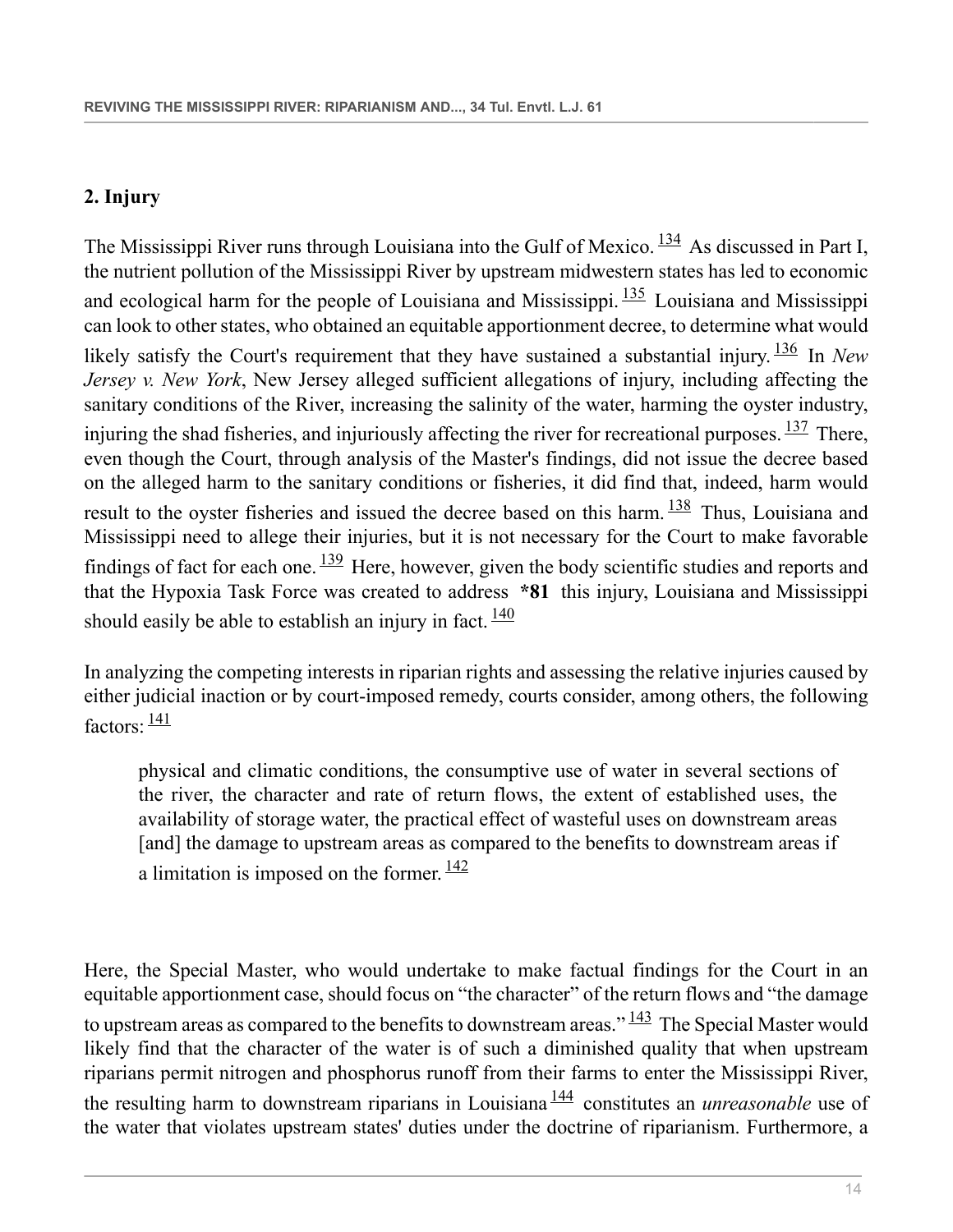Special Master would also likely find that given the extreme harm to the Gulf of Mexico--which is the second largest dead zone in the world--and given the importance of the oyster industry to Louisiana's economy, on balance, the benefit a degree of equitable apportionment would provide to Louisiana would more than outweigh the harm that it would cause to upstream agricultural operations, who would have to change how they operate and what and how much runoff they permit to go into the Mississippi River.  $\frac{145}{12}$  $\frac{145}{12}$  $\frac{145}{12}$ 

<span id="page-14-8"></span><span id="page-14-7"></span><span id="page-14-6"></span><span id="page-14-5"></span><span id="page-14-4"></span><span id="page-14-3"></span><span id="page-14-2"></span><span id="page-14-1"></span>The harmful effects of nutrient pollution to downstream riparians of the Mississippi River are exacerbated annually by spring flooding.  $\frac{146}{100}$  $\frac{146}{100}$  $\frac{146}{100}$  When snow melts in the Midwest and April showers down rain, flow of **\*82** the Mississippi increases to the point that southern riparians experience massive flooding.  $\frac{147}{10}$  $\frac{147}{10}$  $\frac{147}{10}$  This flooding has worsened in recent years.  $\frac{148}{10}$  $\frac{148}{10}$  $\frac{148}{10}$  For example, in New Orleans, the Army Corps of Engineers (hereafter, Corps) responds to the floods by opening the Bonnet Carré Spillway to divert some of the water and release pressure that would otherwise be placed on the levees.  $\frac{149}{12}$  $\frac{149}{12}$  $\frac{149}{12}$  The Bonnet Carré Spillway releases the freshwater floodwaters into Lake Pontchartrain and subsequently into the Gulf of Mexico. <sup>[150](#page-27-2)</sup> In 2019, for the first time in the history of the Spillway, the Corps opened the Spillway twice in the same year.  $\frac{151}{15}$  $\frac{151}{15}$  $\frac{151}{15}$  As a consequence of the increased flooding, several harms ensued. First, the inundation of freshwater into estuaries caused ecological harm by disrupting the salinity of marine ecosystems.  $152$  This also caused economic harm, by decreasing marine species like shrimp and consequently the livelihood of shrimp fishermen.  $153$  Second, the floodwaters increased the quantity of nutrient-polluted water from upstream riparians flowing into the Gulf of Mexico, which led to a larger dead zone.  $\frac{154}{154}$  $\frac{154}{154}$  $\frac{154}{154}$ Third, the tourist industries of Louisiana and Mississippi were severely impacted by floods and the dead zone as people stayed away from the beaches in response.  $155$  While the upstream midwestern states may not contribute to the floods, they are contributing to the nutrient pollution issues responsible for harming the marine ecosystems and water quality downstream, and the effect of their actions has worsened each year due to flooding. Yet their poisoning of the river continues.

#### <span id="page-14-11"></span><span id="page-14-10"></span><span id="page-14-9"></span><span id="page-14-0"></span>**3. Fairly Traceable**

<span id="page-14-14"></span><span id="page-14-13"></span><span id="page-14-12"></span>Next, Louisiana and Mississippi would have to demonstrate that the injury to the Mississippi River and Gulf of Mexico is fairly traceable to **\*83** the midwestern states and their agricultural industries.  $\frac{156}{156}$  $\frac{156}{156}$  $\frac{156}{156}$  Again, Louisiana and Mississippi will likely prevail on this showing due to the scientific findings and creation of the Hypoxia Task Force discussed above. <sup>[157](#page-27-9)</sup> For example, in *Florida*, even though the Court did not issue an equitable apportionment decree, it did exercise its original jurisdiction to hear the case because it was well established that Georgia's use of the ACF Basin waters caused decreased flow to Florida, thereby causing the state harm. <sup>[158](#page-27-10)</sup> Here, the Hypoxia Task Force and its history of attempting to reduce hypoxia in the Gulf is evidence in and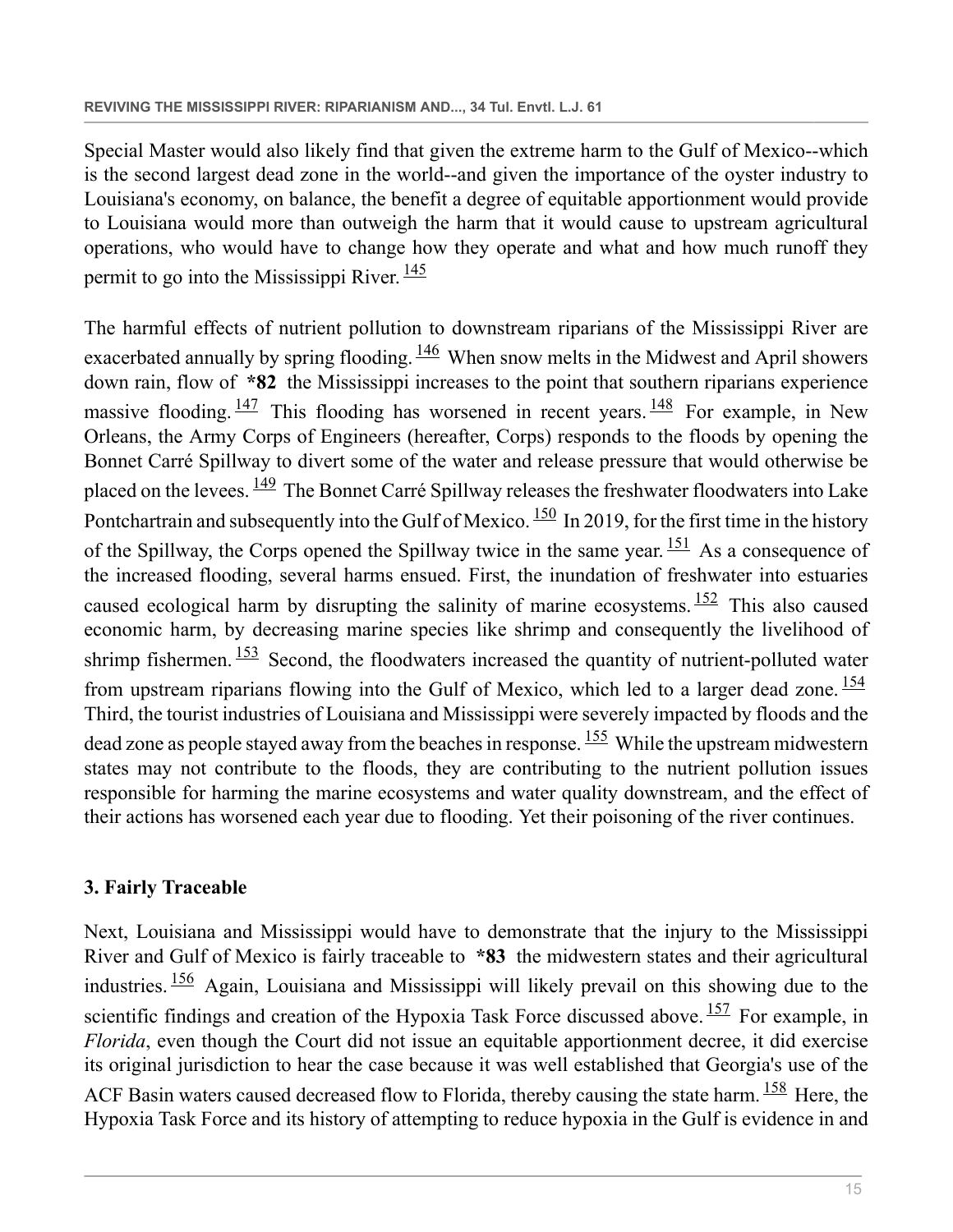<span id="page-15-2"></span>of itself of the causal link between upstream midwestern and downstream southern users of the Mississippi River.  $\frac{159}{159}$  $\frac{159}{159}$  $\frac{159}{159}$ 

#### <span id="page-15-0"></span>**4. Remedy**

<span id="page-15-3"></span>The final and most challenging element to prove in an original jurisdiction case seeking an equitable remedy is the element of remedy  $\frac{160}{160}$  $\frac{160}{160}$  $\frac{160}{160}$  That is, the complaining state often struggles to sufficiently demonstrate that, should the Court grant an equitable apportionment decree, the benefit to the complaining state(s) would outweigh the harm to the defendant state(s); this is where many of the equitable constraint defenses might come into play.  $\frac{161}{161}$  $\frac{161}{161}$  $\frac{161}{161}$ 

<span id="page-15-7"></span><span id="page-15-6"></span><span id="page-15-5"></span><span id="page-15-4"></span>When determining whether or not to grant an equitable apportionment remedy, the Court will look to whether or not the decree will redress the injury.  $\frac{162}{162}$  $\frac{162}{162}$  $\frac{162}{162}$  This is arguably why the majority of the cases seeking an equitable apportionment decree fail  $\frac{163}{162}$  $\frac{163}{162}$  $\frac{163}{162}$ -remember, the Supreme Court has only ever issued three equitable apportionment decrees. However, even if the remedy element is difficult to prove, the Court will not necessarily dismiss the case.  $\frac{164}{101}$  $\frac{164}{101}$  $\frac{164}{101}$  Indeed, in the Court's most recent equitable apportionment case, *Florida*, the Court refused to dismiss the case but instead remanded for further factual findings because it seemed like Florida could, upon further fact-finding, meet its burden of **\*84** showing that a cap on Georgia's consumption would redress Florida's injury. [165](#page-27-17)

<span id="page-15-9"></span><span id="page-15-8"></span>Here, however, the circumstances in *Florida* are sufficiently distinct from Louisiana and Mississippi's situation such that they may not run into the same redressability obstacles. In *Florida*, the Court did not yet have enough evidence to find that the decree would redress Florida's injury, though it may so find on remand.  $\frac{166}{160}$  $\frac{166}{160}$  $\frac{166}{160}$  While it may be difficult to ascertain the precise amount of increase in water flow that constitutes a substantial remedy for Florida, here, requiring midwestern states to reduce the nutrient pollution to the Mississippi River would undoubtedly reduce the harm downstream. To what degree and how to accomplish this reduction, however, is yet to be determined and is outside the scope of this Article. Nevertheless, Louisiana and Mississippi should be able to show that a decree would meet the appreciable-benefit requirement the Court looks to when deciding whether to issue an equitable apportionment decree.

#### <span id="page-15-1"></span>**5. Type of Equitable Remedy**

<span id="page-15-10"></span>While Louisiana and Mississippi would have a strong case to make for an equitable apportionment decree, the type of decree it would request is also important. In considering equitable remedies, the Court looks to the specific remedy requested. The issue Louisiana and Mississippi face now is not a diminished flow in the water but rather diminished water quality.  $167$  The nutrient-burdened water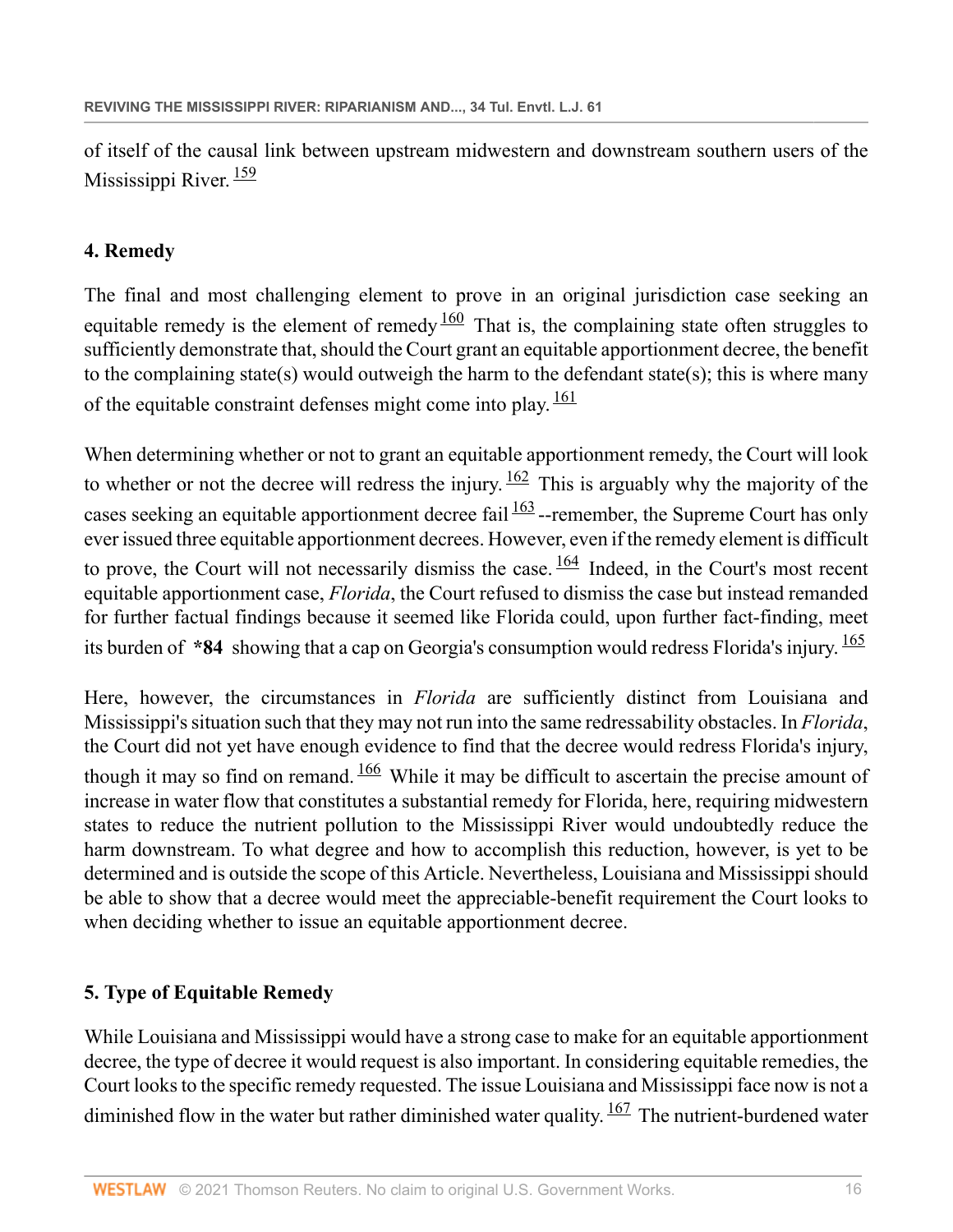<span id="page-16-2"></span>has created great ecological and economic harm to Louisiana and Mississippi.  $\frac{168}{168}$  $\frac{168}{168}$  $\frac{168}{168}$  Thus, rather than request that the Court issue a decree requiring the upstream states to ensure a percentage of the flow downstream, Louisiana should request a decree that midwestern states take measures to ensure that the quality of the water is sufficiently free of nitrogen and phosphorus so as not to cause the eutrophication problems Louisiana and Mississippi are currently facing. Again, the specifics of what an equitable decree based on water quality would look like is beyond the scope of this Article, but nevertheless is an important consideration for any state wishing to seek an equitable remedy to redress nutrient pollution in the Mississippi River.

#### <span id="page-16-3"></span><span id="page-16-0"></span>**\*85 6. Ripeness**

<span id="page-16-5"></span><span id="page-16-4"></span>Louisiana and Mississippi will also need to demonstrate that their particular circumstances meet the ripeness requirement, that is, that their case is ripe for adjudication.  $\frac{169}{169}$  $\frac{169}{169}$  $\frac{169}{169}$  The history of harm to downstream riparians in Louisiana and the worsening situation economically and ecologically, as discussed above, lays the foundation for the Court to find that the situation between the parties is sufficiently ripe to warrant adjudication.  $\frac{170}{2}$  $\frac{170}{2}$  $\frac{170}{2}$  Louisiana and Mississippi can show that they pursued initiatives like the Hypoxia Task Force, which failed, and that the situation is worsening for their citizens  $\frac{171}{17}$  $\frac{171}{17}$  $\frac{171}{17}$  such that serious, timely action is imperative now. Scientific reports and news articles to this effect are abundant and frequently showcase the heightened desperation.  $172$  Additionally, Louisiana and Mississippi can cite to precedent where the Court accepted similar but far less extreme equitable apportionment cases in *Florida v. Georgia* and *New York v. New Jersey*, where states faced similar harms to their economies and ecosystems, including economic harm to oyster and fishing industries.  $\frac{173}{2}$  $\frac{173}{2}$  $\frac{173}{2}$ 

<span id="page-16-7"></span><span id="page-16-6"></span>In sum, the strengths of an original jurisdiction action by Louisiana and Mississippi for an equitable remedy include the riparian tradition; the extreme, unreasonable use and resulting harm to them; the history of attempted yet failed resolutions; and the degree to which the injury is affecting Louisiana and Mississippi in a more visible and dire manner than ever before on economic, ecological, and recreational levels. The weaknesses are that the Supreme Court has not issued an equitable apportionment decree for water *quality* before; has only ever issued three equitable apportionment decrees; and Louisiana and Mississippi run the risk of challenge to a requested equitable remedy due to laches, unclean hands, and remedy specificity concerns. Nevertheless, Louisiana and Mississippi have strong counterpoints to such defenses and a strong framework and old tradition of riparian law on their side, which should facilitate the Court's ability to oversee a resolution and issue an equitable remedy, in whatever form that may take.

#### <span id="page-16-1"></span>**\*86 V. CONCLUSION**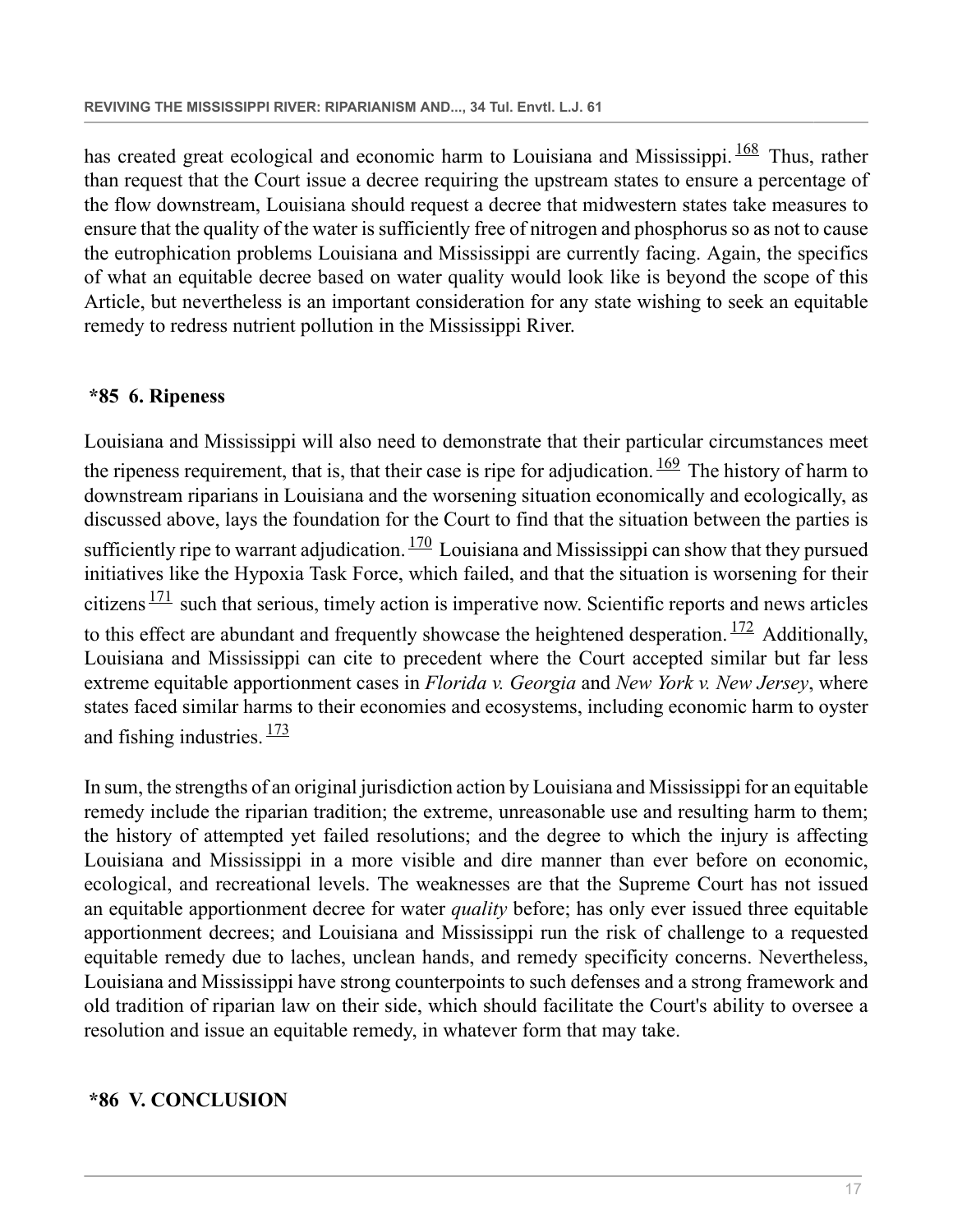In the last twenty-three years, the Gulf of Mexico dead zone has only grown. Collaborative efforts to reduce eutrophication in the Gulf have failed; nutrient pollution in the Mississippi River is only increasing. This dead zone combined with annually worsening floods--floods that have forced the Army Corps of Engineers to open the Bonnet Carré Spillway twice in one year for the first time in eighty years--create devasting economic and ecological harms to both Louisiana and Mississippi. These states likely will not and cannot tolerate another summer like 2019. It is time for them to take action, and a promising, but as yet unexplored, avenue is to seek an equitable apportionment decree from the Supreme Court of the United States. The Supreme Court is not blind to the plight of the Mississippi River's downstream riparians and, recognizing all they have suffered, will most likely hear a case pursuing a decree for equitable apportionment of the Mississippi River--after all, they would not want these sovereign states asserting their interests via nonjudicial means. Many questions remain to be explored concerning the specifications of the remedy the Court would grant, how that remedy would function, and whether Louisiana and Mississippi can successfully overcome equitable defenses. The option to resolve this interstate water conflict through equitable remedy is now laid forth with a process and legal precedent for those wishing to redress this harm to consider. Regardless of which action is taken, "[e]ventually all things merge into one and a river runs through it"--the opportunity to change that flow must be seized now!  $\frac{174}{17}$  $\frac{174}{17}$  $\frac{174}{17}$ 

# <span id="page-17-3"></span>**Footnotes**

- <span id="page-17-0"></span> $\frac{a1}{c}$  $\frac{a1}{c}$  $\frac{a1}{c}$  © 2021 Chiara D. Kalogjera-Sackellares, J.D. 2020, Tulane Law School; B.A. 2016, University of Michigan. The author is grateful to Mark S. Davis, Director, Tulane Institute on Water Resources Law and Policy Director, Tulane ByWater Institute for giving her guidance, encouragement and wisdom in writing this article. The author also gives many thanks to her mother for showing her the beauty in nature and to her father for encouraging her to preserve that beauty.
- <span id="page-17-1"></span>[1](#page-0-1) *See* Tony Briscoe, *There's a Giant Dead Zone in the Gulf of Mexico-- Thanks in Large Part to Pollution from Chicago*, CHI. TBIB. (June 14, 2019), https://www.chicagotribune.com/news/breaking/ct-met-dead-zone-gulf-of-mexicomidwest-20190612-story.html [https://perma.cc/3265-HHEF?type=image].
- <span id="page-17-2"></span>[2](#page-0-2) *See* Spike Johnson, *The Danger Downstream: Farm Pollutants from Multiple States Feed a Massive Dead Zone in the Gulf of Mexico. Shrimpers Pay the Price*. (Feb. 4, 2020), DAILYYONDER, https://www.dailyyonder.com/the-dangerdownstream/2020/02/04/ [https://perma.cc/2ZDD-ZF2F?type=image].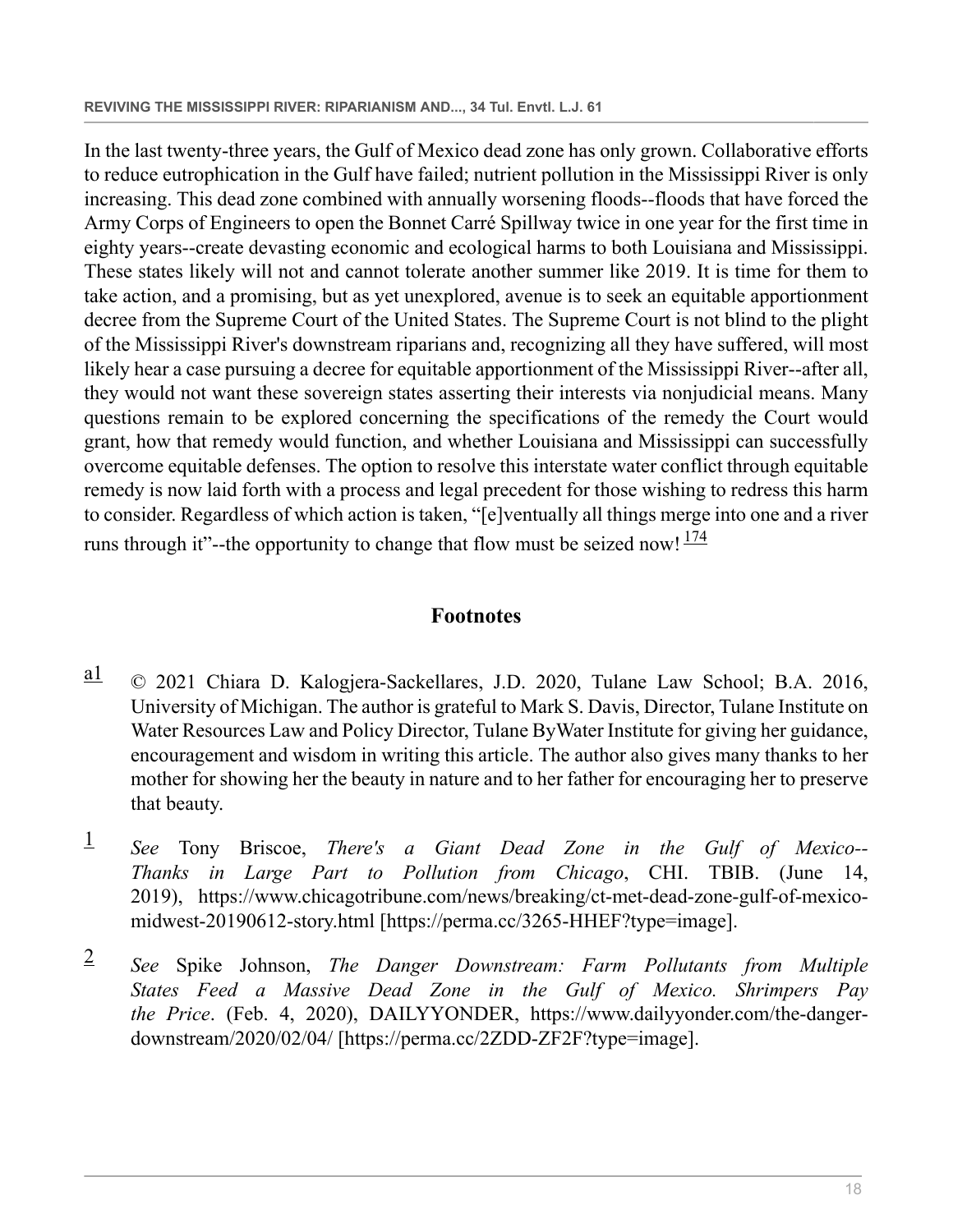- <span id="page-18-0"></span>[3](#page-0-3) *See* [New Jersey v. New York, 283 U.S. 336, 342 \(1931\)](http://www.westlaw.com/Link/Document/FullText?findType=Y&serNum=1931123944&pubNum=0000780&originatingDoc=Icc44daa1911411ebbea4f0dc9fb69570&refType=RP&fi=co_pp_sp_780_342&originationContext=document&vr=3.0&rs=cblt1.0&transitionType=DocumentItem&contextData=(sc.Search)#co_pp_sp_780_342) ("Different considerations come in when we are dealing with independent sovereigns having to regard the welfare of the whole population and when the alternative to settlement is war.").
- <span id="page-18-1"></span>[4](#page-0-4) *See* [City of Milwaukee v. Illinois & Michigan, 451 U.S. 304, 317 \(1981\).](http://www.westlaw.com/Link/Document/FullText?findType=Y&serNum=1981118612&pubNum=0000780&originatingDoc=Icc44daa1911411ebbea4f0dc9fb69570&refType=RP&fi=co_pp_sp_780_317&originationContext=document&vr=3.0&rs=cblt1.0&transitionType=DocumentItem&contextData=(sc.Search)#co_pp_sp_780_317)
- <span id="page-18-2"></span>[5](#page-0-5) Endre Szalay, *[Breathing Life into the Dead Zone: Can the Federal Common Law of Nuisance](http://www.westlaw.com/Link/Document/FullText?findType=Y&serNum=0356694854&pubNum=0001254&originatingDoc=Icc44daa1911411ebbea4f0dc9fb69570&refType=LR&fi=co_pp_sp_1254_239&originationContext=document&vr=3.0&rs=cblt1.0&transitionType=DocumentItem&contextData=(sc.Search)#co_pp_sp_1254_239) [Be Used to Control Nonpoint Source Water Pollution?](http://www.westlaw.com/Link/Document/FullText?findType=Y&serNum=0356694854&pubNum=0001254&originatingDoc=Icc44daa1911411ebbea4f0dc9fb69570&refType=LR&fi=co_pp_sp_1254_239&originationContext=document&vr=3.0&rs=cblt1.0&transitionType=DocumentItem&contextData=(sc.Search)#co_pp_sp_1254_239)*, 85 TUL. L. REV. 215, 239 (2010).
- <span id="page-18-3"></span> $\frac{6}{9}$  $\frac{6}{9}$  $\frac{6}{9}$  An interstate compact would likely fail, even if the improbable occurred and the midwestern states, Louisiana, and Mississippi agreed to one. For example, in 1992, Florida and Georgia signed the Apalachicola-Chattahoochee-Flint River Basin Compact in which they agreed "to develop an allocation formula for equitably apportioning the surface waters of the ACF Basin among the states while protecting the water quality, ecology, and biodiversity of the ACF," but the compact failed. *See* Apalachicola-Chattahoochee-Flint River Basin Compact, [Pub. L. No. 105-104](http://www.westlaw.com/Link/Document/FullText?findType=l&pubNum=1077005&cite=UUID(I1044A1D292-6B4903B0448-DBCEA60474C)&originatingDoc=Icc44daa1911411ebbea4f0dc9fb69570&refType=SL&originationContext=document&vr=3.0&rs=cblt1.0&transitionType=DocumentItem&contextData=(sc.Search)), § 1, Art. VII, 111 Stat. 2219, 2222-24 (1997) (expressing the intent of the signatory parties to develop a formula for equitable allocation); *see also* Charles T. DuMars & David Seeley, *[The Failure of the Apalachicola-Chattahoochee-Flint River](http://www.westlaw.com/Link/Document/FullText?findType=Y&serNum=0304473102&pubNum=0100110&originatingDoc=Icc44daa1911411ebbea4f0dc9fb69570&refType=LR&fi=co_pp_sp_100110_397&originationContext=document&vr=3.0&rs=cblt1.0&transitionType=DocumentItem&contextData=(sc.Search)#co_pp_sp_100110_397) [Basin and Alabama-Coosa-Tallapoosa River Basin Compacts and a Guide to the Successful](http://www.westlaw.com/Link/Document/FullText?findType=Y&serNum=0304473102&pubNum=0100110&originatingDoc=Icc44daa1911411ebbea4f0dc9fb69570&refType=LR&fi=co_pp_sp_100110_397&originationContext=document&vr=3.0&rs=cblt1.0&transitionType=DocumentItem&contextData=(sc.Search)#co_pp_sp_100110_397) [Establishment of Interstate Water Compacts](http://www.westlaw.com/Link/Document/FullText?findType=Y&serNum=0304473102&pubNum=0100110&originatingDoc=Icc44daa1911411ebbea4f0dc9fb69570&refType=LR&fi=co_pp_sp_100110_397&originationContext=document&vr=3.0&rs=cblt1.0&transitionType=DocumentItem&contextData=(sc.Search)#co_pp_sp_100110_397)*, 21 GA. ST. U. L. REV. 373, 397 (2004) (arguing that where competing interests and political differences are strong, legislative means will likely fail to resolve interstate water disputes, like those of the Mississippi River).
- <span id="page-18-4"></span>[7](#page-1-1) Travis Lux, *Midwestern Farm Runoff Creates Headache for Louisiana Shrimpers*, ST. LOUIS PUB. RADIO (Oct. 17, 2019) https://news.stlpublicradio.org/post/ midwestern-farm-runoff-creates-headache-louisiana-shrimpers#stream/0 [https://perma.cc/ VW68-73GQ?type=image].
- <span id="page-18-5"></span>[8](#page-1-2) *Id*.
- <span id="page-18-6"></span>[9](#page-1-3) *See* Spike Johnson, *Shrinking the Gulf Coast 'Dead Zone': Part II: Upriver*, THE LENS (Sept. 9, 2019), https://thelensnola.org/2019/09/09/slirinking-the-gulf-coast-deadzone-part-2-upriver/ [https://perma.cc/E37M-UKKZ?type=image].
- <span id="page-18-7"></span> $\frac{10}{10}$  $\frac{10}{10}$  $\frac{10}{10}$  *Id*.
- <span id="page-18-8"></span> $11$  NATIONAL OCEANIC AND ATMOSPHERIC ADMINISTRATION (NOAA), WHAT IS A DEAD ZONE?, https://oceanservice.noaa.gov/facts/deadzone.html [https://perma.cc/ Q9SA-MXYC?type=image]. This is just one of many ways by which nutrient pollution is harming downstream riparians of the Mississippi River.
- <span id="page-18-9"></span>[12](#page-1-6) *See* Briscoe, *supra* note 1.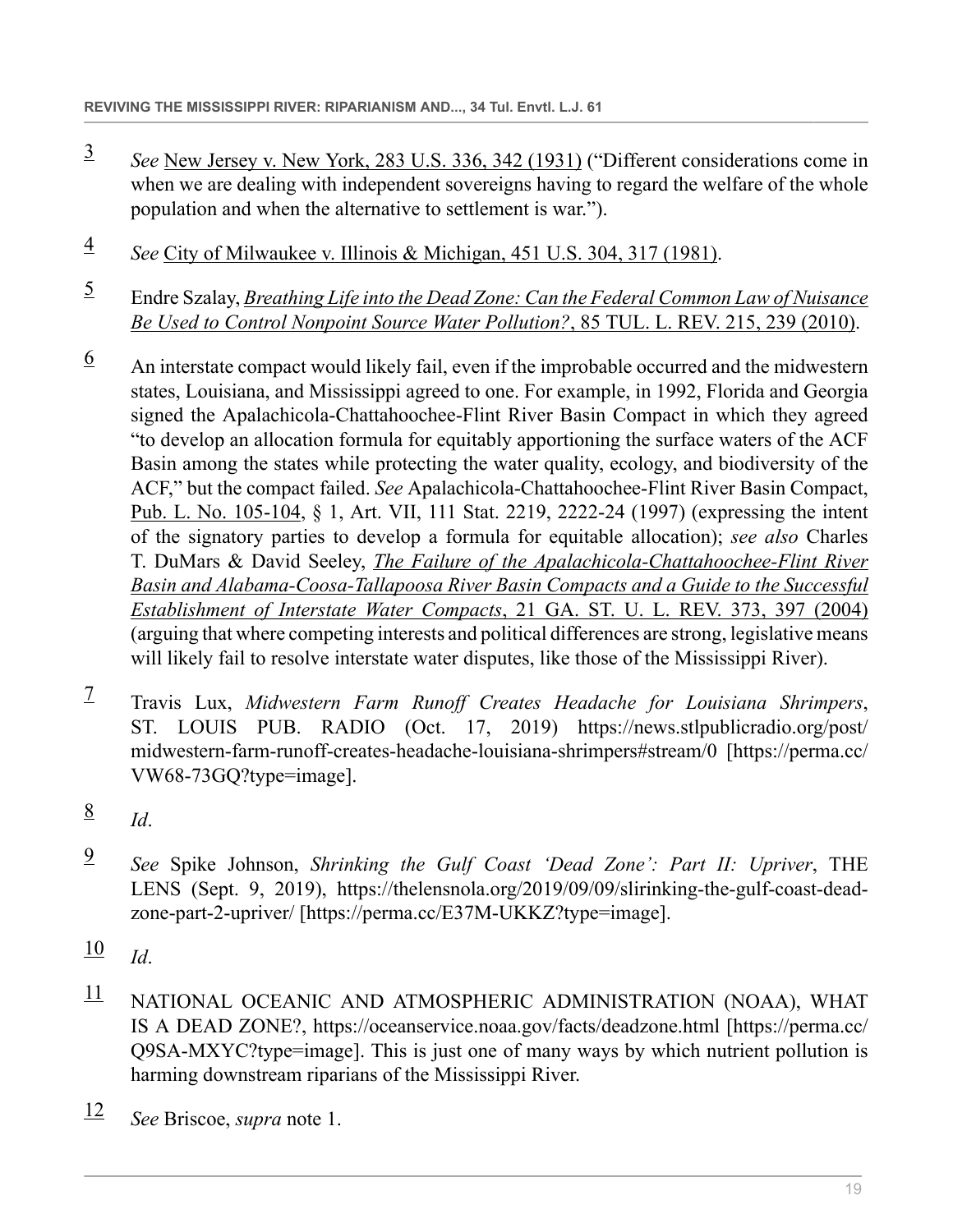- <span id="page-19-0"></span>[13](#page-1-7) *See* Denise Breitburg et al., *Declining Oxygen in the Global Ocean and Coastal Waters*, 359 SCIENCE 46, 47 (2018).
- <span id="page-19-1"></span> $\frac{14}{1}$  $\frac{14}{1}$  $\frac{14}{1}$  *Id.* at 46.
- <span id="page-19-2"></span>[15](#page-2-0) NATIONAL OCEANIC AND ATMOSPHERIC ADMINISTRATION (NOAA), LARGE "DEAD ZONE" MEASURED IN GULF OF MEXICO (Aug. 1, 2019); [33 U.S.C. § 1251](http://www.westlaw.com/Link/Document/FullText?findType=L&pubNum=1000546&cite=33USCAS1251&originatingDoc=Icc44daa1911411ebbea4f0dc9fb69570&refType=LQ&originationContext=document&vr=3.0&rs=cblt1.0&transitionType=DocumentItem&contextData=(sc.Search)) *et seq*[. \(2006\)](http://www.westlaw.com/Link/Document/FullText?findType=L&pubNum=1000546&cite=33USCAS1251&originatingDoc=Icc44daa1911411ebbea4f0dc9fb69570&refType=LQ&originationContext=document&vr=3.0&rs=cblt1.0&transitionType=DocumentItem&contextData=(sc.Search)).
- <span id="page-19-3"></span> $\frac{16}{33}$  $\frac{16}{33}$  $\frac{16}{33}$  U.S.C. § 1251(a)(1).
- <span id="page-19-4"></span>[17](#page-2-2) NOAA, *supra* note 15.
- <span id="page-19-5"></span>[18](#page-2-3) *See* Briscoe, *supra* note 1.1
- <span id="page-19-6"></span>[19](#page-2-4) *See* [Milwaukee v. Illinois & Michigan, 451 U.S. 304, 306, 317 \(1981\).](http://www.westlaw.com/Link/Document/FullText?findType=Y&serNum=1981118612&pubNum=0000780&originatingDoc=Icc44daa1911411ebbea4f0dc9fb69570&refType=RP&fi=co_pp_sp_780_306&originationContext=document&vr=3.0&rs=cblt1.0&transitionType=DocumentItem&contextData=(sc.Search)#co_pp_sp_780_306) But the CWA is not comprehensive because it does not regulate non-point source discharge and the discharges from midwestern agricultural operations are non-point discharge. Thus, there is no exclusive remedy available via the Clean Water Act (CWA) that would make it possible to address the harm created by midwestern farms. Furthermore, even if the CWA was once believed to be comprehensive, recent jurisprudence and the Trump administration have sufficiently narrowed the scope of the CWA (e.g., by rolling back the Obama-era Waters of the United States (WOTUS) rule) such that it no longer has the strength to address the issues at hand. *See generally* Nadja Popovich, Livia Albeck-Ripka, and Kendra Pierre-Louis, *The Trump Administration Is Reversing 100 Environmental Rules. Here's the Full List.*, N.Y. TIMES (last updated July 15, 2020), https://www.nytimes.com/interactive/2020/climate/trumpenvironment-rollbacks.html [https://perma.cc/6VZS-DYRB?type=image]. In fact, the past ten years conclusively show that any solution dependent upon an executive agency to succeed is one unlikely to procure a favorable result. However, even if some favorable results can be obtained, the CWA is subject to the ebb and flow of executive agency whims and presidential elections, creating severe instability and unreliability such that it would be foolhardy, irresponsible, and negligent to put the health and welfare of Louisiana in the hands of the EPA's flighty CWA provisions. *See, e.g.*, [Rapanos v. United States, 547 U.S.](http://www.westlaw.com/Link/Document/FullText?findType=Y&serNum=2009382759&pubNum=0000780&originatingDoc=Icc44daa1911411ebbea4f0dc9fb69570&refType=RP&originationContext=document&vr=3.0&rs=cblt1.0&transitionType=DocumentItem&contextData=(sc.Search)) [715 \(2006\)](http://www.westlaw.com/Link/Document/FullText?findType=Y&serNum=2009382759&pubNum=0000780&originatingDoc=Icc44daa1911411ebbea4f0dc9fb69570&refType=RP&originationContext=document&vr=3.0&rs=cblt1.0&transitionType=DocumentItem&contextData=(sc.Search)); *see also* [United States v. Riverside Bayview Homes, Inc., 474 U.S. 121 \(1985\)](http://www.westlaw.com/Link/Document/FullText?findType=Y&serNum=1985158798&pubNum=0000780&originatingDoc=Icc44daa1911411ebbea4f0dc9fb69570&refType=RP&originationContext=document&vr=3.0&rs=cblt1.0&transitionType=DocumentItem&contextData=(sc.Search)); *see also* [Solid Waste Agency of N. Cook Cnty. v. U.S. Army Corps of Eng'rs, 531 U.S. 159](http://www.westlaw.com/Link/Document/FullText?findType=Y&serNum=2001047585&pubNum=0000780&originatingDoc=Icc44daa1911411ebbea4f0dc9fb69570&refType=RP&originationContext=document&vr=3.0&rs=cblt1.0&transitionType=DocumentItem&contextData=(sc.Search)) [\(2001\).](http://www.westlaw.com/Link/Document/FullText?findType=Y&serNum=2001047585&pubNum=0000780&originatingDoc=Icc44daa1911411ebbea4f0dc9fb69570&refType=RP&originationContext=document&vr=3.0&rs=cblt1.0&transitionType=DocumentItem&contextData=(sc.Search))
- <span id="page-19-7"></span>[20](#page-2-5) [Cnty. of Maui v. Haw. Wildlife Fund, 140 S. Ct. 1462, 1476-77 \(2020\)](http://www.westlaw.com/Link/Document/FullText?findType=Y&serNum=2050824080&pubNum=0000708&originatingDoc=Icc44daa1911411ebbea4f0dc9fb69570&refType=RP&fi=co_pp_sp_708_1476&originationContext=document&vr=3.0&rs=cblt1.0&transitionType=DocumentItem&contextData=(sc.Search)#co_pp_sp_708_1476).
- <span id="page-19-8"></span> $\frac{21}{1}$  $\frac{21}{1}$  $\frac{21}{1}$  *Id.*
- <span id="page-19-9"></span>[22](#page-2-7) *See* Szalay, *supra* note 5, at 239.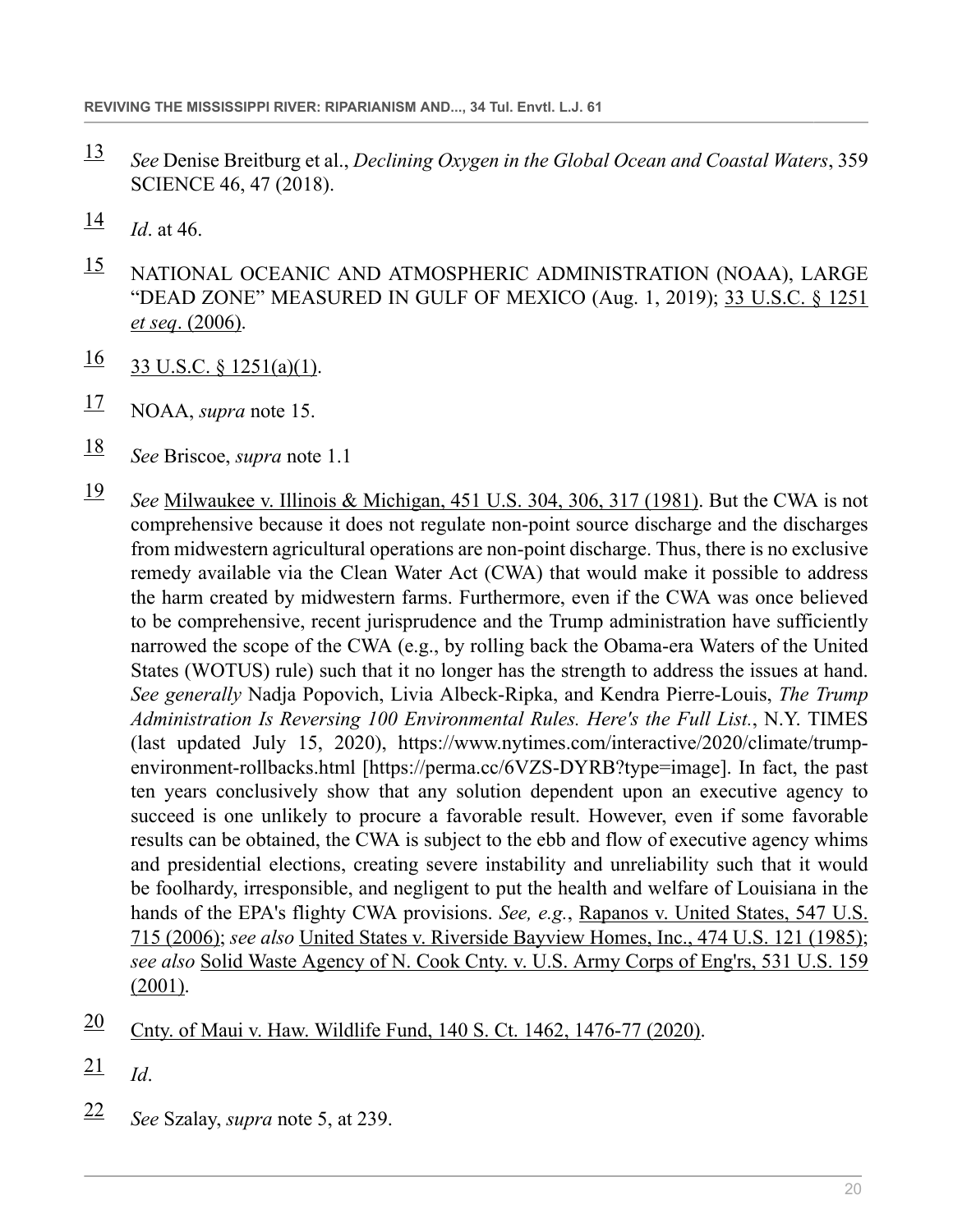- <span id="page-20-0"></span> $\frac{23}{2}$  $\frac{23}{2}$  $\frac{23}{2}$  The Judiciary Act of 1789 provides that the Supreme Court's original jurisdiction is exclusive in suits between two or more states. [28 U.S.C § 1251;](http://www.westlaw.com/Link/Document/FullText?findType=L&pubNum=1000546&cite=28USCAS1251&originatingDoc=Icc44daa1911411ebbea4f0dc9fb69570&refType=LQ&originationContext=document&vr=3.0&rs=cblt1.0&transitionType=DocumentItem&contextData=(sc.Search)) *see also* JURISDICTION: ORIGINAL, SUPREME COURT, FEDERAL JUDICIAL CENTER (FJC), https://www.fjc.gov/history/ courts/jurisdiction-original-supreme-court [https://perma.cc/W7S-V5DM?type=image].
- <span id="page-20-1"></span>[24](#page-3-2) Joseph Dellapenna, *[The Evolution of Riparianism in the United States](http://www.westlaw.com/Link/Document/FullText?findType=Y&serNum=0369668835&pubNum=0001186&originatingDoc=Icc44daa1911411ebbea4f0dc9fb69570&refType=LR&fi=co_pp_sp_1186_55&originationContext=document&vr=3.0&rs=cblt1.0&transitionType=DocumentItem&contextData=(sc.Search)#co_pp_sp_1186_55)*, 95 MARQ. L. REV. [53, 55-60 \(2011\)](http://www.westlaw.com/Link/Document/FullText?findType=Y&serNum=0369668835&pubNum=0001186&originatingDoc=Icc44daa1911411ebbea4f0dc9fb69570&refType=LR&fi=co_pp_sp_1186_55&originationContext=document&vr=3.0&rs=cblt1.0&transitionType=DocumentItem&contextData=(sc.Search)#co_pp_sp_1186_55).
- <span id="page-20-2"></span> $\frac{25}{1}$  $\frac{25}{1}$  $\frac{25}{1}$  *Id.* at 59-60.
- <span id="page-20-3"></span> $\frac{26}{10}$  $\frac{26}{10}$  $\frac{26}{10}$  ROBERT W. ADLER, ROBIN KUNDIS CRAIG, AND NOAH D. HALL, MODERN WATER LAW: PRIVATE PROPERTY, PUBLIC RIGHTS, AND ENVIRONMENTAL PROTECTIONS (2013). Riparian doctrine governs water rights for the eastern United States, whereas in the western United States, where water is scarce, the doctrine of prior appropriation allocates water rights on the basis of "first in time, first in right," meaning that whoever gets to the water first has the first right to the water. *See* [Nebraska v. Wyoming, 325](http://www.westlaw.com/Link/Document/FullText?findType=Y&serNum=1945116325&pubNum=0000780&originatingDoc=Icc44daa1911411ebbea4f0dc9fb69570&refType=RP&fi=co_pp_sp_780_617&originationContext=document&vr=3.0&rs=cblt1.0&transitionType=DocumentItem&contextData=(sc.Search)#co_pp_sp_780_617) [U.S. 589, 617](http://www.westlaw.com/Link/Document/FullText?findType=Y&serNum=1945116325&pubNum=0000780&originatingDoc=Icc44daa1911411ebbea4f0dc9fb69570&refType=RP&fi=co_pp_sp_780_617&originationContext=document&vr=3.0&rs=cblt1.0&transitionType=DocumentItem&contextData=(sc.Search)#co_pp_sp_780_617); *see also* Frank J. Trelease, *Policies for Water Law: Property Rights, Economic Forces, and Public Regulation*, 5 NAT. RES. J. 1, 7-12 (1965).
- <span id="page-20-4"></span>[27](#page-3-5) Trelease, *supra* note 26, at 7.
- <span id="page-20-5"></span>[28](#page-3-6) *See [Nebraska v. Wyoming](http://www.westlaw.com/Link/Document/FullText?findType=Y&serNum=1945116325&pubNum=0000780&originatingDoc=Icc44daa1911411ebbea4f0dc9fb69570&refType=RP&fi=co_pp_sp_780_645&originationContext=document&vr=3.0&rs=cblt1.0&transitionType=DocumentItem&contextData=(sc.Search)#co_pp_sp_780_645)*, 325 U.S. at 645; *see also* [Strobel v. Kerr Salt Co., 58 N.E. 142,](http://www.westlaw.com/Link/Document/FullText?findType=Y&serNum=1900003881&pubNum=0000577&originatingDoc=Icc44daa1911411ebbea4f0dc9fb69570&refType=RP&fi=co_pp_sp_577_147&originationContext=document&vr=3.0&rs=cblt1.0&transitionType=DocumentItem&contextData=(sc.Search)#co_pp_sp_577_147) [147 \(N.Y. 1900\)](http://www.westlaw.com/Link/Document/FullText?findType=Y&serNum=1900003881&pubNum=0000577&originatingDoc=Icc44daa1911411ebbea4f0dc9fb69570&refType=RP&fi=co_pp_sp_577_147&originationContext=document&vr=3.0&rs=cblt1.0&transitionType=DocumentItem&contextData=(sc.Search)#co_pp_sp_577_147).
- <span id="page-20-6"></span>[29](#page-3-7) [Strobel, 58 N.E. at 142](http://www.westlaw.com/Link/Document/FullText?findType=Y&serNum=1900003881&pubNum=0000577&originatingDoc=Icc44daa1911411ebbea4f0dc9fb69570&refType=RP&fi=co_pp_sp_577_142&originationContext=document&vr=3.0&rs=cblt1.0&transitionType=DocumentItem&contextData=(sc.Search)#co_pp_sp_577_142).
- <span id="page-20-7"></span> $\frac{30}{1}$  $\frac{30}{1}$  $\frac{30}{1}$  *Id.* at 142-43.
- <span id="page-20-8"></span> $\frac{31}{1}$  $\frac{31}{1}$  $\frac{31}{1}$  *Id.* at 145.
- <span id="page-20-9"></span>[32](#page-3-10) *Id*. at 145, 147 (emphasis added).
- <span id="page-20-10"></span>[33](#page-3-11) *Id*. at 146-47.
- <span id="page-20-11"></span> $\frac{34}{1}$  $\frac{34}{1}$  $\frac{34}{1}$  *Id.*
- <span id="page-20-12"></span>[35](#page-4-2) *See, e.g.*, [Wyoming v. Colorado, 259 U.S. 419 \(1922\)](http://www.westlaw.com/Link/Document/FullText?findType=Y&serNum=1922118067&pubNum=0000780&originatingDoc=Icc44daa1911411ebbea4f0dc9fb69570&refType=RP&originationContext=document&vr=3.0&rs=cblt1.0&transitionType=DocumentItem&contextData=(sc.Search)); [New Jersey v. New York, 283 U.S.](http://www.westlaw.com/Link/Document/FullText?findType=Y&serNum=1931123944&pubNum=0000780&originatingDoc=Icc44daa1911411ebbea4f0dc9fb69570&refType=RP&originationContext=document&vr=3.0&rs=cblt1.0&transitionType=DocumentItem&contextData=(sc.Search)) [336 \(1931\)](http://www.westlaw.com/Link/Document/FullText?findType=Y&serNum=1931123944&pubNum=0000780&originatingDoc=Icc44daa1911411ebbea4f0dc9fb69570&refType=RP&originationContext=document&vr=3.0&rs=cblt1.0&transitionType=DocumentItem&contextData=(sc.Search)); [Nebraska v. Wyoming, 325 U.S. 589 \(1945\).](http://www.westlaw.com/Link/Document/FullText?findType=Y&serNum=1945116325&pubNum=0000780&originatingDoc=Icc44daa1911411ebbea4f0dc9fb69570&refType=RP&originationContext=document&vr=3.0&rs=cblt1.0&transitionType=DocumentItem&contextData=(sc.Search))
- <span id="page-20-13"></span> $\frac{36}{18}$  $\frac{36}{18}$  $\frac{36}{18}$  [Smith v. Staso Milling Co., 18 F.2d 736 \(1st Cir. 1927\)](http://www.westlaw.com/Link/Document/FullText?findType=Y&serNum=1927127643&pubNum=0000350&originatingDoc=Icc44daa1911411ebbea4f0dc9fb69570&refType=RP&originationContext=document&vr=3.0&rs=cblt1.0&transitionType=DocumentItem&contextData=(sc.Search)).
- <span id="page-20-14"></span> $\frac{37}{1}$  $\frac{37}{1}$  $\frac{37}{1}$  *Id.*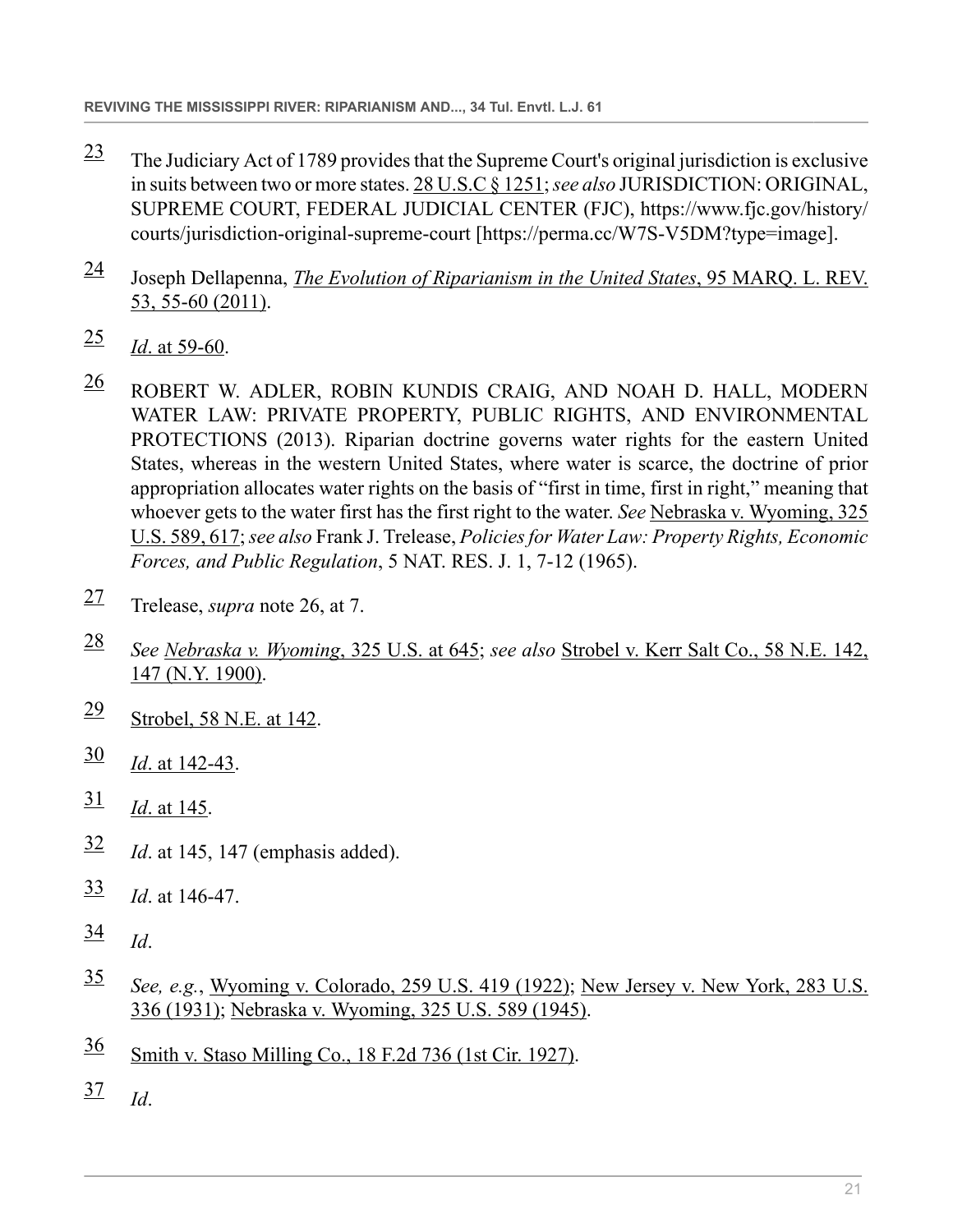#### **Schwartzwald, Julie 4/28/2021 For Educational Use Only**

**REVIVING THE MISSISSIPPI RIVER: RIPARIANISM AND..., 34 Tul. Envtl. L.J. 61**

- <span id="page-21-0"></span>[38](#page-4-5) *Id*[. at 737](http://www.westlaw.com/Link/Document/FullText?findType=Y&serNum=1927127643&pubNum=0000350&originatingDoc=Icc44daa1911411ebbea4f0dc9fb69570&refType=RP&fi=co_pp_sp_350_737&originationContext=document&vr=3.0&rs=cblt1.0&transitionType=DocumentItem&contextData=(sc.Search)#co_pp_sp_350_737) (emphasis added).
- <span id="page-21-1"></span>[39](#page-4-6) *Id*. at 738.
- <span id="page-21-2"></span>[40](#page-4-7) *See, e.g.*, [New Jersey v. New York, 283 U.S. 336 \(1931\)](http://www.westlaw.com/Link/Document/FullText?findType=Y&serNum=1931123944&pubNum=0000780&originatingDoc=Icc44daa1911411ebbea4f0dc9fb69570&refType=RP&originationContext=document&vr=3.0&rs=cblt1.0&transitionType=DocumentItem&contextData=(sc.Search)) (granting an injunction to restrain New York from diverting water from the Delaware River in excess of 440 million gallons of water daily).
- <span id="page-21-3"></span>[41](#page-4-8) Samuel L. Bray, *The System of Equitable Remedies*[, 63 UCLA L. REV. 530, 552-53 \(2016\).](http://www.westlaw.com/Link/Document/FullText?findType=Y&serNum=0442587986&pubNum=0003041&originatingDoc=Icc44daa1911411ebbea4f0dc9fb69570&refType=LR&fi=co_pp_sp_3041_552&originationContext=document&vr=3.0&rs=cblt1.0&transitionType=DocumentItem&contextData=(sc.Search)#co_pp_sp_3041_552)
- <span id="page-21-4"></span> $\frac{42}{1}$  $\frac{42}{1}$  $\frac{42}{1}$  *Id.* at 553.
- <span id="page-21-5"></span>[43](#page-5-2) *See, e.g.*, [Colorado v. New Mexico, 459 U.S. 176, 183 \(1982\)](http://www.westlaw.com/Link/Document/FullText?findType=Y&serNum=1982153513&pubNum=0000780&originatingDoc=Icc44daa1911411ebbea4f0dc9fb69570&refType=RP&fi=co_pp_sp_780_183&originationContext=document&vr=3.0&rs=cblt1.0&transitionType=DocumentItem&contextData=(sc.Search)#co_pp_sp_780_183) (citing [Kansas v. Colorado, 206](http://www.westlaw.com/Link/Document/FullText?findType=Y&serNum=1907100409&pubNum=0000780&originatingDoc=Icc44daa1911411ebbea4f0dc9fb69570&refType=RP&fi=co_pp_sp_780_98&originationContext=document&vr=3.0&rs=cblt1.0&transitionType=DocumentItem&contextData=(sc.Search)#co_pp_sp_780_98) [U.S. 46, 98 \(1907\)](http://www.westlaw.com/Link/Document/FullText?findType=Y&serNum=1907100409&pubNum=0000780&originatingDoc=Icc44daa1911411ebbea4f0dc9fb69570&refType=RP&fi=co_pp_sp_780_98&originationContext=document&vr=3.0&rs=cblt1.0&transitionType=DocumentItem&contextData=(sc.Search)#co_pp_sp_780_98); [Connecticut v. Massachusetts, 282 U.S. 660, 670-71 \(1931\)](http://www.westlaw.com/Link/Document/FullText?findType=Y&serNum=1931123939&pubNum=0000780&originatingDoc=Icc44daa1911411ebbea4f0dc9fb69570&refType=RP&fi=co_pp_sp_780_670&originationContext=document&vr=3.0&rs=cblt1.0&transitionType=DocumentItem&contextData=(sc.Search)#co_pp_sp_780_670)) "Equitable apportionment is the doctrine of federal common law that governs disputes between States concerning their rights to use the water of an interstate stream.").
- <span id="page-21-6"></span>[44](#page-5-3) *See, e.g., [Kansas v. Colorado](http://www.westlaw.com/Link/Document/FullText?findType=Y&serNum=1907100409&pubNum=0000780&originatingDoc=Icc44daa1911411ebbea4f0dc9fb69570&refType=RP&fi=co_pp_sp_780_97&originationContext=document&vr=3.0&rs=cblt1.0&transitionType=DocumentItem&contextData=(sc.Search)#co_pp_sp_780_97)*, 206 U.S. at 97-99; *[Colorado v. New Mexico](http://www.westlaw.com/Link/Document/FullText?findType=Y&serNum=1982153513&pubNum=0000780&originatingDoc=Icc44daa1911411ebbea4f0dc9fb69570&refType=RP&fi=co_pp_sp_780_183&originationContext=document&vr=3.0&rs=cblt1.0&transitionType=DocumentItem&contextData=(sc.Search)#co_pp_sp_780_183)*, 459 U.S. at 183.
- <span id="page-21-7"></span> $\frac{45}{10}$  $\frac{45}{10}$  $\frac{45}{10}$  [U.S. CONST. art III, § 2, cl. 2](http://www.westlaw.com/Link/Document/FullText?findType=L&pubNum=1000583&cite=USCOARTIIIS2CL2&originatingDoc=Icc44daa1911411ebbea4f0dc9fb69570&refType=LQ&originationContext=document&vr=3.0&rs=cblt1.0&transitionType=DocumentItem&contextData=(sc.Search)).
- <span id="page-21-8"></span>[46](#page-5-5) *See* FJC, *supra* note 23.
- <span id="page-21-9"></span>[47](#page-5-6) *See* [Wyoming v. Colorado, 259 U.S. 419, 496 \(1922\)](http://www.westlaw.com/Link/Document/FullText?findType=Y&serNum=1922118067&pubNum=0000780&originatingDoc=Icc44daa1911411ebbea4f0dc9fb69570&refType=RP&fi=co_pp_sp_780_496&originationContext=document&vr=3.0&rs=cblt1.0&transitionType=DocumentItem&contextData=(sc.Search)#co_pp_sp_780_496) (Laramie River); [New Jersey v. New](http://www.westlaw.com/Link/Document/FullText?findType=Y&serNum=1931123944&pubNum=0000780&originatingDoc=Icc44daa1911411ebbea4f0dc9fb69570&refType=RP&fi=co_pp_sp_780_346&originationContext=document&vr=3.0&rs=cblt1.0&transitionType=DocumentItem&contextData=(sc.Search)#co_pp_sp_780_346) [York, 283 U.S. 336, 346 \(1931\)](http://www.westlaw.com/Link/Document/FullText?findType=Y&serNum=1931123944&pubNum=0000780&originatingDoc=Icc44daa1911411ebbea4f0dc9fb69570&refType=RP&fi=co_pp_sp_780_346&originationContext=document&vr=3.0&rs=cblt1.0&transitionType=DocumentItem&contextData=(sc.Search)#co_pp_sp_780_346) (Delaware River); [Nebraska v. Wyoming, 325 U.S. 589, 656](http://www.westlaw.com/Link/Document/FullText?findType=Y&serNum=1945116325&pubNum=0000780&originatingDoc=Icc44daa1911411ebbea4f0dc9fb69570&refType=RP&fi=co_pp_sp_780_656&originationContext=document&vr=3.0&rs=cblt1.0&transitionType=DocumentItem&contextData=(sc.Search)#co_pp_sp_780_656) [\(1945\)](http://www.westlaw.com/Link/Document/FullText?findType=Y&serNum=1945116325&pubNum=0000780&originatingDoc=Icc44daa1911411ebbea4f0dc9fb69570&refType=RP&fi=co_pp_sp_780_656&originationContext=document&vr=3.0&rs=cblt1.0&transitionType=DocumentItem&contextData=(sc.Search)#co_pp_sp_780_656) (North Platte River).
- <span id="page-21-10"></span>[48](#page-5-7) *See [Wyoming v. Colorado](http://www.westlaw.com/Link/Document/FullText?findType=Y&serNum=1922118067&pubNum=0000780&originatingDoc=Icc44daa1911411ebbea4f0dc9fb69570&refType=RP&fi=co_pp_sp_780_488&originationContext=document&vr=3.0&rs=cblt1.0&transitionType=DocumentItem&contextData=(sc.Search)#co_pp_sp_780_488)*, 259 U.S. at 488-89; *[Nebraska v. Wyoming](http://www.westlaw.com/Link/Document/FullText?findType=Y&serNum=1945116325&pubNum=0000780&originatingDoc=Icc44daa1911411ebbea4f0dc9fb69570&refType=RP&fi=co_pp_sp_780_617&originationContext=document&vr=3.0&rs=cblt1.0&transitionType=DocumentItem&contextData=(sc.Search)#co_pp_sp_780_617)*, 325 U.S. at 617.
- <span id="page-21-11"></span> $\frac{49}{12}$  $\frac{49}{12}$  $\frac{49}{12}$  [Kansas v. Colorado, 206 U.S. 46, 117 \(1907\)](http://www.westlaw.com/Link/Document/FullText?findType=Y&serNum=1907100409&pubNum=0000780&originatingDoc=Icc44daa1911411ebbea4f0dc9fb69570&refType=RP&fi=co_pp_sp_780_117&originationContext=document&vr=3.0&rs=cblt1.0&transitionType=DocumentItem&contextData=(sc.Search)#co_pp_sp_780_117).
- <span id="page-21-12"></span> $\frac{50}{1}$  $\frac{50}{1}$  $\frac{50}{1}$  *Id.* at 47.
- <span id="page-21-13"></span>[51](#page-5-10) *Id*[. at 48](http://www.westlaw.com/Link/Document/FullText?findType=Y&serNum=1907100409&pubNum=0000780&originatingDoc=Icc44daa1911411ebbea4f0dc9fb69570&refType=RP&fi=co_pp_sp_780_48&originationContext=document&vr=3.0&rs=cblt1.0&transitionType=DocumentItem&contextData=(sc.Search)#co_pp_sp_780_48) (quoting [Kansas v. Colorado, 185 U.S. 125, 146 \(1902\)\)](http://www.westlaw.com/Link/Document/FullText?findType=Y&serNum=1902100397&pubNum=0000780&originatingDoc=Icc44daa1911411ebbea4f0dc9fb69570&refType=RP&fi=co_pp_sp_780_146&originationContext=document&vr=3.0&rs=cblt1.0&transitionType=DocumentItem&contextData=(sc.Search)#co_pp_sp_780_146) (internal quotation marks omitted).
- <span id="page-21-14"></span>[52](#page-6-0) *See* [Kansas v. Colorado, 533 U.S. 1, 4 \(2001\)](http://www.westlaw.com/Link/Document/FullText?findType=Y&serNum=2001500814&pubNum=0000780&originatingDoc=Icc44daa1911411ebbea4f0dc9fb69570&refType=RP&fi=co_pp_sp_780_4&originationContext=document&vr=3.0&rs=cblt1.0&transitionType=DocumentItem&contextData=(sc.Search)#co_pp_sp_780_4); *see also* [Kansas v. Colorado, 556 U.S. 98,](http://www.westlaw.com/Link/Document/FullText?findType=Y&serNum=2018291960&pubNum=0000780&originatingDoc=Icc44daa1911411ebbea4f0dc9fb69570&refType=RP&fi=co_pp_sp_780_104&originationContext=document&vr=3.0&rs=cblt1.0&transitionType=DocumentItem&contextData=(sc.Search)#co_pp_sp_780_104) [104-05 \(2009\).](http://www.westlaw.com/Link/Document/FullText?findType=Y&serNum=2018291960&pubNum=0000780&originatingDoc=Icc44daa1911411ebbea4f0dc9fb69570&refType=RP&fi=co_pp_sp_780_104&originationContext=document&vr=3.0&rs=cblt1.0&transitionType=DocumentItem&contextData=(sc.Search)#co_pp_sp_780_104)
- <span id="page-21-15"></span>[53](#page-6-1) [United States v. Willow River Power Co., 324 U.S. 499, 504 \(1945\).](http://www.westlaw.com/Link/Document/FullText?findType=Y&serNum=1945116863&pubNum=0000780&originatingDoc=Icc44daa1911411ebbea4f0dc9fb69570&refType=RP&fi=co_pp_sp_780_504&originationContext=document&vr=3.0&rs=cblt1.0&transitionType=DocumentItem&contextData=(sc.Search)#co_pp_sp_780_504)
- <span id="page-21-16"></span>[54](#page-6-2) *See* A.N. YIANNOPOULOS, 2 LA. CIV. L. TREATISE § 7:16 (5th ed. 2015).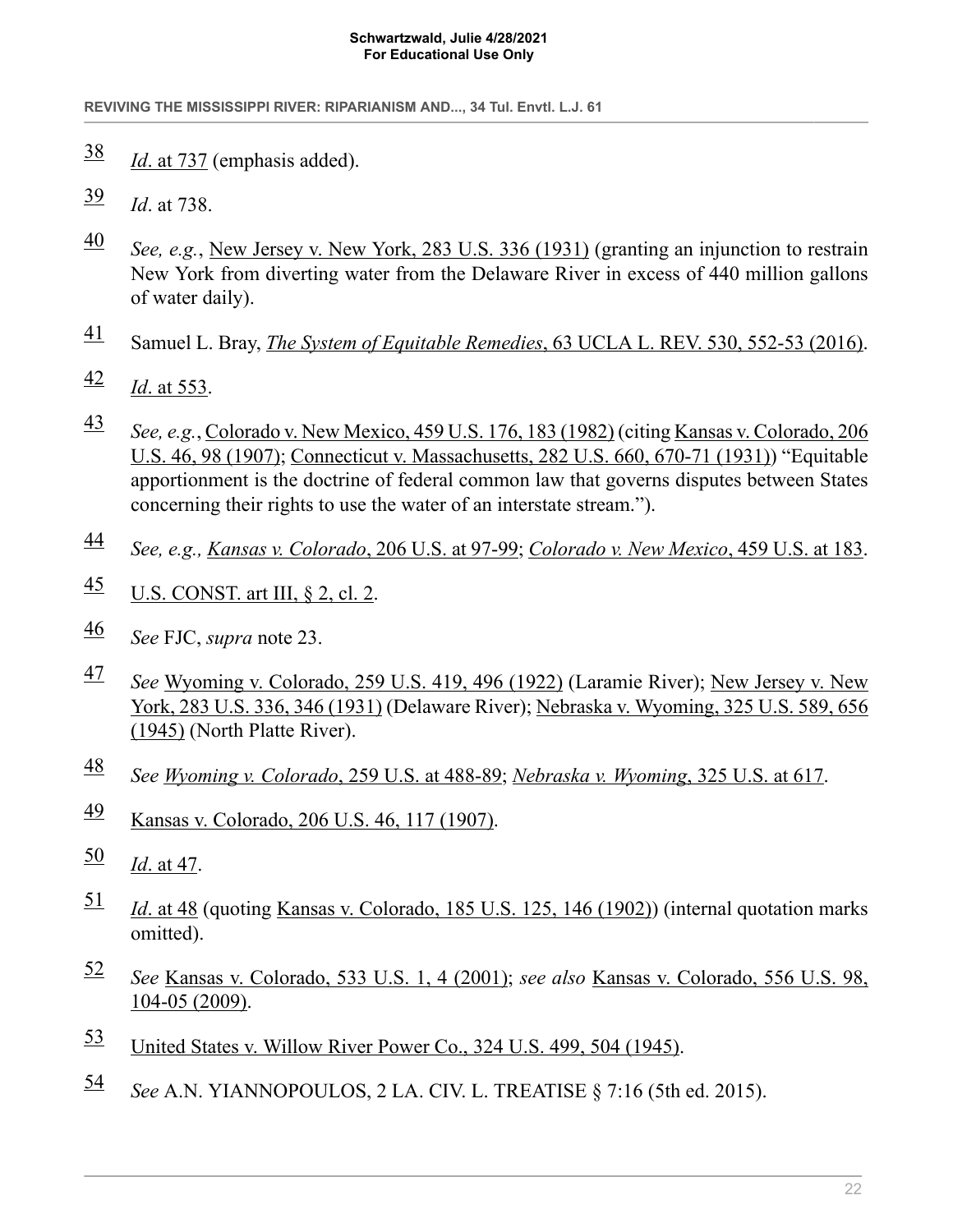- <span id="page-22-0"></span>*See [Willow River Power Co.](http://www.westlaw.com/Link/Document/FullText?findType=Y&serNum=1945116863&pubNum=0000780&originatingDoc=Icc44daa1911411ebbea4f0dc9fb69570&refType=RP&fi=co_pp_sp_780_505&originationContext=document&vr=3.0&rs=cblt1.0&transitionType=DocumentItem&contextData=(sc.Search)#co_pp_sp_780_505)*, 324 U.S at 505.
- <span id="page-22-1"></span>*Id*.
- <span id="page-22-2"></span> [Tyler v. Wilkinson, 24 F. Cas. 472, 474 \(Cir. Ct. D.R.I. 1827\)](http://www.westlaw.com/Link/Document/FullText?findType=Y&serNum=1800133785&pubNum=0000349&originatingDoc=Icc44daa1911411ebbea4f0dc9fb69570&refType=RP&fi=co_pp_sp_349_474&originationContext=document&vr=3.0&rs=cblt1.0&transitionType=DocumentItem&contextData=(sc.Search)#co_pp_sp_349_474) (No. 14,312) (adopting the maxim "*sic utere tuo ut alienum non laedas*," meaning to use your properly so as not to injure that of another).
- <span id="page-22-3"></span> *See* [New Jersey v. New York, 283 U.S. 336, 342-43 \(1931\);](http://www.westlaw.com/Link/Document/FullText?findType=Y&serNum=1931123944&pubNum=0000780&originatingDoc=Icc44daa1911411ebbea4f0dc9fb69570&refType=RP&fi=co_pp_sp_780_342&originationContext=document&vr=3.0&rs=cblt1.0&transitionType=DocumentItem&contextData=(sc.Search)#co_pp_sp_780_342) *see also* [Colorado v. New](http://www.westlaw.com/Link/Document/FullText?findType=Y&serNum=1984126796&pubNum=0000780&originatingDoc=Icc44daa1911411ebbea4f0dc9fb69570&refType=RP&fi=co_pp_sp_780_322&originationContext=document&vr=3.0&rs=cblt1.0&transitionType=DocumentItem&contextData=(sc.Search)#co_pp_sp_780_322) [Mexico, 467 U.S. 310, 322 \(1984\).](http://www.westlaw.com/Link/Document/FullText?findType=Y&serNum=1984126796&pubNum=0000780&originatingDoc=Icc44daa1911411ebbea4f0dc9fb69570&refType=RP&fi=co_pp_sp_780_322&originationContext=document&vr=3.0&rs=cblt1.0&transitionType=DocumentItem&contextData=(sc.Search)#co_pp_sp_780_322)
- <span id="page-22-4"></span> [Connecticut v. Massachusetts, 282 U.S. 660, 669 \(1931\);](http://www.westlaw.com/Link/Document/FullText?findType=Y&serNum=1931123939&pubNum=0000780&originatingDoc=Icc44daa1911411ebbea4f0dc9fb69570&refType=RP&fi=co_pp_sp_780_669&originationContext=document&vr=3.0&rs=cblt1.0&transitionType=DocumentItem&contextData=(sc.Search)#co_pp_sp_780_669) *see also* [Washington v. Oregon,](http://www.westlaw.com/Link/Document/FullText?findType=Y&serNum=1936123565&pubNum=0000780&originatingDoc=Icc44daa1911411ebbea4f0dc9fb69570&refType=RP&fi=co_pp_sp_780_522&originationContext=document&vr=3.0&rs=cblt1.0&transitionType=DocumentItem&contextData=(sc.Search)#co_pp_sp_780_522) [297 U.S. 517, 522 \(1936\).](http://www.westlaw.com/Link/Document/FullText?findType=Y&serNum=1936123565&pubNum=0000780&originatingDoc=Icc44daa1911411ebbea4f0dc9fb69570&refType=RP&fi=co_pp_sp_780_522&originationContext=document&vr=3.0&rs=cblt1.0&transitionType=DocumentItem&contextData=(sc.Search)#co_pp_sp_780_522)
- <span id="page-22-5"></span>[South Carolina v. North Carolina, 558 U.S. 256, 271-72 \(2010\)](http://www.westlaw.com/Link/Document/FullText?findType=Y&serNum=2021166035&pubNum=0000780&originatingDoc=Icc44daa1911411ebbea4f0dc9fb69570&refType=RP&fi=co_pp_sp_780_271&originationContext=document&vr=3.0&rs=cblt1.0&transitionType=DocumentItem&contextData=(sc.Search)#co_pp_sp_780_271).
- <span id="page-22-6"></span>[Nebraska v. Wyoming, 325 U.S. 589, 618 \(1945\).](http://www.westlaw.com/Link/Document/FullText?findType=Y&serNum=1945116325&pubNum=0000780&originatingDoc=Icc44daa1911411ebbea4f0dc9fb69570&refType=RP&fi=co_pp_sp_780_618&originationContext=document&vr=3.0&rs=cblt1.0&transitionType=DocumentItem&contextData=(sc.Search)#co_pp_sp_780_618)
- <span id="page-22-7"></span>*See, e.g.*, [Colorado v. New Mexico, 459 U.S. 176, 189-90 \(1982\)](http://www.westlaw.com/Link/Document/FullText?findType=Y&serNum=1982153513&pubNum=0000780&originatingDoc=Icc44daa1911411ebbea4f0dc9fb69570&refType=RP&fi=co_pp_sp_780_189&originationContext=document&vr=3.0&rs=cblt1.0&transitionType=DocumentItem&contextData=(sc.Search)#co_pp_sp_780_189).
- <span id="page-22-8"></span>[Florida v. Georgia, 138 S. Ct. 2502, 2515 \(June 27, 2018\)](http://www.westlaw.com/Link/Document/FullText?findType=Y&serNum=2044822048&pubNum=0000708&originatingDoc=Icc44daa1911411ebbea4f0dc9fb69570&refType=RP&fi=co_pp_sp_708_2515&originationContext=document&vr=3.0&rs=cblt1.0&transitionType=DocumentItem&contextData=(sc.Search)#co_pp_sp_708_2515).
- <span id="page-22-9"></span>*See id*.
- <span id="page-22-10"></span> *See* [Wyoming v. Colorado, 259 U.S. 419, 496 \(1922\)](http://www.westlaw.com/Link/Document/FullText?findType=Y&serNum=1922118067&pubNum=0000780&originatingDoc=Icc44daa1911411ebbea4f0dc9fb69570&refType=RP&fi=co_pp_sp_780_496&originationContext=document&vr=3.0&rs=cblt1.0&transitionType=DocumentItem&contextData=(sc.Search)#co_pp_sp_780_496); *see also* [New Jersey v. New York, 283](http://www.westlaw.com/Link/Document/FullText?findType=Y&serNum=1931123944&pubNum=0000780&originatingDoc=Icc44daa1911411ebbea4f0dc9fb69570&refType=RP&fi=co_pp_sp_780_346&originationContext=document&vr=3.0&rs=cblt1.0&transitionType=DocumentItem&contextData=(sc.Search)#co_pp_sp_780_346) [U.S. 336, 346 \(1931\);](http://www.westlaw.com/Link/Document/FullText?findType=Y&serNum=1931123944&pubNum=0000780&originatingDoc=Icc44daa1911411ebbea4f0dc9fb69570&refType=RP&fi=co_pp_sp_780_346&originationContext=document&vr=3.0&rs=cblt1.0&transitionType=DocumentItem&contextData=(sc.Search)#co_pp_sp_780_346) *see also [Nebraska v. Wyoming](http://www.westlaw.com/Link/Document/FullText?findType=Y&serNum=1945116325&pubNum=0000780&originatingDoc=Icc44daa1911411ebbea4f0dc9fb69570&refType=RP&fi=co_pp_sp_780_665&originationContext=document&vr=3.0&rs=cblt1.0&transitionType=DocumentItem&contextData=(sc.Search)#co_pp_sp_780_665)*, 325 U.S. at 665.
- <span id="page-22-11"></span>*See [Wyoming v. Colorado](http://www.westlaw.com/Link/Document/FullText?findType=Y&serNum=1922200496&pubNum=0000780&originatingDoc=Icc44daa1911411ebbea4f0dc9fb69570&refType=RP&fi=co_pp_sp_780_496&originationContext=document&vr=3.0&rs=cblt1.0&transitionType=DocumentItem&contextData=(sc.Search)#co_pp_sp_780_496)*, 259 U.S. at 496.
- <span id="page-22-12"></span> $\frac{67}{d}$  $\frac{67}{d}$  $\frac{67}{d}$  *Id.*
- <span id="page-22-13"></span>*See [New Jersey v. New York](http://www.westlaw.com/Link/Document/FullText?findType=Y&serNum=1931123944&pubNum=0000780&originatingDoc=Icc44daa1911411ebbea4f0dc9fb69570&refType=RP&fi=co_pp_sp_780_347&originationContext=document&vr=3.0&rs=cblt1.0&transitionType=DocumentItem&contextData=(sc.Search)#co_pp_sp_780_347)*, 283 U.S. at 347.
- <span id="page-22-14"></span>*Id*[. at 341](http://www.westlaw.com/Link/Document/FullText?findType=Y&serNum=1931123944&pubNum=0000780&originatingDoc=Icc44daa1911411ebbea4f0dc9fb69570&refType=RP&fi=co_pp_sp_780_341&originationContext=document&vr=3.0&rs=cblt1.0&transitionType=DocumentItem&contextData=(sc.Search)#co_pp_sp_780_341).
- <span id="page-22-15"></span> $\frac{70}{1}$  $\frac{70}{1}$  $\frac{70}{1}$  *Id.* at 342-43.
- <span id="page-22-16"></span> $\frac{71}{10}$  $\frac{71}{10}$  $\frac{71}{10}$  *Id.* at 346.
- <span id="page-22-17"></span> $\frac{72}{1}$  $\frac{72}{1}$  $\frac{72}{1}$  *Id*.
- <span id="page-22-18"></span>*Id*. at 347.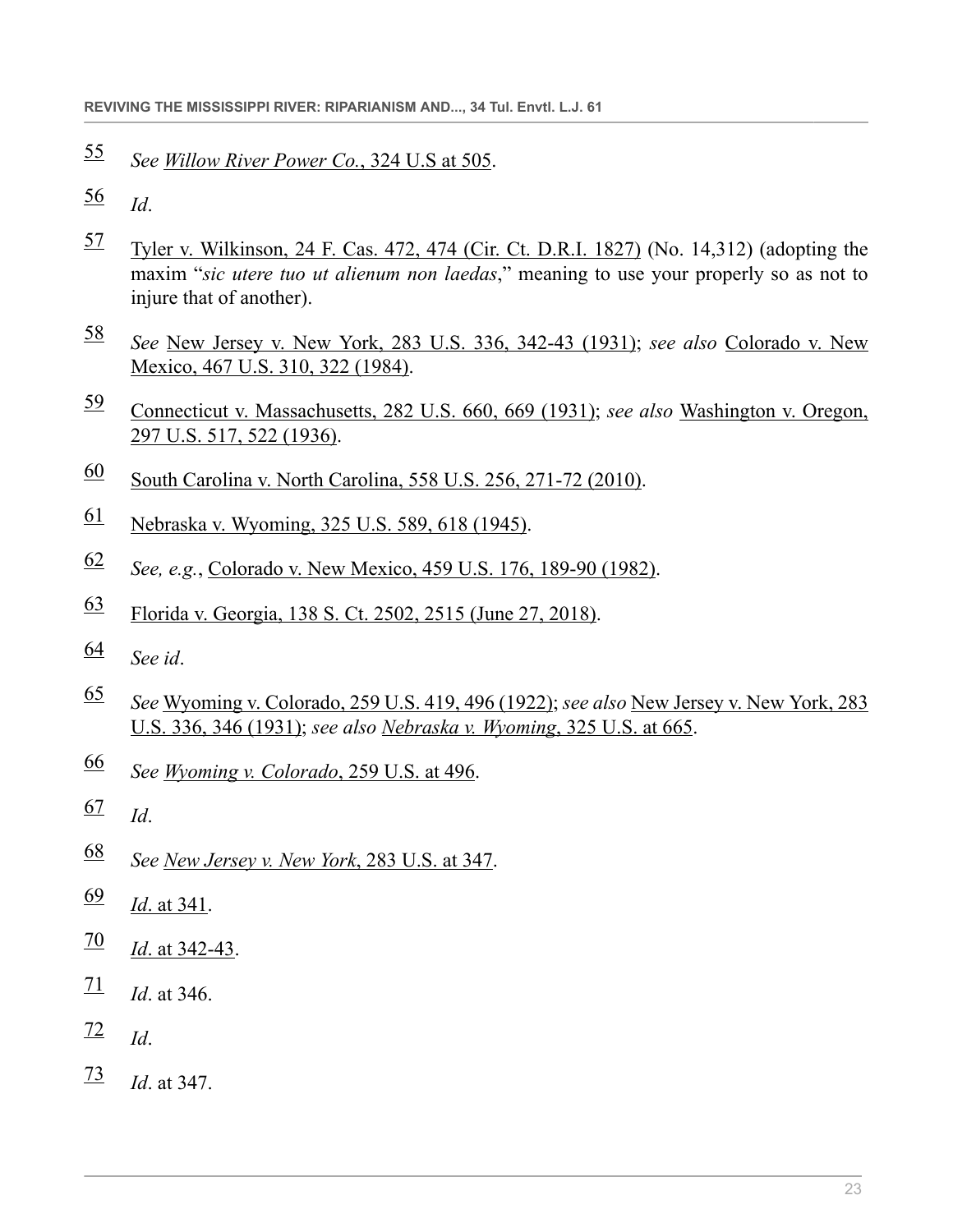- <span id="page-23-0"></span>[Nebraska v. Wyoming, 325 U.S. 589, 591-92 \(1945\).](http://www.westlaw.com/Link/Document/FullText?findType=Y&serNum=1945116325&pubNum=0000780&originatingDoc=Icc44daa1911411ebbea4f0dc9fb69570&refType=RP&fi=co_pp_sp_780_591&originationContext=document&vr=3.0&rs=cblt1.0&transitionType=DocumentItem&contextData=(sc.Search)#co_pp_sp_780_591)
- <span id="page-23-1"></span>*Id*.
- <span id="page-23-2"></span> $\frac{76}{1}$  $\frac{76}{1}$  $\frac{76}{1}$  *Id.* at 610.
- <span id="page-23-3"></span> $\frac{77}{1}$  $\frac{77}{1}$  $\frac{77}{1}$  *Id.* at 618.
- <span id="page-23-4"></span>[Florida v. Georgia, 138 S. Ct. 2502 \(2018\)](http://www.westlaw.com/Link/Document/FullText?findType=Y&serNum=2044822048&pubNum=0000708&originatingDoc=Icc44daa1911411ebbea4f0dc9fb69570&refType=RP&originationContext=document&vr=3.0&rs=cblt1.0&transitionType=DocumentItem&contextData=(sc.Search)).
- <span id="page-23-5"></span> $\frac{79}{1}$  $\frac{79}{1}$  $\frac{79}{1}$  *Id.*
- <span id="page-23-6"></span> $\frac{80}{1}$  $\frac{80}{1}$  $\frac{80}{1}$  *Id.* at 2509.
- <span id="page-23-7"></span> $\frac{81}{1}$  $\frac{81}{1}$  $\frac{81}{1}$  *Id.* at 2510-11.
- <span id="page-23-8"></span>*Id*. at 2526-27.
- <span id="page-23-9"></span>*Id*. at 2527.
- <span id="page-23-10"></span>[South Carolina v. North Carolina, 558 U.S. 256 \(2010\).](http://www.westlaw.com/Link/Document/FullText?findType=Y&serNum=2021166035&pubNum=0000780&originatingDoc=Icc44daa1911411ebbea4f0dc9fb69570&refType=RP&originationContext=document&vr=3.0&rs=cblt1.0&transitionType=DocumentItem&contextData=(sc.Search))
- <span id="page-23-11"></span>*Id*[. at 259-260](http://www.westlaw.com/Link/Document/FullText?findType=Y&serNum=2021166035&pubNum=0000780&originatingDoc=Icc44daa1911411ebbea4f0dc9fb69570&refType=RP&fi=co_pp_sp_780_259&originationContext=document&vr=3.0&rs=cblt1.0&transitionType=DocumentItem&contextData=(sc.Search)#co_pp_sp_780_259).
- <span id="page-23-12"></span> $\frac{86}{1}$  $\frac{86}{1}$  $\frac{86}{1}$  *Id.* at 260.
- <span id="page-23-13"></span>*Id*.
- <span id="page-23-14"></span>*Id*. at 259.
- <span id="page-23-15"></span>[New Jersey v. New York, 345 U.S. 369, 373 \(1953\).](http://www.westlaw.com/Link/Document/FullText?findType=Y&serNum=1953119695&pubNum=0000780&originatingDoc=Icc44daa1911411ebbea4f0dc9fb69570&refType=RP&fi=co_pp_sp_780_373&originationContext=document&vr=3.0&rs=cblt1.0&transitionType=DocumentItem&contextData=(sc.Search)#co_pp_sp_780_373)
- <span id="page-23-16"></span>*[South Carolina v. North Carolina](http://www.westlaw.com/Link/Document/FullText?findType=Y&serNum=2021166035&pubNum=0000780&originatingDoc=Icc44daa1911411ebbea4f0dc9fb69570&refType=RP&fi=co_pp_sp_780_274&originationContext=document&vr=3.0&rs=cblt1.0&transitionType=DocumentItem&contextData=(sc.Search)#co_pp_sp_780_274)*, 558 U.S. at 274.
- <span id="page-23-17"></span> Susan Stabley, *Settlement Reached in N.C.-S.C. Water War*, CHARLOTTE BUS. J. (Nov. 12, 2010), https://www.bizjournals.com/charlotte/news/2010/11/12/settlement-proposed-innc-sc-water.html.
- <span id="page-23-18"></span>*See generally, South Carolina*[, 558 U.S. at 259](http://www.westlaw.com/Link/Document/FullText?findType=Y&serNum=2021166035&pubNum=0000780&originatingDoc=Icc44daa1911411ebbea4f0dc9fb69570&refType=RP&fi=co_pp_sp_780_259&originationContext=document&vr=3.0&rs=cblt1.0&transitionType=DocumentItem&contextData=(sc.Search)#co_pp_sp_780_259).
- <span id="page-23-19"></span>[Mississippi v. Tennessee, 135 S. Ct. 2916 \(2015\)](http://www.westlaw.com/Link/Document/FullText?findType=Y&serNum=2036563250&pubNum=0000708&originatingDoc=Icc44daa1911411ebbea4f0dc9fb69570&refType=RP&originationContext=document&vr=3.0&rs=cblt1.0&transitionType=DocumentItem&contextData=(sc.Search)).
- <span id="page-23-20"></span> Brief for the United States as Amicus Curiae, at 8, [Mississippi v. Tennessee, 135 S. Ct. 2916](http://www.westlaw.com/Link/Document/FullText?findType=Y&serNum=2036563250&pubNum=0000708&originatingDoc=Icc44daa1911411ebbea4f0dc9fb69570&refType=RP&originationContext=document&vr=3.0&rs=cblt1.0&transitionType=DocumentItem&contextData=(sc.Search)) [\(2015\)](http://www.westlaw.com/Link/Document/FullText?findType=Y&serNum=2036563250&pubNum=0000708&originatingDoc=Icc44daa1911411ebbea4f0dc9fb69570&refType=RP&originationContext=document&vr=3.0&rs=cblt1.0&transitionType=DocumentItem&contextData=(sc.Search)) (mem.).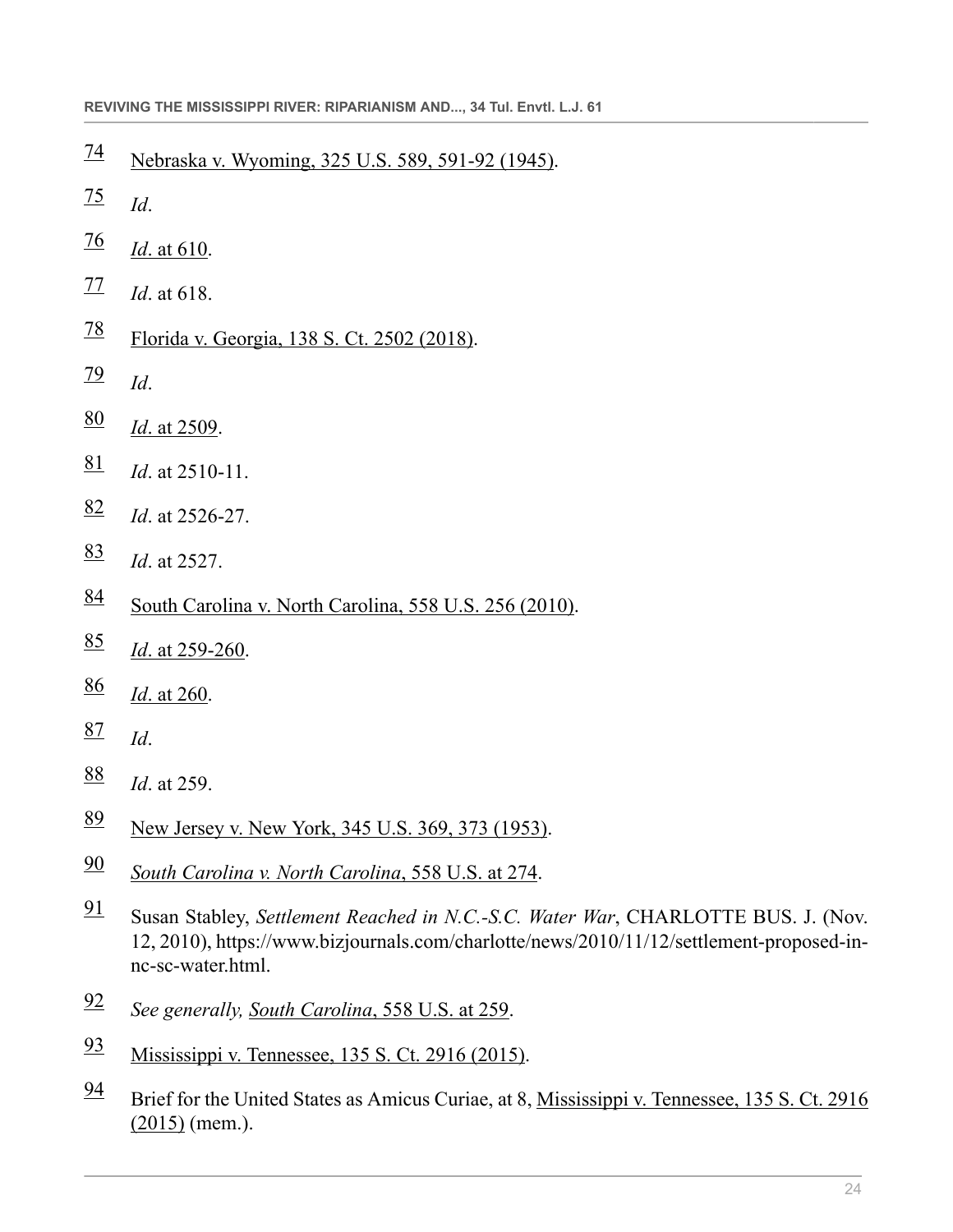- <span id="page-24-0"></span>[95](#page-9-4) [Mississippi v. City of Memphis, 570 F.3d 625 \(5th Cir. 2009\).](http://www.westlaw.com/Link/Document/FullText?findType=Y&serNum=2018984251&pubNum=0000506&originatingDoc=Icc44daa1911411ebbea4f0dc9fb69570&refType=RP&originationContext=document&vr=3.0&rs=cblt1.0&transitionType=DocumentItem&contextData=(sc.Search))
- <span id="page-24-1"></span>[96](#page-9-5) Orders in Pending Cases, Mississippi v. Tennessee, No. 220143 (June 29, 2015).
- <span id="page-24-2"></span>[97](#page-9-6) *See* Brief of the City of Memphis, Tennessee; and Memphis Light, Gas & Water Division in Opposition to the State of Mississippi's Motion for Leave to File Bill of Complaint in Original Action at 11-12, [Mississippi v. Tennessee, 135 S. Ct. 2916 \(2015\)](http://www.westlaw.com/Link/Document/FullText?findType=Y&serNum=2036563250&pubNum=0000708&originatingDoc=Icc44daa1911411ebbea4f0dc9fb69570&refType=RP&originationContext=document&vr=3.0&rs=cblt1.0&transitionType=DocumentItem&contextData=(sc.Search)) (No. 220143) (describing the aquifer as an interstate resource to which equitable apportionment applies).
- <span id="page-24-3"></span> $\frac{98}{96}$  $\frac{98}{96}$  $\frac{98}{96}$  The State of Mississippi's Motion for Leave to File Bill of Complaint in Original Action, Complaint, and Brief in Support of Motion at 11, [Mississippi v. Tennessee, 135 S. Ct. 2916](http://www.westlaw.com/Link/Document/FullText?findType=Y&serNum=2036563250&pubNum=0000708&originatingDoc=Icc44daa1911411ebbea4f0dc9fb69570&refType=RP&originationContext=document&vr=3.0&rs=cblt1.0&transitionType=DocumentItem&contextData=(sc.Search)) [\(2015\)](http://www.westlaw.com/Link/Document/FullText?findType=Y&serNum=2036563250&pubNum=0000708&originatingDoc=Icc44daa1911411ebbea4f0dc9fb69570&refType=RP&originationContext=document&vr=3.0&rs=cblt1.0&transitionType=DocumentItem&contextData=(sc.Search)) (No. 220143).
- <span id="page-24-4"></span>[99](#page-9-8) *See generally, [Mississippi v. Tennessee](http://www.westlaw.com/Link/Document/FullText?findType=Y&serNum=2036563250&pubNum=0000708&originatingDoc=Icc44daa1911411ebbea4f0dc9fb69570&refType=RP&fi=co_pp_sp_708_2916&originationContext=document&vr=3.0&rs=cblt1.0&transitionType=DocumentItem&contextData=(sc.Search)#co_pp_sp_708_2916)*, 135 S. Ct. at 2916.
- <span id="page-24-5"></span>[100](#page-9-9) Mark Davis, *Preparing for Apportionment: Lessons from the Catawba River*, 2 SEA GRANT L. & POL'Y 44, 45 (2009) (discussing the increasing likelihood of equitable apportionment suits).
- <span id="page-24-6"></span>[101](#page-9-10) *See* Johnson, *supra* note 9; Spike Johnson, *Shrinking the Gulf Coast 'Dead Zone': Part I*, ECOLOGIST (Sept. 23, 2019), https://theecologist.org/2019/sep/23/shrinking-gulf-coastdead-zone-part-i [https://perma.cc/V8SQ-WQHK?type=image].
- <span id="page-24-7"></span>[102](#page-10-0) *See* [Wyoming v. Colorado, 259 U.S. 419 \(1922\);](http://www.westlaw.com/Link/Document/FullText?findType=Y&serNum=1922118067&pubNum=0000780&originatingDoc=Icc44daa1911411ebbea4f0dc9fb69570&refType=RP&originationContext=document&vr=3.0&rs=cblt1.0&transitionType=DocumentItem&contextData=(sc.Search)) *see also* [New Jersey v. New York, 283 U.S.](http://www.westlaw.com/Link/Document/FullText?findType=Y&serNum=1931123944&pubNum=0000780&originatingDoc=Icc44daa1911411ebbea4f0dc9fb69570&refType=RP&originationContext=document&vr=3.0&rs=cblt1.0&transitionType=DocumentItem&contextData=(sc.Search)) [336 \(1931\)](http://www.westlaw.com/Link/Document/FullText?findType=Y&serNum=1931123944&pubNum=0000780&originatingDoc=Icc44daa1911411ebbea4f0dc9fb69570&refType=RP&originationContext=document&vr=3.0&rs=cblt1.0&transitionType=DocumentItem&contextData=(sc.Search)); [Nebraska v. Wyoming, 325 U.S. 589 \(1945\).](http://www.westlaw.com/Link/Document/FullText?findType=Y&serNum=1945116325&pubNum=0000780&originatingDoc=Icc44daa1911411ebbea4f0dc9fb69570&refType=RP&originationContext=document&vr=3.0&rs=cblt1.0&transitionType=DocumentItem&contextData=(sc.Search))
- <span id="page-24-8"></span>[103](#page-10-1) *See* Johnson, *supra* note 9; *see also* Johnson, *supra* note 101.
- <span id="page-24-9"></span>[104](#page-10-2) *See New Jersey*[, 283 U.S. at 336](http://www.westlaw.com/Link/Document/FullText?findType=Y&serNum=1931123944&pubNum=0000780&originatingDoc=Icc44daa1911411ebbea4f0dc9fb69570&refType=RP&fi=co_pp_sp_780_336&originationContext=document&vr=3.0&rs=cblt1.0&transitionType=DocumentItem&contextData=(sc.Search)#co_pp_sp_780_336).
- <span id="page-24-10"></span>[105](#page-10-3) [Strobel v. Kerr Salt Co., 58 N.E. 142, 145 \(N.Y. 1900\).](http://www.westlaw.com/Link/Document/FullText?findType=Y&serNum=1900003881&pubNum=0000577&originatingDoc=Icc44daa1911411ebbea4f0dc9fb69570&refType=RP&fi=co_pp_sp_577_145&originationContext=document&vr=3.0&rs=cblt1.0&transitionType=DocumentItem&contextData=(sc.Search)#co_pp_sp_577_145)
- <span id="page-24-11"></span>[106](#page-10-4) *See* Johnson, *supra* note 9; *see also* Johnson, *supra* note 101.
- <span id="page-24-12"></span> $\frac{107}{Id}$  $\frac{107}{Id}$  $\frac{107}{Id}$
- <span id="page-24-13"></span> $\frac{108}{18}$  $\frac{108}{18}$  $\frac{108}{18}$  [18 F.2d 736, 738 \(1st Cir. 1927\)](http://www.westlaw.com/Link/Document/FullText?findType=Y&serNum=1927127643&pubNum=0000350&originatingDoc=Icc44daa1911411ebbea4f0dc9fb69570&refType=RP&fi=co_pp_sp_350_738&originationContext=document&vr=3.0&rs=cblt1.0&transitionType=DocumentItem&contextData=(sc.Search)#co_pp_sp_350_738).
- <span id="page-24-14"></span>[109](#page-10-7) *Strobel*[, 58 N.E. at 147;](http://www.westlaw.com/Link/Document/FullText?findType=Y&serNum=1900003881&pubNum=0000577&originatingDoc=Icc44daa1911411ebbea4f0dc9fb69570&refType=RP&fi=co_pp_sp_577_147&originationContext=document&vr=3.0&rs=cblt1.0&transitionType=DocumentItem&contextData=(sc.Search)#co_pp_sp_577_147) [Smith v. Staso Milling Co., 18 F.2d 736, 736 \(1st Cir. 1927\).](http://www.westlaw.com/Link/Document/FullText?findType=Y&serNum=1927127643&pubNum=0000350&originatingDoc=Icc44daa1911411ebbea4f0dc9fb69570&refType=RP&originationContext=document&vr=3.0&rs=cblt1.0&transitionType=DocumentItem&contextData=(sc.Search))
- <span id="page-24-15"></span>[110](#page-10-8) *Strobel*[, 58 N.E. at 148.](http://www.westlaw.com/Link/Document/FullText?findType=Y&serNum=1900003881&pubNum=0000577&originatingDoc=Icc44daa1911411ebbea4f0dc9fb69570&refType=RP&fi=co_pp_sp_577_148&originationContext=document&vr=3.0&rs=cblt1.0&transitionType=DocumentItem&contextData=(sc.Search)#co_pp_sp_577_148)
- <span id="page-24-16"></span>[111](#page-10-9) *See, e.g.*, [New Jersey v. New York, 283 U.S. 336 \(1931\).](http://www.westlaw.com/Link/Document/FullText?findType=Y&serNum=1931123944&pubNum=0000780&originatingDoc=Icc44daa1911411ebbea4f0dc9fb69570&refType=RP&originationContext=document&vr=3.0&rs=cblt1.0&transitionType=DocumentItem&contextData=(sc.Search))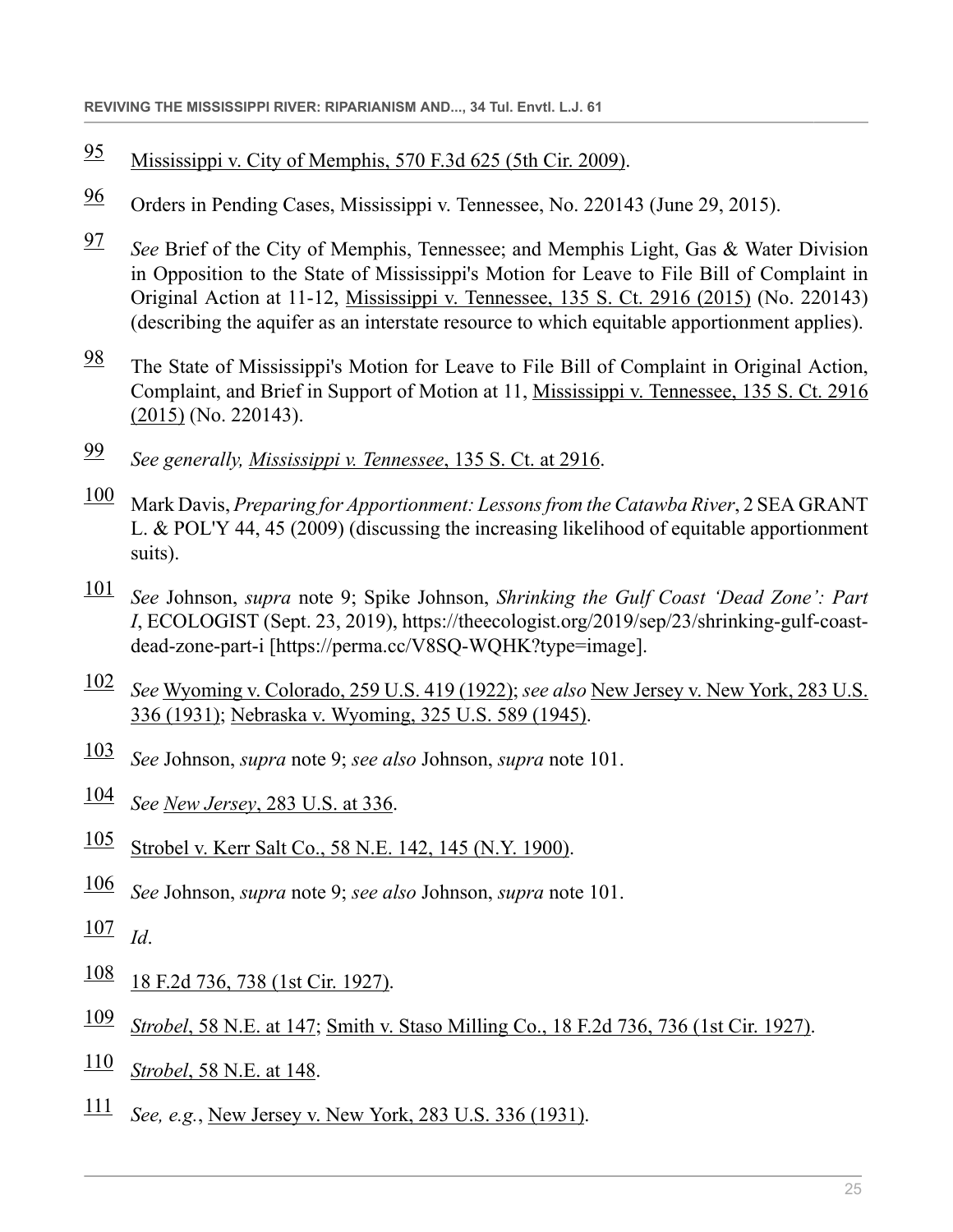- <span id="page-25-0"></span>*Id*[. at 342](http://www.westlaw.com/Link/Document/FullText?findType=Y&serNum=1931123944&pubNum=0000780&originatingDoc=Icc44daa1911411ebbea4f0dc9fb69570&refType=RP&fi=co_pp_sp_780_342&originationContext=document&vr=3.0&rs=cblt1.0&transitionType=DocumentItem&contextData=(sc.Search)#co_pp_sp_780_342).
- <span id="page-25-1"></span> [Florida v. Georgia, 138 S. Ct. 2502, 2510 \(2018\)](http://www.westlaw.com/Link/Document/FullText?findType=Y&serNum=2044822048&pubNum=0000708&originatingDoc=Icc44daa1911411ebbea4f0dc9fb69570&refType=RP&fi=co_pp_sp_708_2510&originationContext=document&vr=3.0&rs=cblt1.0&transitionType=DocumentItem&contextData=(sc.Search)#co_pp_sp_708_2510); *see* Johnson, *supra* note 9; *see also* Johnson, *supra* note 101.
- <span id="page-25-2"></span>[Florida v. Georgia, 138 S. Ct. at 2511, 2518.](http://www.westlaw.com/Link/Document/FullText?findType=Y&serNum=2044822048&pubNum=0000708&originatingDoc=Icc44daa1911411ebbea4f0dc9fb69570&refType=RP&fi=co_pp_sp_708_2511&originationContext=document&vr=3.0&rs=cblt1.0&transitionType=DocumentItem&contextData=(sc.Search)#co_pp_sp_708_2511)
- <span id="page-25-3"></span>*See id*[. at 2511, 2518](http://www.westlaw.com/Link/Document/FullText?findType=Y&serNum=2044822048&pubNum=0000708&originatingDoc=Icc44daa1911411ebbea4f0dc9fb69570&refType=RP&fi=co_pp_sp_708_2511&originationContext=document&vr=3.0&rs=cblt1.0&transitionType=DocumentItem&contextData=(sc.Search)#co_pp_sp_708_2511); *see also* Johnson, *supra* note 101.
- <span id="page-25-4"></span>*See generally* [South Carolina v. North Carolina, 130 S. Ct. 854 \(2010\).](http://www.westlaw.com/Link/Document/FullText?findType=Y&serNum=2021166035&pubNum=0000708&originatingDoc=Icc44daa1911411ebbea4f0dc9fb69570&refType=RP&originationContext=document&vr=3.0&rs=cblt1.0&transitionType=DocumentItem&contextData=(sc.Search))
- <span id="page-25-5"></span>*See* [Mississippi v. Tennessee, 135 S. Ct. 2916 \(2015\).](http://www.westlaw.com/Link/Document/FullText?findType=Y&serNum=2036563250&pubNum=0000708&originatingDoc=Icc44daa1911411ebbea4f0dc9fb69570&refType=RP&originationContext=document&vr=3.0&rs=cblt1.0&transitionType=DocumentItem&contextData=(sc.Search))
- <span id="page-25-6"></span>Bray, *supra* note 41, at 13.
- <span id="page-25-7"></span>*See id*
- <span id="page-25-8"></span> Davis, *supra* note 100, at 48 (2009) (applying the term *bona fide* to emphasize the type of equitable apportionment dispute the court will hear).
- <span id="page-25-9"></span> [Arizona v. California, 373 U.S. 546, 564 \(1963\)](http://www.westlaw.com/Link/Document/FullText?findType=Y&serNum=1963104966&pubNum=0000780&originatingDoc=Icc44daa1911411ebbea4f0dc9fb69570&refType=RP&fi=co_pp_sp_780_564&originationContext=document&vr=3.0&rs=cblt1.0&transitionType=DocumentItem&contextData=(sc.Search)#co_pp_sp_780_564) (quoting [Colorado v. Kansas, 320 U.S. 383,](http://www.westlaw.com/Link/Document/FullText?findType=Y&serNum=1943119262&pubNum=0000780&originatingDoc=Icc44daa1911411ebbea4f0dc9fb69570&refType=RP&fi=co_pp_sp_780_392&originationContext=document&vr=3.0&rs=cblt1.0&transitionType=DocumentItem&contextData=(sc.Search)#co_pp_sp_780_392) [392 \(1943\)](http://www.westlaw.com/Link/Document/FullText?findType=Y&serNum=1943119262&pubNum=0000780&originatingDoc=Icc44daa1911411ebbea4f0dc9fb69570&refType=RP&fi=co_pp_sp_780_392&originationContext=document&vr=3.0&rs=cblt1.0&transitionType=DocumentItem&contextData=(sc.Search)#co_pp_sp_780_392)).
- <span id="page-25-10"></span> *See* Xander Peters, *Why the Mississippi River Needs a Bill of Rights*, EARTHER, Sept. 30, 2019, https://earther.gizmodo.com/why-the-mississippi-rivers-needs-a-bill-ofrights-1838622650 [https://perma.cc/WH6Q-GVAP?type=image]; *see also* Briscoe, *supra* note 1; EPA, *History of the Hypoxia Task Force*, https://www.epa.gov/ms-htf/historyhypoxia-task-force [https://perma.cc/Q9M9-PGFG?type=image].
- <span id="page-25-11"></span>*See* Peters, *supra* note 122; *see also* Briscoe, *supra* note 11.
- <span id="page-25-12"></span>*See* EPA, *supra* note 122.
- <span id="page-25-13"></span>*See id*.
- <span id="page-25-14"></span> *See* Breitburg et al., *supra* note 1313; *see also* Mark Schleifstein, *Gulf Dead Zone No Smaller, Yet Hypoxia Task Force Cites Improvements*, THE TIMES-PICAYUNE (Dec. 7, 2016), https://www.nola.com/news/envkonnient/article\_5f47c0e8 b78d-519d-8302-fc71b1319390.html [https://perma.cc/EEQ2-UP8F?type=image].
- <span id="page-25-15"></span>*See* Johnson, *supra* note 101.
- <span id="page-25-16"></span>*See* Breitburg et al., *supra* note 13; *see also* Johnson, *supra* note 101.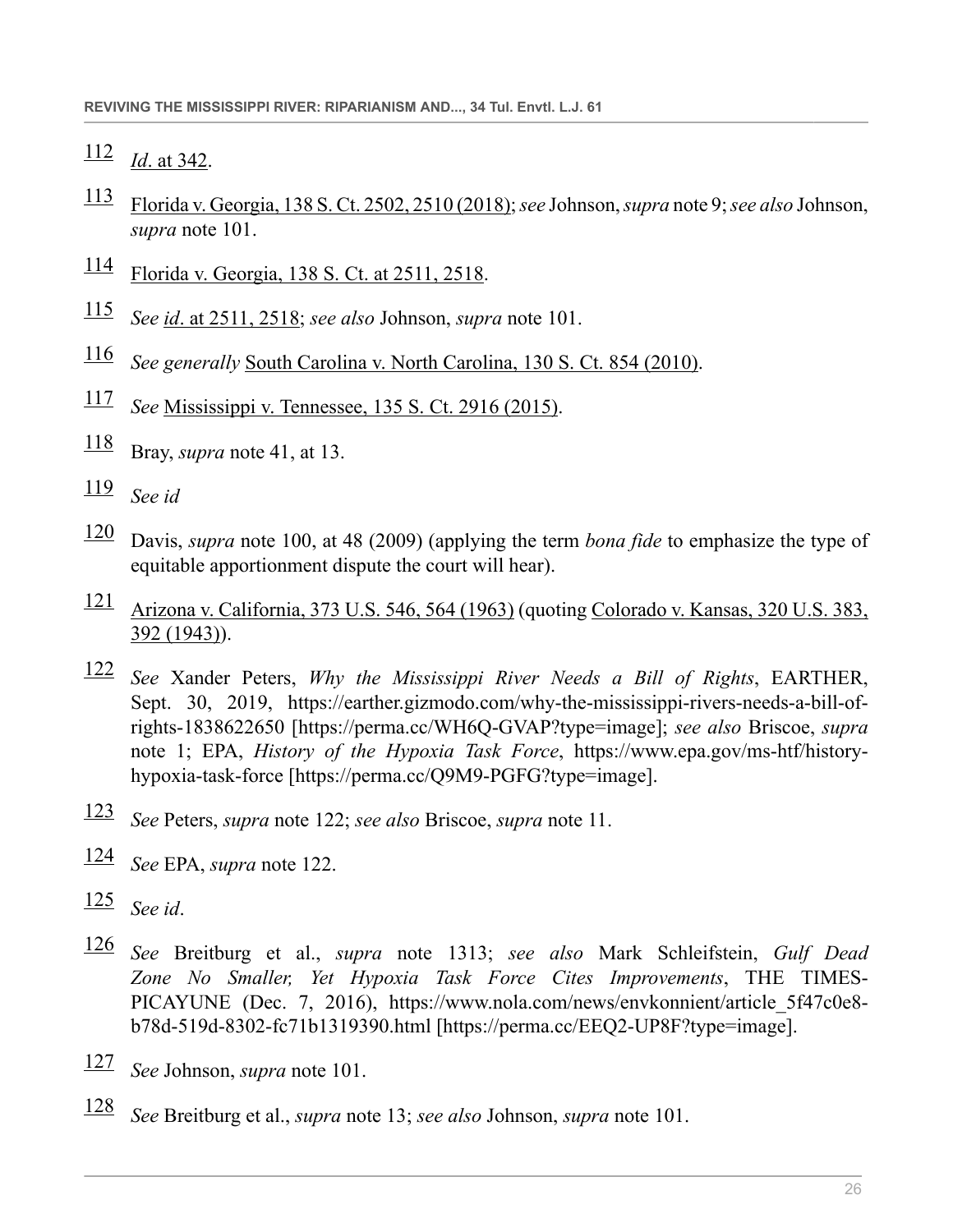- <span id="page-26-0"></span>*See* [Maryland v. Louisiana, 451 U.S. 725, 735-36 \(1981\).](http://www.westlaw.com/Link/Document/FullText?findType=Y&serNum=1981122699&pubNum=0000780&originatingDoc=Icc44daa1911411ebbea4f0dc9fb69570&refType=RP&fi=co_pp_sp_780_735&originationContext=document&vr=3.0&rs=cblt1.0&transitionType=DocumentItem&contextData=(sc.Search)#co_pp_sp_780_735)
- <span id="page-26-1"></span>*See id*.
- <span id="page-26-2"></span> $\frac{131}{131}$  $\frac{131}{131}$  $\frac{131}{131}$  [New York v. New Jersey, 256 U.S. 296, 309 \(1921\)](http://www.westlaw.com/Link/Document/FullText?findType=Y&serNum=1921113783&pubNum=0000780&originatingDoc=Icc44daa1911411ebbea4f0dc9fb69570&refType=RP&fi=co_pp_sp_780_309&originationContext=document&vr=3.0&rs=cblt1.0&transitionType=DocumentItem&contextData=(sc.Search)#co_pp_sp_780_309).
- <span id="page-26-3"></span> *See Colorado I* at 188 (where the Court first utilized the "balance-of the harms" test to decide whether a State is entitled to equitable apportionment).
- <span id="page-26-4"></span>*See* Idaho *ex rel*. Evans v. Oregon (*Idaho I*[\), 444 U.S. 380, 390 \(1980\)](http://www.westlaw.com/Link/Document/FullText?findType=Y&serNum=1980101298&pubNum=0000780&originatingDoc=Icc44daa1911411ebbea4f0dc9fb69570&refType=RP&fi=co_pp_sp_780_390&originationContext=document&vr=3.0&rs=cblt1.0&transitionType=DocumentItem&contextData=(sc.Search)#co_pp_sp_780_390).
- <span id="page-26-5"></span> *Mississippi River Facts*, NAT'L PARKS SERV., https://www.nps.gov/miss/riverfacts.htm [https://perma.cc/7SEM-W3AJ?type=image].
- <span id="page-26-6"></span>*See generally* Part I.
- <span id="page-26-7"></span> *See* [Wyoming v. Colorado, 259 U.S. 419 \(1922\);](http://www.westlaw.com/Link/Document/FullText?findType=Y&serNum=1922118067&pubNum=0000780&originatingDoc=Icc44daa1911411ebbea4f0dc9fb69570&refType=RP&originationContext=document&vr=3.0&rs=cblt1.0&transitionType=DocumentItem&contextData=(sc.Search)) *see also* [New Jersey v. New York, 283 U.S.](http://www.westlaw.com/Link/Document/FullText?findType=Y&serNum=1931123944&pubNum=0000780&originatingDoc=Icc44daa1911411ebbea4f0dc9fb69570&refType=RP&originationContext=document&vr=3.0&rs=cblt1.0&transitionType=DocumentItem&contextData=(sc.Search)) [336 \(1931\)](http://www.westlaw.com/Link/Document/FullText?findType=Y&serNum=1931123944&pubNum=0000780&originatingDoc=Icc44daa1911411ebbea4f0dc9fb69570&refType=RP&originationContext=document&vr=3.0&rs=cblt1.0&transitionType=DocumentItem&contextData=(sc.Search)); [Nebraska v. Wyoming, 325 U.S. 589 \(1945\).](http://www.westlaw.com/Link/Document/FullText?findType=Y&serNum=1945116325&pubNum=0000780&originatingDoc=Icc44daa1911411ebbea4f0dc9fb69570&refType=RP&originationContext=document&vr=3.0&rs=cblt1.0&transitionType=DocumentItem&contextData=(sc.Search))
- <span id="page-26-8"></span> $\frac{137}{283}$  $\frac{137}{283}$  $\frac{137}{283}$  U.S. at 343.
- <span id="page-26-9"></span>*See id*[. at 345.](http://www.westlaw.com/Link/Document/FullText?findType=Y&serNum=1931123944&pubNum=0000780&originatingDoc=Icc44daa1911411ebbea4f0dc9fb69570&refType=RP&fi=co_pp_sp_780_345&originationContext=document&vr=3.0&rs=cblt1.0&transitionType=DocumentItem&contextData=(sc.Search)#co_pp_sp_780_345)
- <span id="page-26-10"></span>*See id*.
- <span id="page-26-11"></span>*See* EPA, *supra* note 122; *see also* Schleifstein*, supra* note 126.
- <span id="page-26-12"></span> South Carolina v. North Carolina, 130. S. Ct. 854, 857 (2010) (quoting *[Colorado I](http://www.westlaw.com/Link/Document/FullText?findType=Y&serNum=1982153513&pubNum=0000780&originatingDoc=Icc44daa1911411ebbea4f0dc9fb69570&refType=RP&fi=co_pp_sp_780_183&originationContext=document&vr=3.0&rs=cblt1.0&transitionType=DocumentItem&contextData=(sc.Search)#co_pp_sp_780_183)*, 459 U.S. [at 183](http://www.westlaw.com/Link/Document/FullText?findType=Y&serNum=1982153513&pubNum=0000780&originatingDoc=Icc44daa1911411ebbea4f0dc9fb69570&refType=RP&fi=co_pp_sp_780_183&originationContext=document&vr=3.0&rs=cblt1.0&transitionType=DocumentItem&contextData=(sc.Search)#co_pp_sp_780_183)).
- <span id="page-26-13"></span>*See Nebraska*[, 325 U.S. at 618.](http://www.westlaw.com/Link/Document/FullText?findType=Y&serNum=1945116325&pubNum=0000780&originatingDoc=Icc44daa1911411ebbea4f0dc9fb69570&refType=RP&fi=co_pp_sp_780_618&originationContext=document&vr=3.0&rs=cblt1.0&transitionType=DocumentItem&contextData=(sc.Search)#co_pp_sp_780_618)

<span id="page-26-14"></span>*Id*.

- <span id="page-26-15"></span>*See* EPA, *supra* note 122; *see also* Schleifstein, *supra* note 126.
- <span id="page-26-16"></span>*See* Schleifstein, *supra* note 126.
- <span id="page-26-17"></span> *See* Kate Sheppard, *The Mississippi River Flooding, Explained*, MOTHER JONES (May 9, 2011), https://www.motherjones.com/politics/2011/05/mississippi-river-floodingexplained/ [https://perma.cc/MW45-86DH?type=image].
- <span id="page-26-18"></span>*See id*.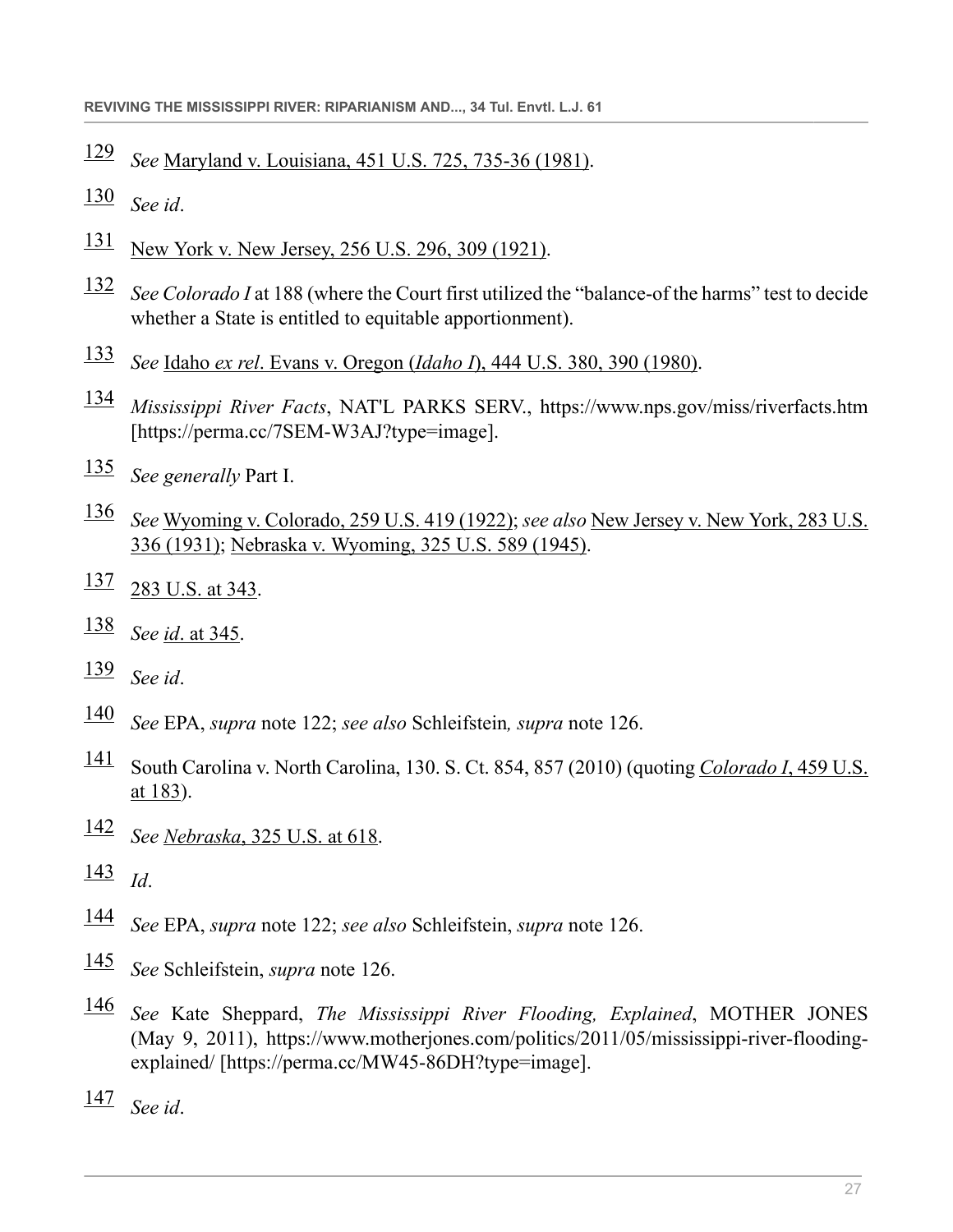- <span id="page-27-0"></span> *See* Jeff Adelson, *Bonnet Carré Spillway Finally Closing Months After Historic 2 nd Opening in Same Year*, NOLA.COM (July 22, 2019, 2:08 PM), https://www.nola.com/news/environment/article\_f4d09914-ac8b-11e9 a00b-5bcc594363a3.html [https://perma.cc/G9BZ=RPUR?type=image].
- <span id="page-27-1"></span>*See id*.
- <span id="page-27-2"></span>*See id*.
- <span id="page-27-3"></span>*See id*.
- <span id="page-27-4"></span>*See id*.
- <span id="page-27-5"></span>*See* Johnson, *supra* note 101.
- <span id="page-27-6"></span>*See id*.
- <span id="page-27-7"></span> *See* Mike Lacy, *Tourism Officials: Hotel Revenue Losses Close to \$4.1 Million*, WLOX (Aug. 28, 2019, 8:27 PM), https://www.wlox.com/2019/08/28/tourism-officials-hotel-revenuelosses-close-million/.
- <span id="page-27-8"></span>*See* [Maryland v. Louisiana, 451 U.S. 725, 735-36 \(1981\).](http://www.westlaw.com/Link/Document/FullText?findType=Y&serNum=1981122699&pubNum=0000780&originatingDoc=Icc44daa1911411ebbea4f0dc9fb69570&refType=RP&fi=co_pp_sp_780_735&originationContext=document&vr=3.0&rs=cblt1.0&transitionType=DocumentItem&contextData=(sc.Search)#co_pp_sp_780_735)
- <span id="page-27-9"></span>*See supra* Part III(F).
- <span id="page-27-10"></span>*See generally* [Florida v. Georgia, 138 S. Ct. 2502, 2512 \(2018\)](http://www.westlaw.com/Link/Document/FullText?findType=Y&serNum=2044822048&pubNum=0000708&originatingDoc=Icc44daa1911411ebbea4f0dc9fb69570&refType=RP&fi=co_pp_sp_708_2512&originationContext=document&vr=3.0&rs=cblt1.0&transitionType=DocumentItem&contextData=(sc.Search)#co_pp_sp_708_2512).
- <span id="page-27-11"></span>*See* Breitburg et al., *supra* note 13; *see also* Johnson, *supra* note 101.
- <span id="page-27-12"></span>*See Florida*[, 138 S. Ct. at 2518](http://www.westlaw.com/Link/Document/FullText?findType=Y&serNum=2044822048&pubNum=0000708&originatingDoc=Icc44daa1911411ebbea4f0dc9fb69570&refType=RP&fi=co_pp_sp_708_2518&originationContext=document&vr=3.0&rs=cblt1.0&transitionType=DocumentItem&contextData=(sc.Search)#co_pp_sp_708_2518).
- <span id="page-27-13"></span>*See, e.g., id*[. at 2517](http://www.westlaw.com/Link/Document/FullText?findType=Y&serNum=2044822048&pubNum=0000708&originatingDoc=Icc44daa1911411ebbea4f0dc9fb69570&refType=RP&fi=co_pp_sp_708_2517&originationContext=document&vr=3.0&rs=cblt1.0&transitionType=DocumentItem&contextData=(sc.Search)#co_pp_sp_708_2517) (indeed this is part of what Florida will need to show on remand).
- <span id="page-27-14"></span>*See* [Maryland v. Louisiana, 451 U.S. 725, 735-36 \(1981\).](http://www.westlaw.com/Link/Document/FullText?findType=Y&serNum=1981122699&pubNum=0000780&originatingDoc=Icc44daa1911411ebbea4f0dc9fb69570&refType=RP&fi=co_pp_sp_780_735&originationContext=document&vr=3.0&rs=cblt1.0&transitionType=DocumentItem&contextData=(sc.Search)#co_pp_sp_780_735)
- <span id="page-27-15"></span>*See, e.g., Florida*[, 138 S. Ct. at 2518](http://www.westlaw.com/Link/Document/FullText?findType=Y&serNum=2044822048&pubNum=0000708&originatingDoc=Icc44daa1911411ebbea4f0dc9fb69570&refType=RP&fi=co_pp_sp_708_2518&originationContext=document&vr=3.0&rs=cblt1.0&transitionType=DocumentItem&contextData=(sc.Search)#co_pp_sp_708_2518)
- <span id="page-27-16"></span>*See, e.g, id*[. at 2526-27](http://www.westlaw.com/Link/Document/FullText?findType=Y&serNum=2044822048&pubNum=0000708&originatingDoc=Icc44daa1911411ebbea4f0dc9fb69570&refType=RP&fi=co_pp_sp_708_2526&originationContext=document&vr=3.0&rs=cblt1.0&transitionType=DocumentItem&contextData=(sc.Search)#co_pp_sp_708_2526).
- <span id="page-27-17"></span>*See id*[. at 2527](http://www.westlaw.com/Link/Document/FullText?findType=Y&serNum=2044822048&pubNum=0000708&originatingDoc=Icc44daa1911411ebbea4f0dc9fb69570&refType=RP&fi=co_pp_sp_708_2527&originationContext=document&vr=3.0&rs=cblt1.0&transitionType=DocumentItem&contextData=(sc.Search)#co_pp_sp_708_2527).
- <span id="page-27-18"></span>*See id*.